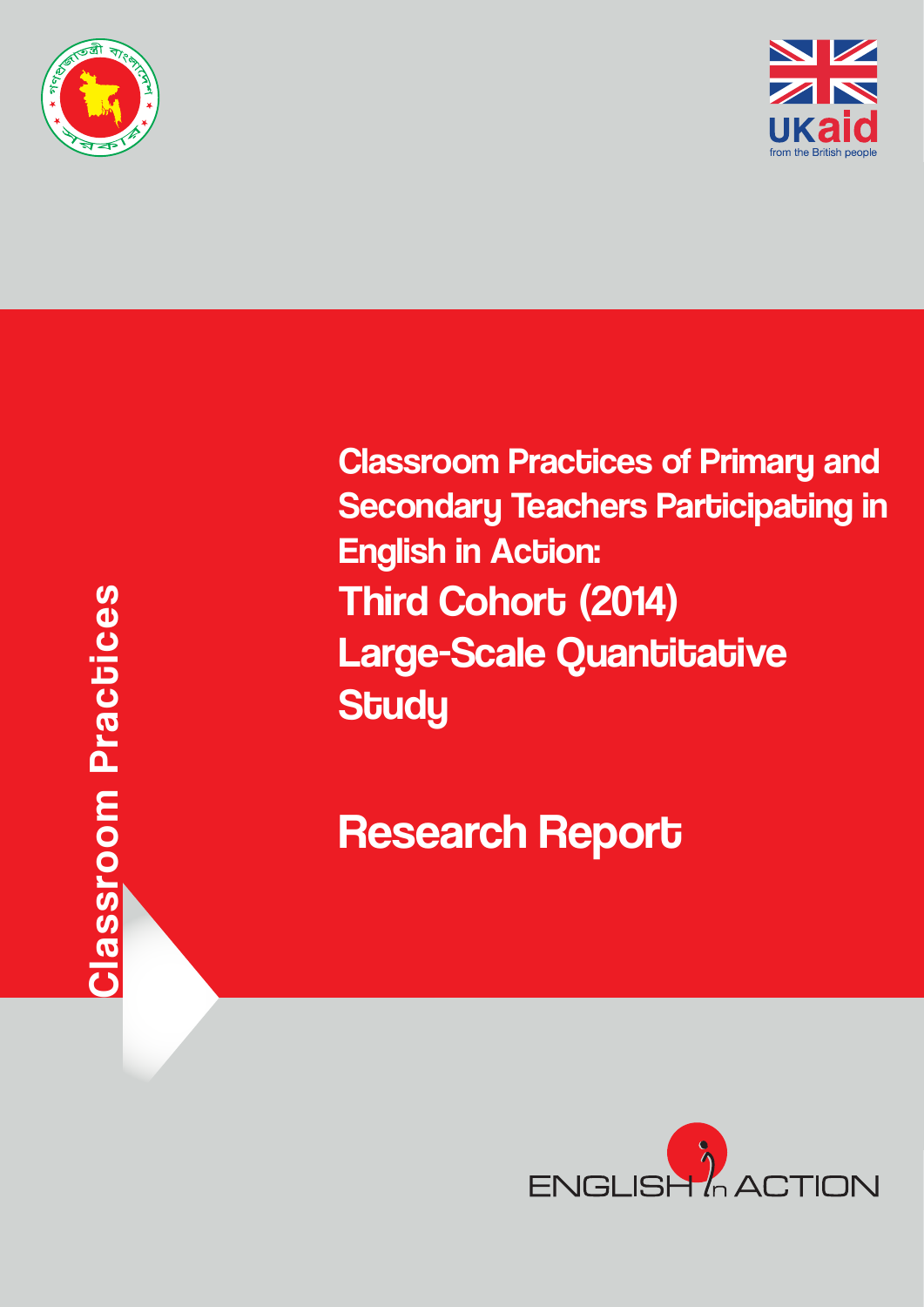English in Action (EIA) (2015) *Classroom Practices of Primary and Secondary School Teachers Participating in English in Action: Third Cohort (2014)*. Dhaka, Bangladesh: EIA.

#### **Authors**

Nai Li, Robert McCormick, Tom Power, Sonia Burton, Md Ashraf Siddique and Md Shajedur Rahman

#### **Acknowledgements**

We would like to thank the researchers from the Institute of Education and Research (IER), University of Dhaka, for their support in the collection and entry of data for this study and also members of the EIA RME team for support during the planning, fieldwork, data entry and cleaning.

For more information about English in Action, visit:<http://www.eiabd.com/>

© English in Action, 2015

Published by English in Action (EIA) in Dhaka, Bangladesh.

English in Action House 1, Road 80, Gulshan 2 Dhaka-1212, Bangladesh.

Phone: 88-02 8822161, 8822234 Fax: 88-02 8822663

Email: info@eiabd.com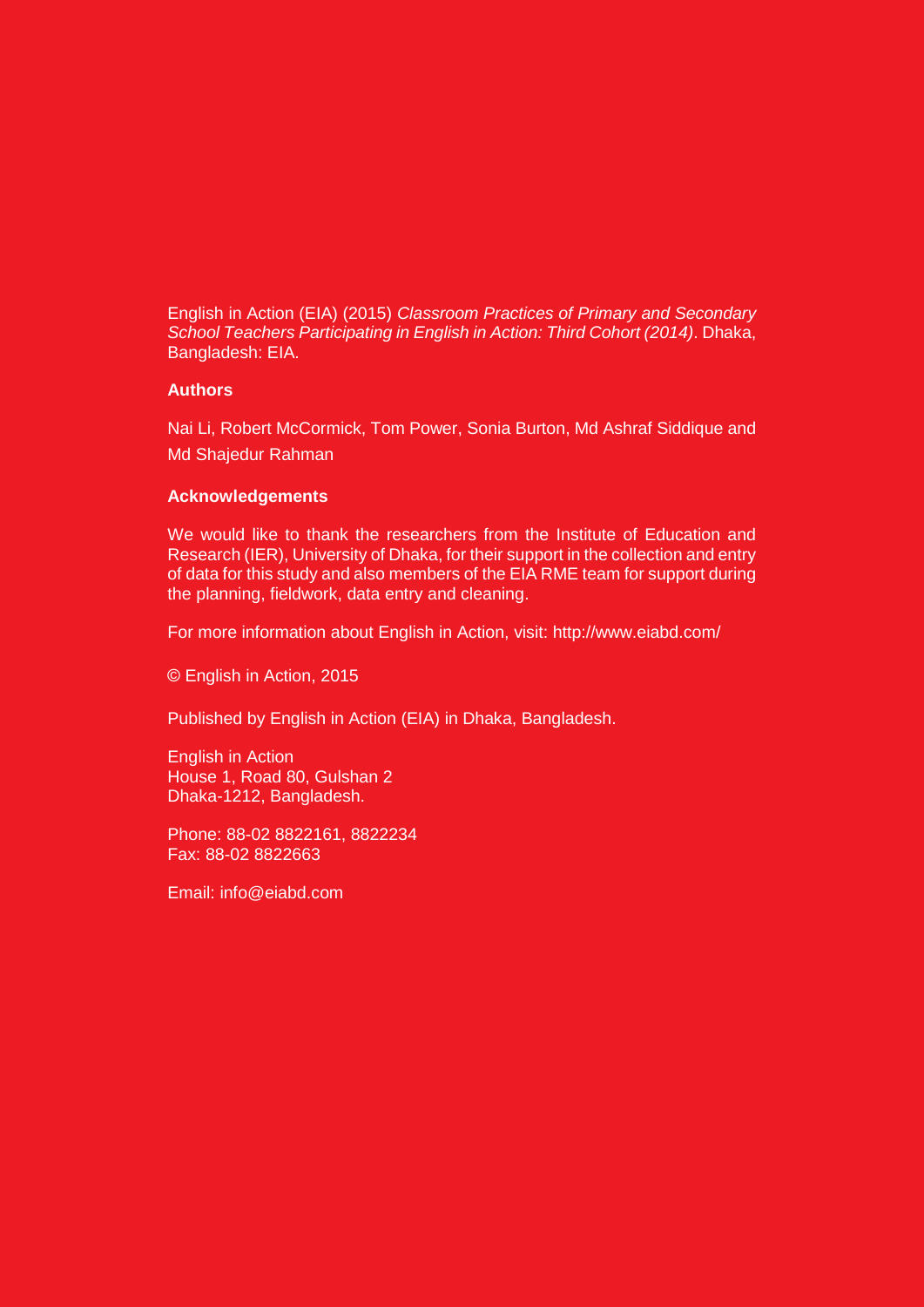## **Classroom Practices of Primary and Secondary School Teachers Participating in English in Action: Third Cohort (2014)**

## **Executive summary**

## *a) Background*

This study reports on the third cohort of teachers and students to participate in EIA (2013–14). While the students and teachers in Cohort 3 underwent an essentially similar programme to those in Cohorts 1 and 2, they are much greater in number (there are over 8,000 teachers and 1.7 million students in Cohort 3, compared to 751 teachers and 118,000 students in Cohort 1). To enable ongoing increases in scale, the SBTD programme became increasingly decentralised, with less direct contact with English language teaching (ELT) experts, a greater embedding of expertise within teacher development materials (especially video) and a greater dependence upon localised peer support.

The purpose of this study was to ascertain whether there had been changes in the classroom practice of teachers and students participating in EIA Cohort 3 (2013–14). Previous research in language teaching has established that when teachers take up most of the lesson time talking, this can severely limit students' opportunities to develop proficiency in the target language (Cook 2008); a general goal of English language (EL) teachers is to motivate their students to speak – and to practise using the target language (Nunan 1991). This study therefore focuses upon the extent of teacher and student talk, the use of the target language by both, and the forms of classroom organisation (individual, pair, group or choral work) in which student talk is situated.

The study addresses two research questions:

- 1. To what extent do the teachers of Cohort 3 show classroom practice comparable to the teachers of Cohort 1, particularly in relation to the amount of student talk and the use of the target language by teachers and students, post-intervention?
- 2. In what ways do the teachers of Cohort 3 show improved classroom practice (particularly in relation to the amount of student talk and use of the target language by teachers and students) in contrast to the pre-intervention baseline?

This study is a repeat of studies on Cohorts 1 & 2 (EIA 2011a, 2012a & 2014).

## *b) Research methodology*

The EIA classroom practice baseline (EIA 2009a & b) was originally adapted from a general classroom observation study, and was geographically limited, due to an uncertain social and political context at the time of the fieldwork, but provides an indication of the types of activity that happened in English classes in Bangladesh, prior to the EIA intervention.

Subsequently the methodology was revised to give more fine-grained data about aspects related to communicative language teaching, specifically student and teacher talk, use of the target language, and forms of classroom organisation. The revised methodology was planned as pre- and post-test for Cohort 1 (the pilot programme). However, continued political uncertainties and delays in government approvals meant the intended pre-test took place four months after the EIA programme launch (June 2010). The findings from this 'early intervention' study (EIA 2011a) showed substantial changes over the 2009 baseline, including increased use of the target language by both teachers and students, increased student talk-time and some student-student talk in pairs or groups. The planned post-test was carried out 12–16 months after the programme start (EIA 2012a); findings were comparable to those of the early intervention study, except with somewhat lower levels of pair and group work.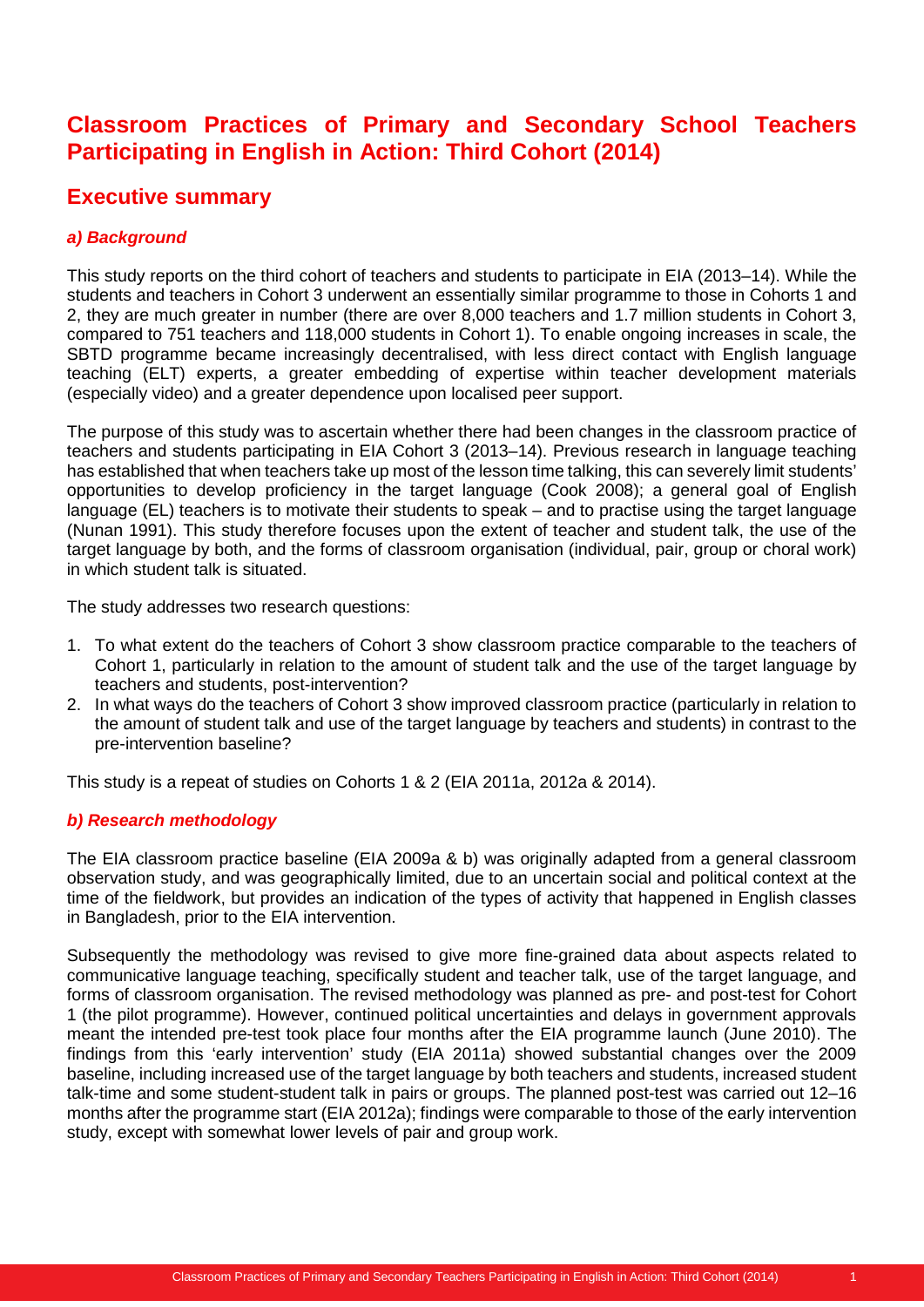The Cohort 1 early intervention study (2010) is used here as a statistical comparison for Cohort 3 postintervention, to explore whether the improvements in practice achieved at the large scale of Cohort 3 are comparable to those achieved at the relatively small scale of Cohort 1. The early intervention study is chosen for comparison, as these data represent the most improved practices observed in Cohort 1.

The classroom practices observed in Cohort 3 are also contrasted broadly against those found in the 2009 pre-intervention baseline, although no direct statistical comparisons can be made.

Cohorts 1 and 3 are not substantially different in terms of composition by urban-rural location, gender or phase, although they were carried out in different upazilas.

The research instrument is a timed observation schedule (see Appendix 1), directly comparable to that used in the earlier studies on the EIA pilot intervention (2010 and 2011).

The sample comprised 346 lesson observations – 266 observations of primary teachers and 80 of secondary teachers.

## *c) Key findings: primary classrooms*

## *i) Teachers' talk and activity*

Primary teachers' talk fell to below half of the total lesson time (47%). This is educationally significant, as prior research indicates that excessive teacher talk limits students' opportunities to develop competence in the target language (Cook 2008). Teachers' use of spoken English increased substantially, accounting for 81% of all teacher talk. The largest proportion of Cohort 3 teachers' talk-time was spent organising student activities (33%), although they still spent significant time presenting (29%).

Improvements in primary teacher practices achieved at the large scale of Cohort 3 are broadly comparable to those observed at the smaller scale of Cohort 1. While teacher talk-time in Cohort 3 was more extensive (47%) than in Cohort [1](#page-3-0) (34%), this was not reflected in a reduction of student talk or other activities.<sup>1</sup> Teachers' use of English (81%) and time spent organising student activity (33%) were both greater than in Cohort 1 (71% and 27% respectively). However, Cohort 3 teachers spent more time presenting (29%) and less time asking questions (18%) than Cohort 1 teachers (23% and 28% respectively). The extent of giving feedback (19%) was the same for both cohorts.

In contrast to the 2009 baseline, this represents a substantial shift in classroom practice at a large scale. Teacher talk used to predominate lessons, whereas it now accounts for less than half the lesson. Teachers used to talk almost exclusively in Bangla, but now talk mostly in English.

#### *ii) Students' talk and activity*

A communicative classroom shows evidence of all four skills (speaking, listening, writing and reading) being used in an integrated manner. In the classes observed, students were speaking for 27% of the lesson time and 94% of student talk was in English. This is educationally significant, as creating opportunities for students to practise speaking in English is a general goal of ELT (Nunan 1991). Students were also engaged in listening activities with the audio for 9% of the time, reading activities for 6% of the time and writing activities for 6% of the time.

Primary students' talk rose to the same extent observed in Cohort 1 (27%), and an even greater proportion of that talk was in English (94%) than was observed in Cohort 1 (88%). Student-student talk in pairs

 $\ddot{\phantom{a}}$ 

<span id="page-3-0"></span><sup>1</sup> Compared to Cohort 1, increased teacher talk-time in primary cohort 3 is reflected in reduced coding of 'other' (down to 5% from 21%) rather than any reduced student activity.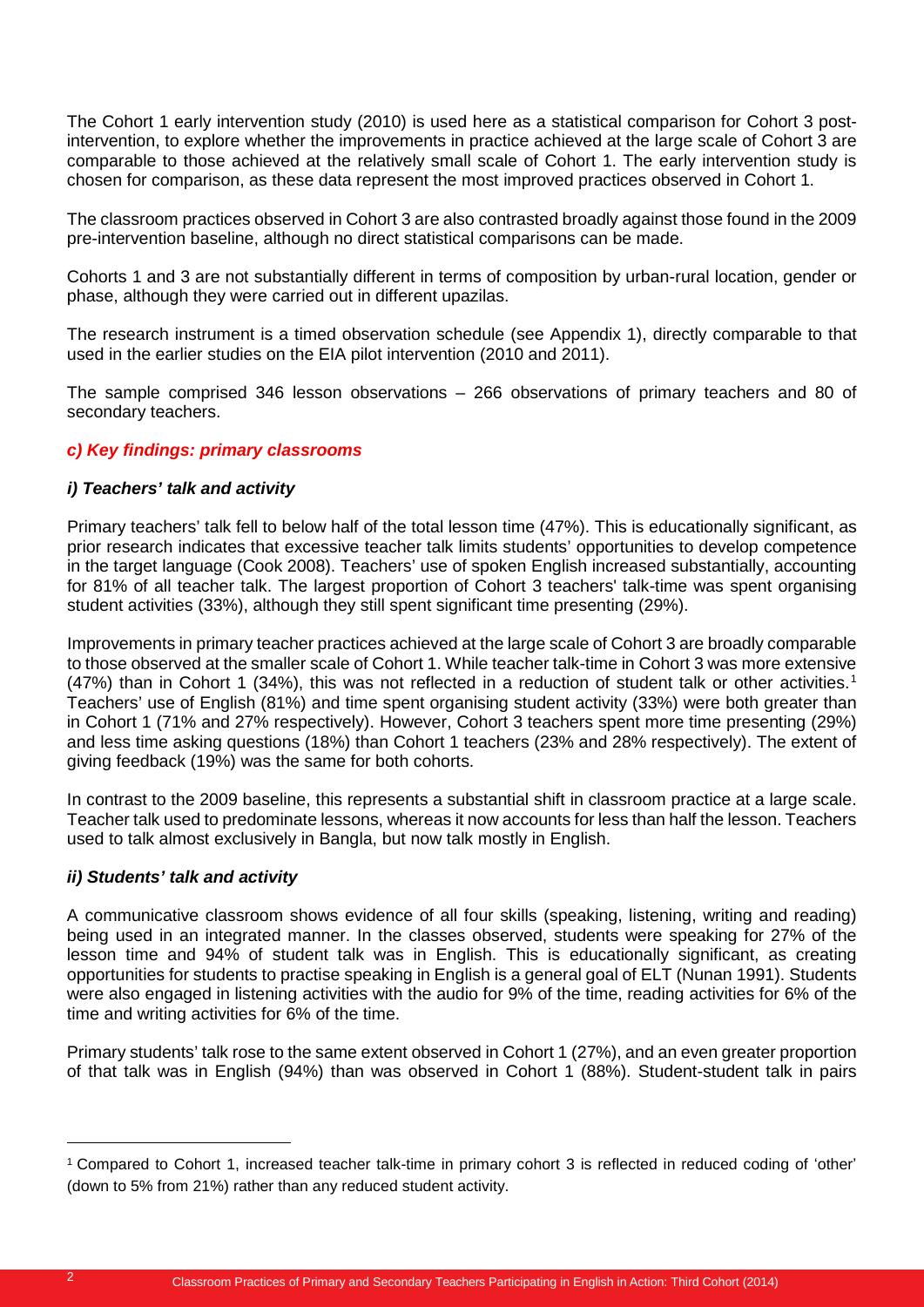achieved the same level observed in Cohort 1 (14%), though less student-student talk in groups was observed in Cohort 3 (8%) compared to Cohort 1 (16%).

In contrast to the 2009 baseline, this represents a substantial shift in classroom practice, at a large scale. In the baseline, in two-thirds (68%) of lessons observed that 'none or hardly any' students spoke in English, with students being encouraged to speak in English in only 2–4% of classes at any of the times sampled. In Cohort 3, 27% of lesson time was taken by student talk and almost all (94%) of that talk was in English. In 90% of lessons observed for the baseline, there was no student-student talk, in either pairs or groups – students typically only participated in lessons by answering questions asked by the teacher. In Cohort 3, 22% of all observed student talk was student-student talk in pairs or groups.

#### *d) Key findings: secondary classrooms*

#### *i) Teachers' talk and activity*

Secondary teachers' talk fell to a little above half of the total lesson time (53%). This is educationally significant as prior research indicates that excessive teacher talk limits students' opportunities to develop competence in the target language (Cook 2008). Teachers' use of spoken English increased substantially, accounting for 87% of all teacher talk. The largest proportion of Cohort 3 teachers' talk-time was spent presenting (38%), but they also spent significant talk-time organising student activities (27%).

Improvements in secondary teacher practices achieved at the large scale of Cohort 3 are broadly comparable to those observed at the smaller scale of Cohort 1. While teacher talk-time in Cohort 3 (53%) was more extensive than in Cohort 1 (33%), this was not reflected in a reduction of student talk or other activities. [2](#page-4-0) Teachers in both cohorts predominantly spoke in English (86–87% of talk-time). Teachers in Cohort 3 spent more time organising student activity (27%) than Cohort 1 teachers (20%). However, Cohort 3 teachers spent more time presenting (38% compared to 30%) and less time asking questions (21% compared to 26%) or giving feedback (15% *vs*. 24%) than Cohort 1 teachers.

In contrast to the 2009 baseline, this represents a substantial shift in classroom practice, at a large scale. Teacher talk used to predominate lessons, whereas it now accounts for a little more than half the lesson. Teachers used to talk almost exclusively in Bangla, but now talk predominantly in English.

#### *ii) Students' talk and activity*

 $\ddot{\phantom{a}}$ 

A communicative classroom shows evidence of all four skills (speaking, listening, writing and reading) being used in an integrated manner. In the classes observed, students were speaking for 24% of the lesson time and 92% of student talk was in English. This is educationally significant, as creating opportunities for students to practise speaking in English is a general goal of ELT (Nunan 1991). Students were also engaged in listening activities with the audio for 5% of the time, reading activities for 5% of the time and writing activities for 6% of the time.

Secondary students' talk rose (24%) to a similar extent observed in Cohort 1 (23%) and an even greater proportion of that talk was in English (92% compared to 88%). While student-student talk was much more prevalent (23%) than in the baseline and marginally higher than levels observed in Cohort 3 primary classrooms (22%), there was less student-student talk than in the exceptional levels observed in secondary Cohort 1 (5[3](#page-4-1)%).<sup>3</sup>

<span id="page-4-0"></span><sup>2</sup> Compared to Cohort 1, increased teacher talk-time in secondary Cohort 3 reflects the reduced coding of 'other' (down to 7% from 28%) rather than any reduced student activity.

<span id="page-4-1"></span> $3$  The levels of pair and group work observed in the early-post test of Cohort 1 were extraordinary in comparison to all other post-test observations of secondary students subsequently. For example, the later post-test of Cohort 1 secondary practices showed a more comparable 28% pair and group talk (EIA 2012).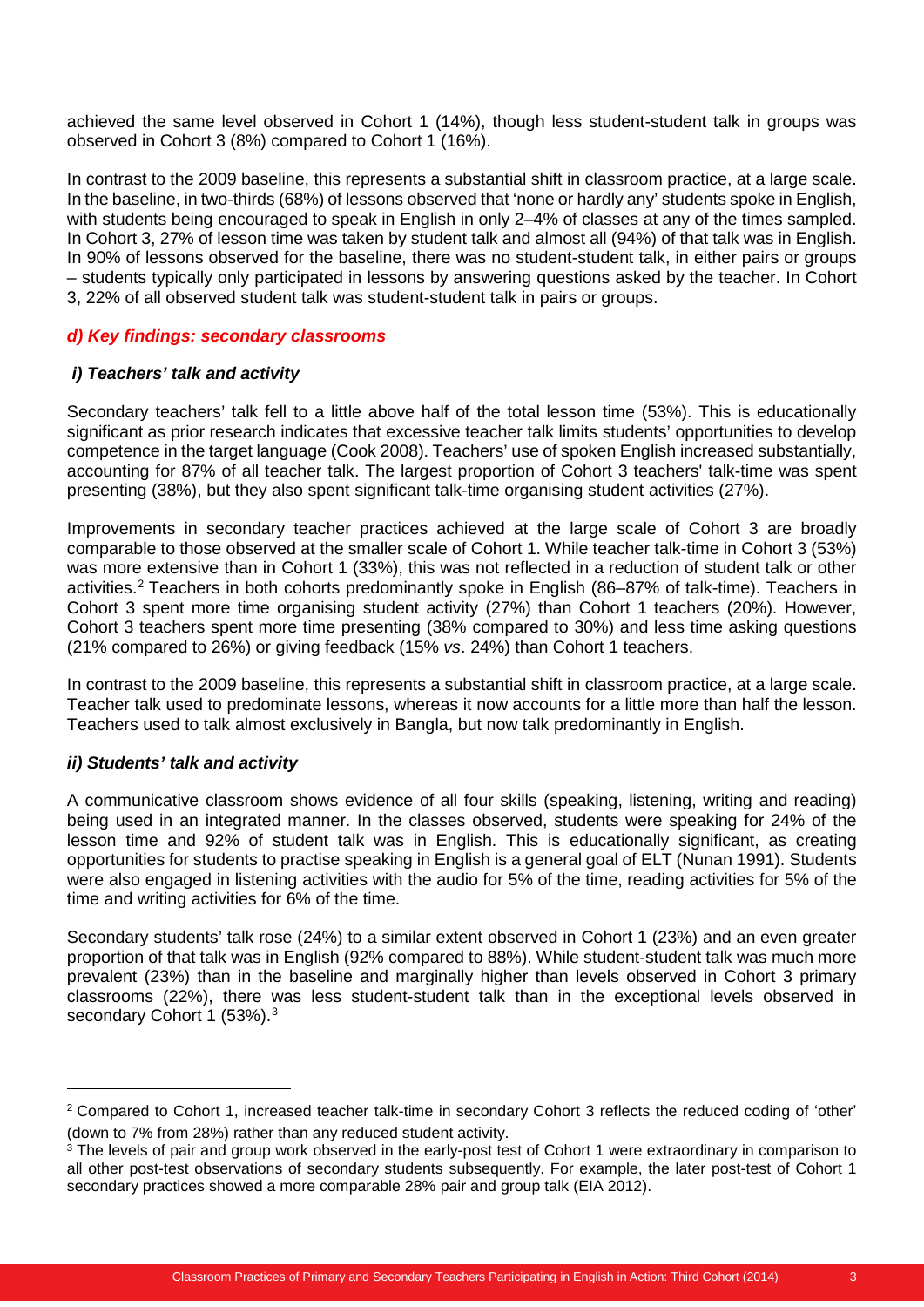In contrast to the 2009 baseline, this represents a substantial shift in classroom practice, at a large scale. In the baseline, in two-thirds (68%) of lessons observed 'none or hardly any' students spoke in English, with students being encouraged to speak in English in only 2–4% of classes at any of the times sampled. In Cohort 3, 24% of lesson time was taken up by student talk and almost all (92%) of that talk was in English. In 90% of lessons observed for the baseline, there was no student-student talk, in either pairs or groups – students typically only participated in lessons by answering questions asked by the teacher. In Cohort 3, 23% of all observed student talk was student-student talk in pairs or groups.

#### *e) Conclusions*

The purpose of this study was to ascertain whether there had been changes in the classroom practice of teachers and students participating in EIA Cohort 3 (2013–14). This was in a context of greatly increased scale (an order of magnitude larger than the pilot study), achieved through reduced direct contact with ELT experts, a greater embedding of expertise within teacher development materials (especially video) and a greater dependence upon localised peer support.

The findings show that, despite a more decentralised, cost-effective, large-scale approach to school-based teacher development:

- to a large extent, the Cohort 3 teachers show classroom practice comparable to that of Cohort 1 teachers, particularly in relation to the amount of student talk and use of the target language by teachers and students, post-intervention. Student-student talk is improved substantially, but not quite to the same levels observed in Cohort 1 early interventionpost-test. Both primary and secondary teachers spend significantly more time organising student activity in Cohort 3 than they did in Cohort 1.
- the Cohort 3 teachers show substantially improved classroom practice (particularly in relation to the amount of student talk and use of the target language by teachers and students) in contrast to the preintervention baseline. They also show substantial increases in students listening to English (both through teacher talk in English and listening to audio recordings in English) and in student-student talk.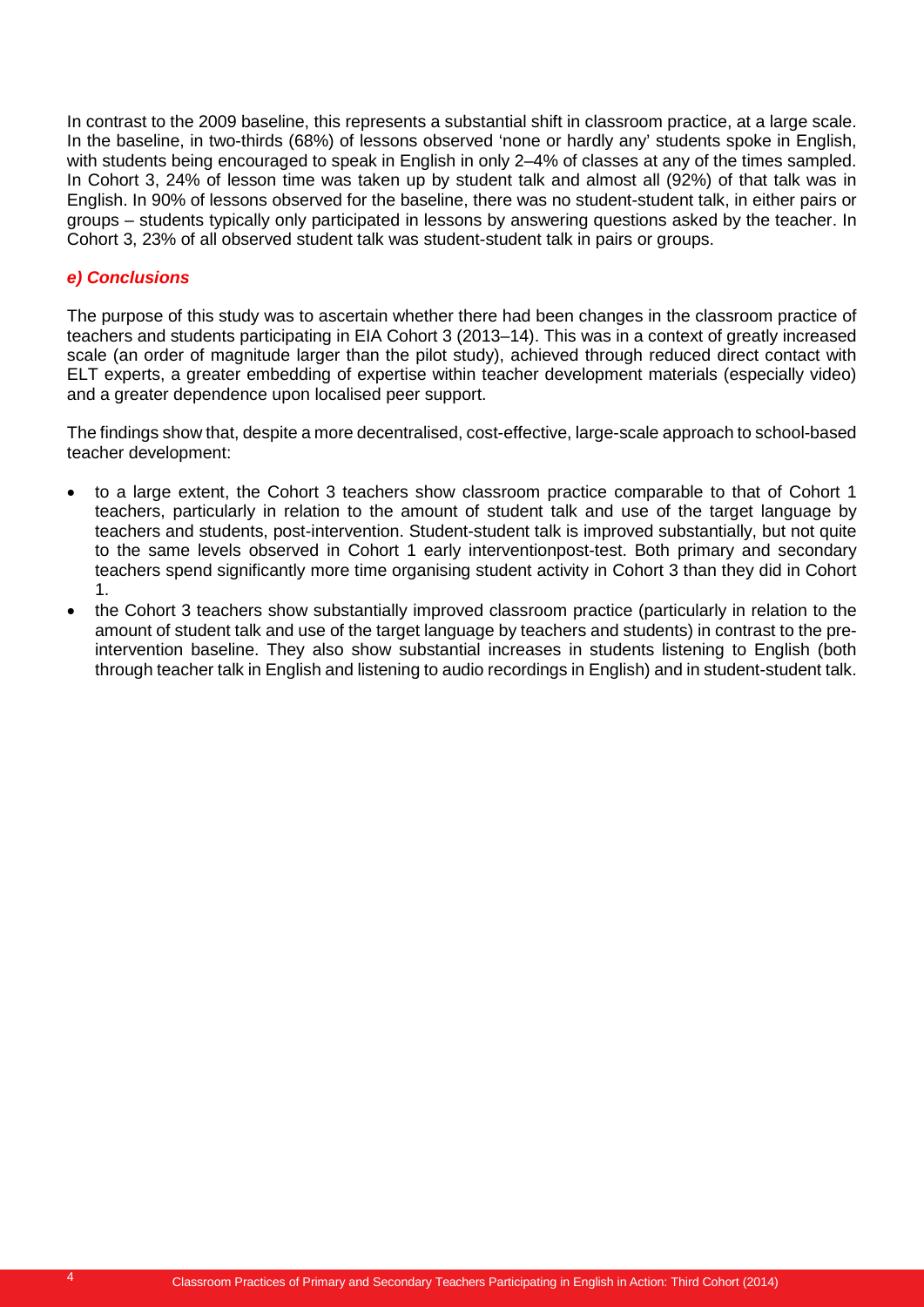# **Table of contents**

| 1.1 |  |  |  |  |  |  |
|-----|--|--|--|--|--|--|
| 1.2 |  |  |  |  |  |  |
| 1.3 |  |  |  |  |  |  |
| 1.4 |  |  |  |  |  |  |
|     |  |  |  |  |  |  |
| 2.1 |  |  |  |  |  |  |
| 2.2 |  |  |  |  |  |  |
| 2.3 |  |  |  |  |  |  |
| 2.4 |  |  |  |  |  |  |
| 2.5 |  |  |  |  |  |  |
| 2.6 |  |  |  |  |  |  |
| 2.7 |  |  |  |  |  |  |
|     |  |  |  |  |  |  |
| 3.1 |  |  |  |  |  |  |
| 3.2 |  |  |  |  |  |  |
| 3.3 |  |  |  |  |  |  |
|     |  |  |  |  |  |  |
| 4.1 |  |  |  |  |  |  |
| 4.2 |  |  |  |  |  |  |
|     |  |  |  |  |  |  |
|     |  |  |  |  |  |  |
|     |  |  |  |  |  |  |
|     |  |  |  |  |  |  |
|     |  |  |  |  |  |  |
|     |  |  |  |  |  |  |
|     |  |  |  |  |  |  |
|     |  |  |  |  |  |  |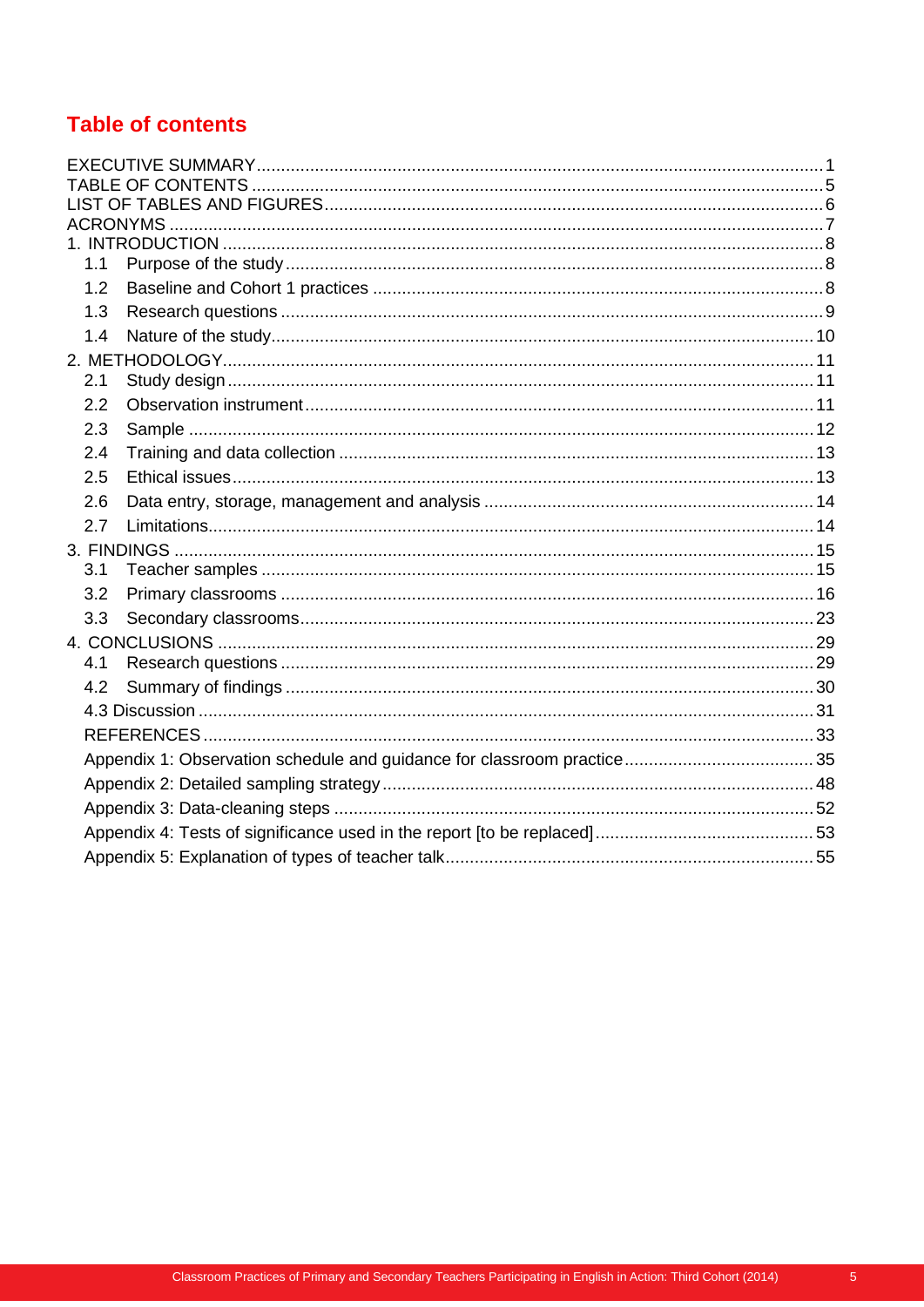# **List of tables and figures**

| Table 1:   | Pre- and post-intervention observations of Cohorts 1 and 3 of EIA                    |    |
|------------|--------------------------------------------------------------------------------------|----|
|            | students and teachers                                                                | 10 |
| Table 2:   | Comparison of sample sizes for all classroom observations studies                    | 13 |
| Table 3:   | Gender of primary and secondary teachers in the sample compared to                   |    |
|            | EIA population                                                                       | 15 |
| Table 4:   | Distribution of primary and secondary teachers in the sample by division             | 15 |
| Table 5:   | Distribution of primary and secondary teachers in the sample by location             | 16 |
| Figure 1:  | Percentage of talk and other activities in primary lessons                           | 16 |
| Table 6:   | Comparison of activities in the primary classroom: Cohorts 1 and 3                   |    |
|            | (% of lesson time)                                                                   | 17 |
| Figure 2:  | Language used by primary teachers                                                    | 17 |
| Figure 3:  | Types of primary teacher talk                                                        | 18 |
| Table 7:   | Types of primary teacher talk: English vs. Bangla                                    | 18 |
| Table 8:   | Comparing language used by primary teachers: Cohorts 1 & 3 (% of time)               | 18 |
| Table 9:   | Comparing primary teacher activity: Cohorts 1 & 3 (% of teacher talk)                | 19 |
| Table 10:  | Use of Bangla and English for primary teacher types of talk for Cohorts 1 & 3        |    |
|            | (% use of language)                                                                  | 19 |
| Figure 4:  | Language used by primary students                                                    | 20 |
| Figure 5:  | Types of primary student talk                                                        | 21 |
| Table 11:  | Primary student talk: English vs. Bangla (% of talk)                                 | 21 |
| Table 12:  | Comparing types of primary student talk: Cohorts 1 & 3 (% of student talk)           | 22 |
| Figure 6:  | Talk and other activities in secondary lessons (%)                                   | 23 |
| Table 13:  | Comparison of activities in the secondary classroom: Cohorts 1 & 3 (% of lesson)     | 23 |
| Figure 7:  | Language used by secondary teachers (%)                                              | 24 |
| Figure 8:  | Types of secondary teacher talk (%)                                                  | 24 |
| Table 14:  | Types of secondary teacher talk: English vs. Bangla (% of talk)                      | 25 |
| Table 15:  | Comparison of the amount of English used by secondary school teachers                |    |
|            | in Cohorts 1 and 3 (% of talk-time)                                                  | 25 |
| Table 16:  | Comparing secondary teacher activity: Cohorts 1 & 3                                  | 26 |
| Figure 9:  | Language used by secondary students (%)                                              | 26 |
| Figure 10: | Types of secondary student talk (%)                                                  | 27 |
| Table 17:  | Secondary student talk: English vs. Bangla (% student talk)                          | 27 |
| Table 18:  | Comparison of types of secondary student talk: Cohorts 1 & 3                         | 28 |
| Table 19:  | Overview of the results in terms of research question 1: comparison with             |    |
|            | Cohort 1 (2010)                                                                      | 30 |
| Table 20:  | Overview of the results in terms of research question 2: contrast to baseline (2009) | 31 |
|            | Table A2.1: Original planned sample                                                  | 48 |
|            | Table A2.2: Adjusted sample (due to disruption of school examinations)               | 48 |
|            | Table A2.3: Number of upazilas sampled based on EIA-active upazilas in each division | 49 |
|            | Table A2.4: Sampled upazilas in each division (excluding Raozan)                     | 49 |
|            | Table A2.5: Power analysis for 2013 sample                                           | 51 |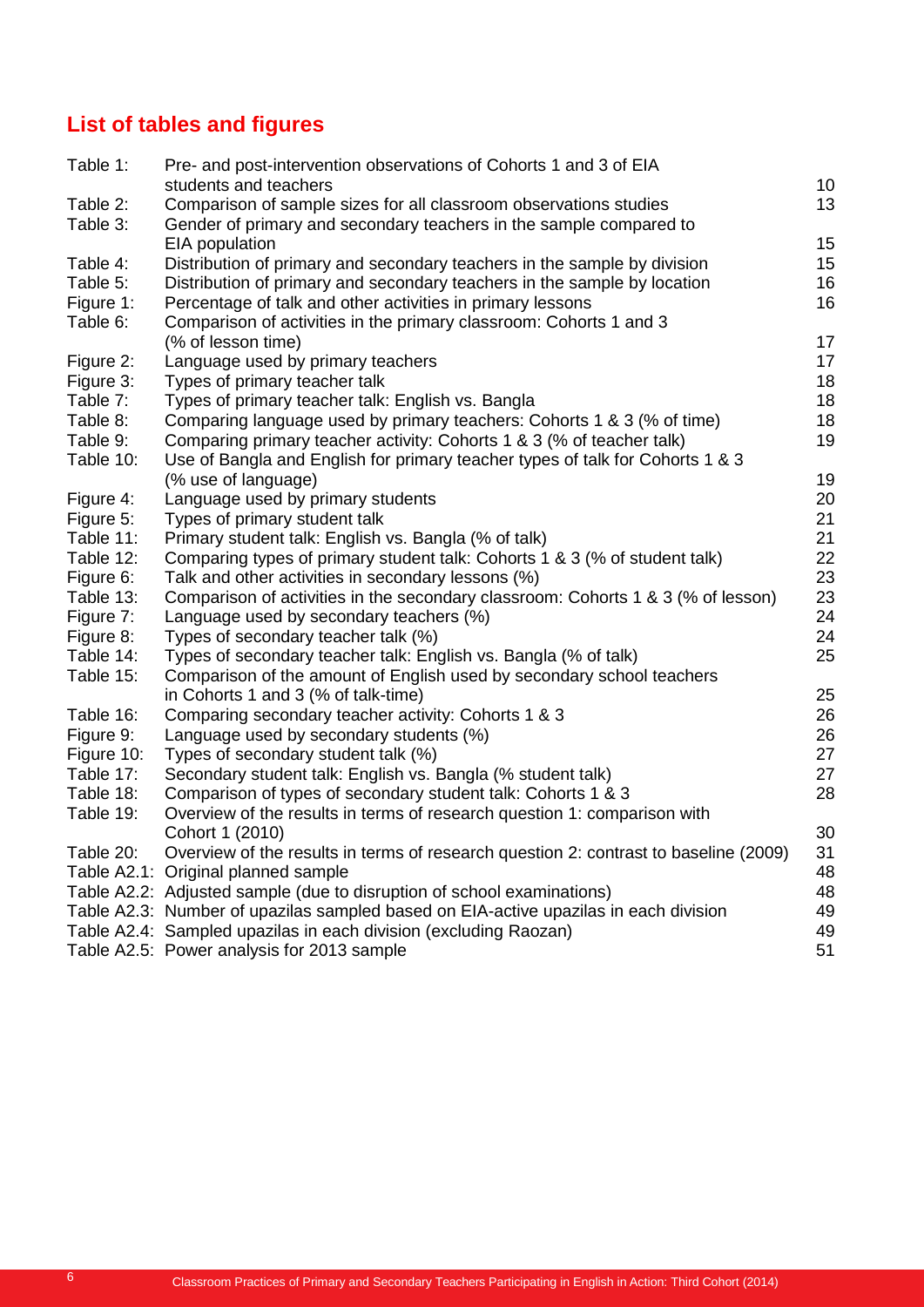# **Acronyms**

| AT          | assistant teacher                                        |
|-------------|----------------------------------------------------------|
| <b>CLT</b>  | communicative language teaching                          |
| EIA         | English in Action                                        |
| EL          | English language                                         |
| <b>ELC</b>  | English language competence                              |
| <b>ELT</b>  | English language teaching                                |
| <b>GESE</b> | Graded Examinations in Spoken English                    |
| HТ          | head teacher                                             |
| <b>IER</b>  | Institute of Education and Research, University of Dhaka |
| <b>TCL</b>  | <b>Trinity College London</b>                            |
|             |                                                          |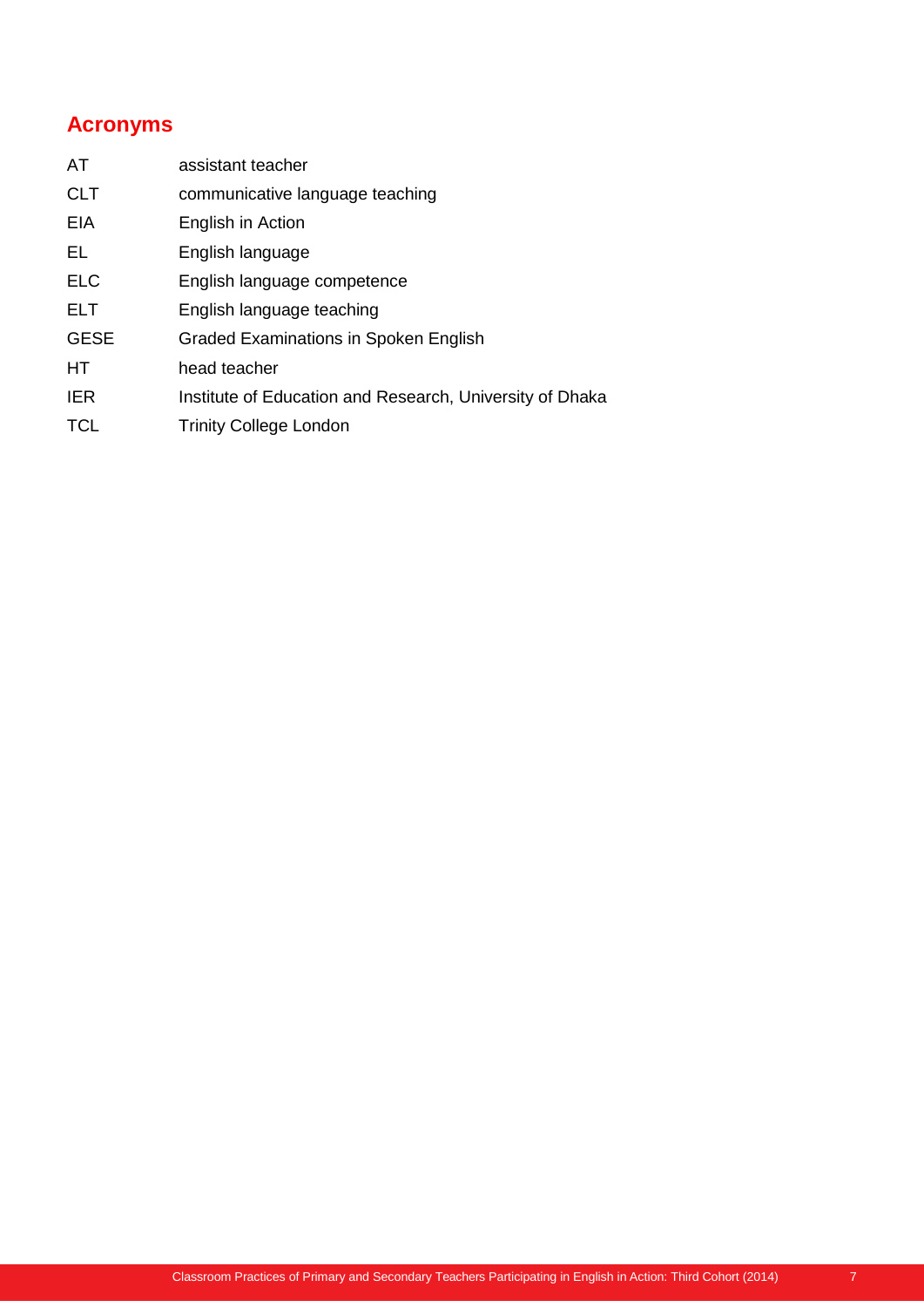## **1. Introduction**

A key principle of communicative language teaching (CLT) is that the students should receive as much opportunity to use the target language as is possible. This is particularly important when students only have the chance to practise the language through formal education, as is generally the case with students learning English in Bangladesh. Previous research into language teaching has established that when teachers take up most of the lesson time talking, this can severely limit students' opportunities to develop proficiency in the target language (Cook 2008). A general goal of English language (EL) teachers is to motivate their students to speak – to use the language they are learning (Nunan 1991). Thus, an increase in student 'talk-time' during lessons is of key importance for the primary and secondary English in Action (EIA) interventions. Of course, the amount of teacher talk is not the only indicator of quality language teaching. The nature of that talk – for example, whether teachers engage the attention of the class, present them with new information in an understandable way and allow them time to ask questions and comment – is just as important.

## *1.1 Purpose of the study*

Following the pilot intervention with 751 teachers (approximately 600 from government-funded schools) and an estimated 118,000 students (Cohort 1: 2010–11), the EIA programme scaled up its implementation. In 2012, a second cohort of 4,368 teachers and an estimated 887,000 students participated in EIA (Cohort 2: 2012–13). In 2013, these numbers increased again to reach over 8,000 teachers and over 1.7 million students (Cohort 3: 2013–14).

The purpose of this study was to ascertain whether there had been changes in the classroom practice of teachers and students participating in EIA Cohort 3 (2013–14). In particular, the study sought to explore:

- to what extent changes achieved at the large scale of Cohort 3 were comparable to those evidenced by EIA at the much smaller scale of Cohort 1 (EIA 2011a);
- how the nature of changes in classroom practice at the end of Cohort 3 contrasts to baseline practices observed in Bangladesh more generally (EIA 2009a & b).

To gauge the extent of teachers' classroom practice improvements for this larger cohort, post-intervention observations of classrooms were carried out after a year of participation in the programme (November 2014).

## *1.2 Baseline and Cohort 1 practices*

The baseline classroom observation study (EIA 2009a & b) was undertaken at a time of political and social uncertainty. Travel restrictions limited the sampling of the population of teachers and students. The methodology also used a more general observation schedule, not one specific to ELT. However, the baseline provided an indication of the types of activity that happened in English classes in Bangladesh prior to the EIA intervention.

Conducted in 2009, the study was based on a total of 252 classroom observations (162 observations of secondary classes and 90 of primary classes). Regarding interactivity and language use, this baseline study made the following conclusions (EIA 2009a & b):

- The pedagogic approach adopted in most lessons observed did not encourage a communicative approach to learning English.
	- In 90% of all lessons, only three pedagogic practices were observed:
		- $\triangleright$  teachers read from the textbook:
		- $\triangleright$  teachers asked closed questions;
		- $\triangleright$  teachers moved around the classroom monitoring and facilitating students as they worked individually on reading or writing tasks.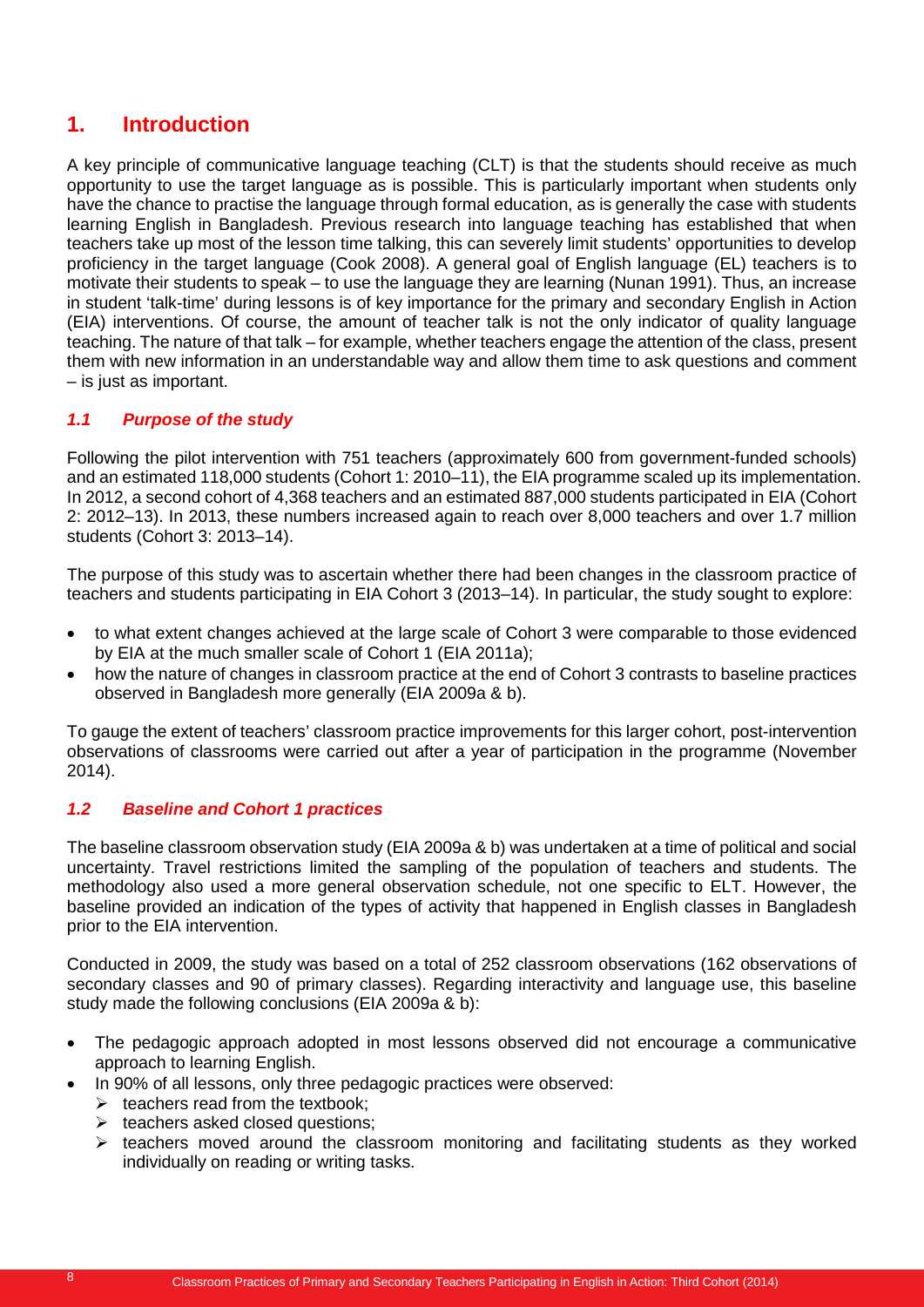- In two-thirds of the English lessons (67%), the teacher spoke in English less than in Bangla, while 27% of teachers spoke in English more than in Bangla; 6% speak in both languages equally. Only occasionally did teachers explain something in English (from 0–5% at any of the times sampled).
- Only a small proportion of students spoke in English during a lesson. In two-thirds of the classes observed (68%) 'none or hardly any' spoke in English, while in 23% of classes only 'some' (<50%) had an opportunity to do so. There were only a few occasions when individual students or groups were encouraged to speak in English (2–4% of classes at any of the times sampled).
- In two-thirds of classes, less than half of the students had opportunities to participate actively or to answer questions. In most classes students were not interactive at all and only participated by answering the questions asked by the teacher.

Although the results above are not statistically comparable to those of the subsequent studies, including this one, they provide an important backdrop against which to consider any improvements brought about by teachers in their classroom interactions on the basis of involvement with EIA.

EIA subsequently planned to carry out pre- and post-intervention studies with Cohort 1 teachers and students, focussed more explicitly on EL classroom practices. However, continued political uncertainties and delays in government approvals meant the intended pre-test took place four months after the EIA programme launch (June 2010). The findings from this 'early intervention' study (EIA 2011a) showed substantial changes over the 2009 baseline, including increased use of the target language by both teachers and students; increased student talk-time and some student-student talk in pairs or groups.

The planned post-intervention study (EIA 2012a) was completed at the end of Cohort 1 teacher development activities in February (primary) and June (secondary) 2011, with findings broadly comparable to the early intervention study, although with marginally lower levels of pair and group work.

## *1.3 Research questions*

As well as presenting the new (2014) findings, this current report makes comparisons between the baseline (2009) and the early-intervention study of the pilot teachers (2010).

This study addresses two research questions:

- 1. To what extent do the teachers of Cohort 3 show classroom practice comparable to the teachers of Cohort 1, particularly in relation to the amount of student talk and the use of the target language by teachers and students, post-intervention?
- 2. In what ways do the teachers of Cohort 3 show improved classroom practice (particularly in relation to the amount of student talk and use of the target language by teachers and students) in contrast to the pre-intervention baseline?

While the students and teachers in Cohort 3 underwent an essentially similar programme to those of Cohort 1, they are much greater in number. To enable this increase in scale for Cohort 3, the programme was delivered through a more decentralised model, with much less direct contact for those involved with national or international ELT experts, a greater embedding of expertise within teacher development materials (especially video), and a greater dependence upon localised peer support (i.e. locally recruited teachers trained to facilitate cluster meetings).

The first research question seeks to establish the extent to which EIA has replicated the changes in teachers' classroom practice achieved in the pilot, at greatly increased scale and through a more decentralised and peer-led approach to teacher support. This is an essential step in moving from the pilot phase (Phase II) to the fully institutionalised phase (Phase IV) in 2014–17. Direct statistical comparisons are made between the post-intervention practices of teachers from Cohort 3 and Cohort 1.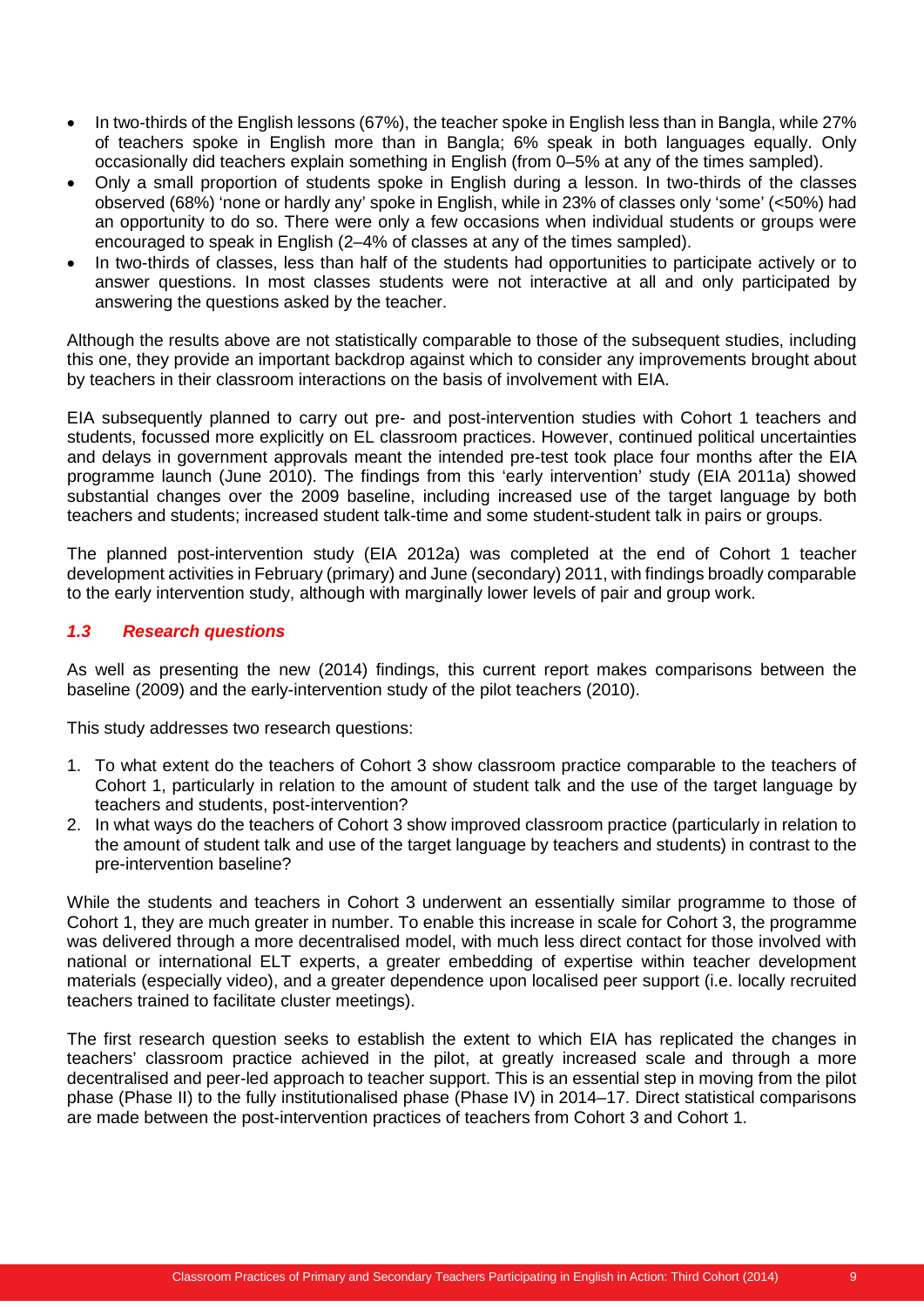Table 1 shows the relationships between the three studies and the statistical comparisons that will be made in this report.

| <b>Pre-intervention baseline</b>                                      |                           | <b>Post-intervention</b>   | <b>Comment</b>                                                                                                           |
|-----------------------------------------------------------------------|---------------------------|----------------------------|--------------------------------------------------------------------------------------------------------------------------|
| Sample to represent schools<br>(and teachers) in Bangladesh<br>(2009) | Cohort 1: June<br>$2010*$ | Cohort 1: June<br>2011     | Post-intervention<br>samples<br>same cohort<br>and<br>from<br>observation at 4 & 16<br>months of intervention            |
| Sample to represent schools<br>(and teachers) in Bangladesh<br>(2009) |                           | Cohort 3:<br>November 2014 | Observation after 12 months<br>of intervention, using Cohort<br>1 early intervention study for<br>statistical comparison |

\*Both post-intervention studies of Cohort 1 show very similar classroom practices, although the earlier study shows marginally more student talk organised in pairs and groups. For clarity, this study presents statistical comparison only with the early-preintervention study of Cohort 1 (EIA 2011a), as this represents the most improved practice.

Establishing if the classroom practice of Cohort 3 teachers is comparable to that observed in the pilot intervention gives a guide to the likely success of a full scaling-up of EIA in the final phase of the Programme. In particular, whether the developments in materials (for students, teachers and those who support them) and training of support staff (including the use of those staff in the government system) can reproduce the same improvements. There is no reason to expect 2014 to reproduce the same degree of improvement in classroom practice as was observed in 2010 (for the pilot cohort), and there may well be reasons to anticipate poorer practice, as a result of the larger-scale, decentralised and essentially peersupported nature of the model. Indeed, recent research has shown that success in a pilot phase, where robust, randomised control-trial evidence indicated an effective programme, does not guarantee success when this is transferred to a government-implemented (i.e. institutionalised) programme (Bold *et al*. 2013).

The second research question seeks to contrast teachers' classroom practice at the end of Cohort 3, to the typical classroom practices observed pre-intervention. As there is no direct 'baseline' study with which to compare Cohort 3, the general conditions of classrooms in the pre-intervention baseline situation (2009) can be contrasted with those found in 2014, although no direct statistical comparisons can be made.

It is important to see this particular study as part of a pair that also includes a study of the EL proficiency of a sample of Cohort 3 students are investigated (EIA 2015a).

## *1.4 Nature of the study*

As with the pilot programme and the first year of scaled-up (Cohorts 1 & 2) studies, the follow-up investigation reported here was a large-scale quantitative observation of teaching and language practices among teachers and students participating in the EIA primary and secondary programmes. As noted earlier, a feature of improved ELT is an increase in the amount of student talk in lessons and an increase in the use of the target language by both teachers and students. Thus, this study focused upon the following:

- i) the amount of student talk compared with teacher talk;
- ii) the proportion of use of English by students;
- iii) the proportion of use of English by teachers;
- iv) the nature of the teacher talk;
- v) the nature of the student activities.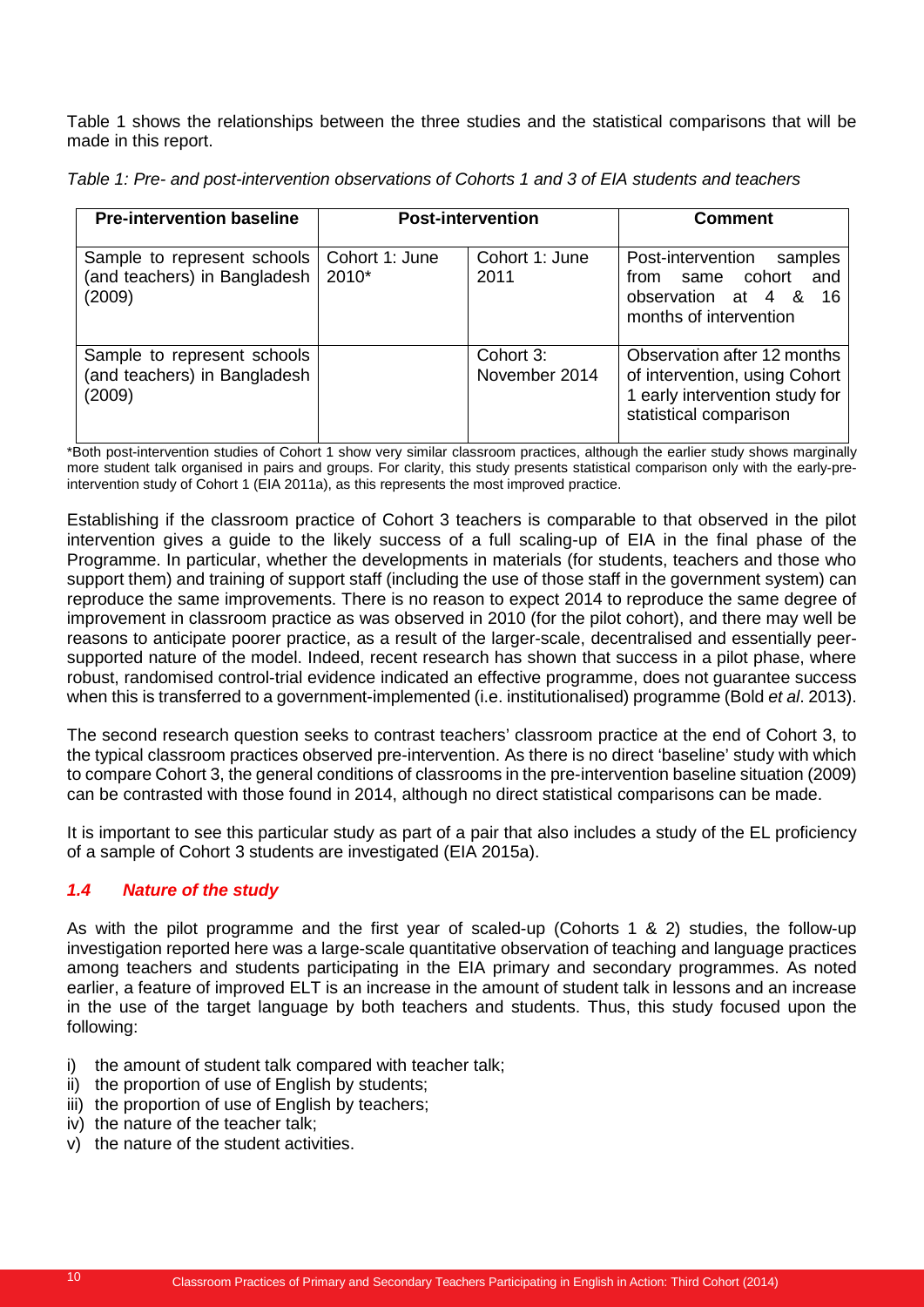## **2. Methodology**

## *2.1 Study design*

As indicated in the *Introduction*, Cohort 1 (the EIA pilot intervention) is similar to Cohort 3 in terms of general key variables (gender, phase, location and divisions), although it was carried out in different upazilas. Thus, the Cohort 1 early intervention study (2010) is used here as a statistical comparison for Cohort 3 (as indicated in Table 1), to explore whether the improvements in practice achieved at the large scale of Cohort 3 are comparable to those achieved at the relatively small scale of Cohort 1. The early intervention study is chosen for comparison, as it represents the most improved practices observed in Cohort 1.

As previously noted, the classroom practices observed in Cohort 3 may be contrasted broadly against those found in the 2009 pre-intervention baseline, although no direct statistical comparisons can be made. While Cohort 3 began in 2013, some four years after the 2009 baseline, there is evidence, from a range of studies<sup>[4](#page-12-0)</sup> that the quality of English teaching in general has not improved; some evidence indicates that even after taking part in conventional teacher training in Bangladesh, there is no improvement in teachers' classroom practices (Rahman *et al.* 2006). [5](#page-12-1) Such evidence suggests there are unlikely to have been substantial changes in ELT practice across the school system, since the baseline study.

## *2.2 Observation instrument*

The instrument used was an observation schedule (see Appendix 1); a directly comparable version to that used in the previous classroom practice studies on Cohort 1 (2010 and 2011) and Cohort 2 (2013). It was designed to capture what teachers and students were doing at one-minute intervals during the lesson (instantaneous sampling, i.e. recording behaviour at a precise moment) and which language was being used at that instant. It was designed in reference to other instruments that measure classroom interaction and the features of CLT (e.g. Malamah-Thomas 1987, Spada 1990). At each minute of a lesson, the instrument enabled the following information to be recorded:

- 1. Whether the teacher or student(s) was/were speaking (in one of the columns under either 'Teacher is speaking' or 'Students are speaking').
- 2. Whether the students were carrying out an activity (in one of the columns under 'Students are').
- 3. Whether visual materials were being used (in the 'Visual materials' column).
- 4. Whether another classroom activity was taking place that did not feature under 'Teacher is speaking, 'Students are speaking' or 'Students are' columns (i.e. in the 'Other activity' column).

The instrument did not require an expert understanding of CLT practices, but did require the researchers undertaking the observations to have training to recognise the various classroom activities (presenting, organising, asking questions, giving feedback). This meant the fieldwork could be carried out costeffectively at an appropriately large scale, by local post-graduate researchers. The important communicative approaches (see the *Introduction* especially Section 1.4), were used by the instrument designers when the instrument was first designed (2010) to define the categories that are valid for communicative approaches to ELT. This instrument was validated by the EIA team's ELT experts and has been indirectly validated in a number of project annual reviews by ELT experts. [6](#page-12-2)

<span id="page-12-0"></span> <sup>4</sup> Hamid (2011: 197) indicates poor levels of English that have not improved despite several efforts to introduce communicative approaches into the classroom. The overall framework for ELT is not always supportive of effective classroom practice (Education Watch 2011; EIA 2009b; Hamid & Balfour 2008, Kraft *et al*. 2009, World Bank 2008). <sup>5</sup> There is evidence that less than 50% of secondary teachers receive any kind of training (UNESCO 2012: 138), and what training is available to both primary and secondary teachers is weak and has had little effect in the past (Kraft *et al*. 2009: 8 & 14).

<span id="page-12-2"></span><span id="page-12-1"></span><sup>6</sup> In the 2011 project Output to Purpose (Annual) Review, the review team specifically considered the observation schedule and commended the project's Research, Monitoring and Evaluation output saying the 'quality of the work undertaken is strong' (DFID 2011: 12).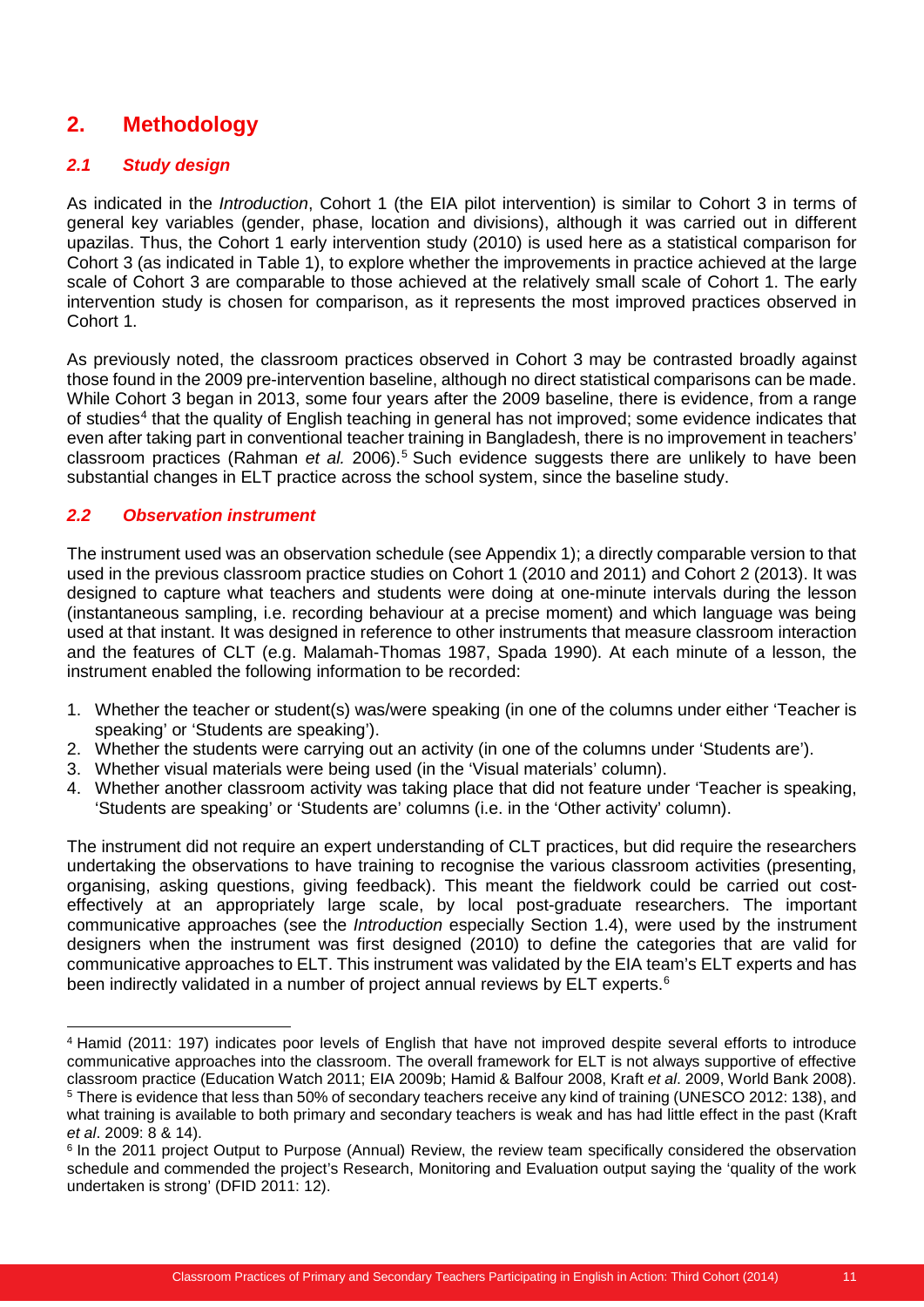In terms of the reliability of the instrument, there are two components: the nature of the items to be observed and the skill of the observers in using the schedule. On the former, all items rely on relatively low-level decisions being made: who is talking, in what language, if the teacher is talking, in what mode (presenting, organising, and so on), if students are talking, in what context (individual, pair, group, chorus) or whether students are doing one of three activities (reading, writing or listening to audio), along with two other items ('visual materials' used or 'other'). The second element to maximise reliability is to make certain that the observers are trained and have experience of using the schedule in classrooms. Section 2.4 outlines the training given to the observers who, although not ELT experts, were following a higher degree programme in education, and had a good base level of understanding of classrooms and schools. The consistent results that this instrument has shown over the previous studies is also an indication of its reliability.

## *2.3 Sample*

## *2.3.1 Sample design*

A total of 8,183 assistant teachers (ATs) and approximately 1.7 million students participated in EIA's Cohort 3: 4,821 primary teachers and 3,362 secondary teachers;[7](#page-13-0) and approximately 347,000 primary students and 1.4 million secondary students.

A minimum sample size was determined through a power analysis for the 2013 study, conducted to ensure the sample was sufficiently large to enable statistically valid comparisons between the 2010 and 2013 studies (see Appendix 2, Annex 1), and is used again in this 2014 study. Limitations in the number of field researchers available (ten), meant that the planned sample size was just short of the 'power 2' level for primary, but not sufficient for even power 1 for the secondary sample. This power 2 analysis established that a minimum sample size of 208 primary classes should be observed, and the power 1 analysis required 89 secondary classes. An additional researcher was brought in to enable the secondary sample to be increased, as explained in Appendix 2.

## *2.3.2 Sampling strategy*

A multi-layer stratified random sampling strategy underpinned the sample selection, with random sampling used at each stage where possible. The process began by selecting, upazilas within each division and then schools. Note that the same schools were selected for both this classroom practice study and the EL proficiency study of students (EIA 2015a), and additional schools were selected for the classroom practice study to make up the sample size. The actual classes from each school were selected by opportunistic random sampling: assessors selected one of the classes that teachers were teaching on the day of their field-visit, with each assessor ensuring an even spread of classes (years) sampled across the primary and secondary schools they selected. All upazilas in which EIA worked with Cohort 3 were categorised as rural or urban, by reviewing demographic information about where the schools were located – i.e. rural, urban or semi-urban.<sup>[8](#page-13-1)</sup> Upazilas, and subsequently schools (80% rural and 20% urban) within selected upazilas, were randomly selected from each division. There was a slight modification to the sampling strategy, in that initially only schools in 10 upazilas (rather than 11) were chosen to match the number of researchers, and an additional upazila was added to try to increase the secondary sample size to achieve a 'power 1' sample size (as described above; Section 2.3.1). Disruption caused by travel difficulties in remote areas, and school closures associated with examinations taking place, prevented the full planned samples from being achieved.

<span id="page-13-0"></span><sup>&</sup>lt;sup>7</sup> The EIA teacher population also included primary head teachers, which in the previous cohort study (2013) were included in the classroom practice observation, but in 2014 these were excluded as the focus for any comparisons with the baseline is with Assistant Teachers (ATs).

<span id="page-13-1"></span><sup>8</sup> The 'municipal' and 'urban' categories were merged and classed as 'urban'.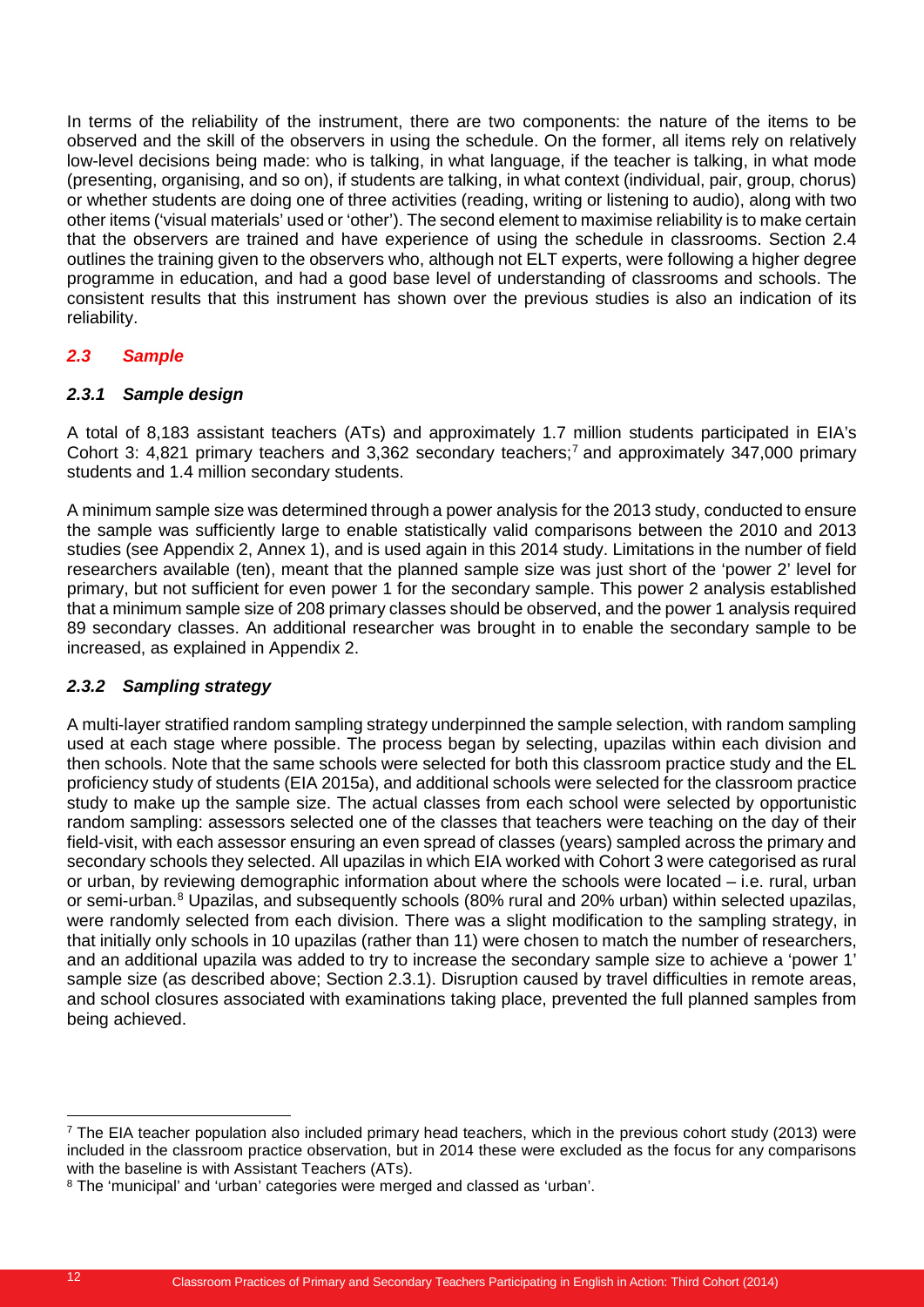## *2.3.3 Actual sample achieved*

The actual sample included 346 teachers (266 primary and 80 secondary) from 173 schools (133 primary and 40 secondary – two teachers per school) across 11 upazilas, covering all the divisions. One lesson of each of the 346 teachers was observed.

Table 2 compares the sample sizes of the five different studies that have been conducted (including the original pre-intervention baseline in 2009).

| <b>Study</b>                                 | <b>Primary teachers</b> | <b>Secondary teachers</b> |
|----------------------------------------------|-------------------------|---------------------------|
| 2009<br>(pre-intervention)                   | 90                      | 162                       |
| 2010 Cohort 1<br>(4 months of intervention)  | 350                     | 141                       |
| 2011 Cohort 1<br>(16 months of intervention) | 195                     | 129                       |
| 2013 Cohort 2<br>(12 months of intervention) | 256*                    | 145                       |
| 2014 Cohort 3<br>(12 months of intervention) | 266                     | 80                        |

*Table 2: Comparison of sample sizes for all classroom observations studies*

\*of which 26 were HTs

## *2.4 Training and data collection*

The data were collected by ten researchers from the Institute of Education and Research (IER), University of Dhaka. As all the researchers had previously undertaken these observations (2013),<sup>[9](#page-14-0)</sup> the 'training' prior to the fieldwork was a refresher day. The three-day post-fieldwork data workshop involved a debriefing/ reflection to discuss experiences and identify issues and to also input the data.

As noted earlier, the research was carried out in November 2014. The intention was for each researcher to visit 17 schools in one upazila (13 primary and 4 secondary) and observe two teachers per school. Two researchers each observed eight classes from four schools in the same upazila.

Prior to the fieldwork, access was negotiated by the EIA office, and the researchers negotiated it again directly with the schools. Upazila education officers were informed about the research taking place in their geographical area and their consent was also gained prior to the fieldwork taking place.

## *2.5 Ethical issues*

As part of the normal ethical procedures adhered to by EIA, prior permission was obtained from the Upazila Education Officer, head teacher and the teacher. Each teacher was again asked for her/his verbal and written consent to be involved in the study at the time of the observation.

<span id="page-14-0"></span> <sup>9</sup> The first training they undertook involved three separate sessions with the researchers: a five-day training workshop; a one-day pre-fieldwork briefing; and a three-day post-fieldwork data workshop. The five-day workshop introduced the researchers to the study, oriented them to what was required regarding the classroom observation, and gave them practice in using the schedule with videos of EIA classrooms and in actual classrooms.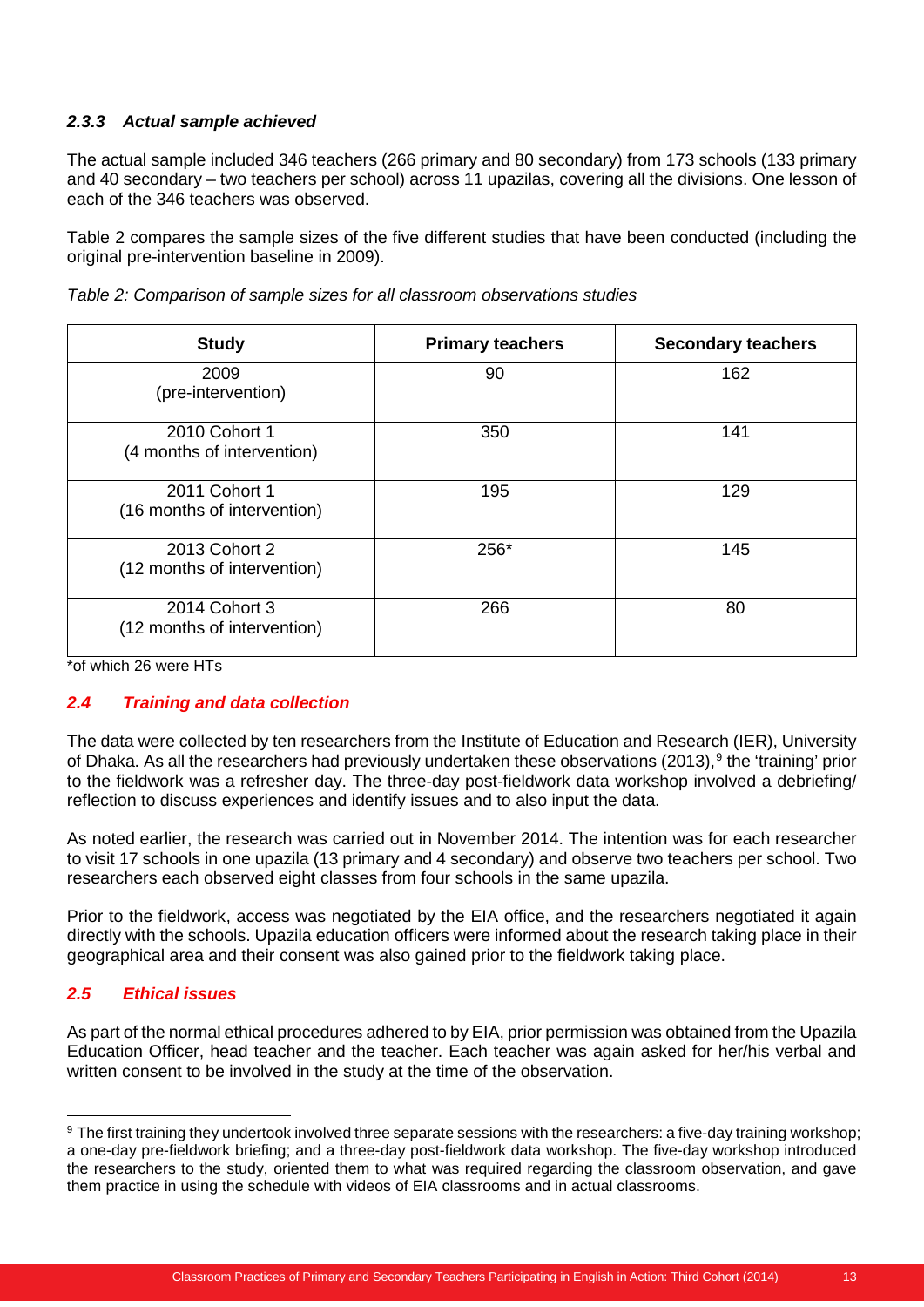All information within the EIA project is held under strict confidentiality and all teachers and students observed are anonymous in this report.

### *2.6 Data entry, storage, management and analysis*

The data were entered by the researchers into a Microsoft Excel spreadsheet from paper instruments in the post-fieldwork data workshop. The individual databases from each researcher were then collated into one dataset. Random checks were carried out on the data to identify potential miscoding and other errors.

Before the analysis was carried out, the data were cleaned to prepare them for analysis (see Appendix 3 for details). Count data analysis was conducted, which used the Poisson model to provide appropriate analyses for count data. Statistical comparisons were conducted through statistical methods, such as cross tabulation and statistical significance tests. Results are reported with degrees of freedom and sample size in parentheses, the *p-value* and the significance. (All tests of significance, along with full data that support the figures used in this report, are given in Appendix 4.) In order to ensure rigour in the analysis, the data were analysed independently by a highly qualified statistician.<sup>[10](#page-15-0)</sup>

## *2.7 Limitations*

As noted above, fieldwork plans were disrupted by changed designation of sampled schools as public examination centres in November 2014. These events had the effect of changing which schools were available for field visits. Flexible and responsive field management and coordination largely overcame these challenges. The actual sample achieved was smaller than planned, and the efforts to increase the secondary sample did not succeed (see Appendix 2). Nevertheless, statistical comparisons with the results of the early intervention study (2010) were still possible.

As with all cases of classroom observation, the presence of the observer is likely to have had an effect on both the teacher and the students being observed. Teachers who were being observed may have felt an obligation to 'perform' the types of activities that are a focus of the EIA interventions. Although there is no way of knowing the importance of this effect, it is a common factor for all studies, and it is assumed not to add a particular bias to this current study.

The study was designed to be carried out at large scale and low cost, with high reliability, by focusing upon quite objective features of practice that could be documented by local post-graduate fieldworkers, without requiring sophisticated subjective interpretations of pedagogy or communicative practices to be made by the researcher during fieldwork and without requiring unmanageable volumes of close qualitative analysis post-fieldwork. While this generates a reliable, large-scale dataset, the data is limited in the depth to which the *nature* of classroom talk (rather than the extent of classroom talk) can be examined. For example, the study does not shed light on what kinds of activities students were engaged in when they were talking in pairs or groups or whether this might be considered meaningful group work. Similarly, it is not possible to say to what extent the talk observed is 'safe' talk (e.g. well-rehearsed choral responses, or simple answers to closed rhetorical questions). However, such issues were examined to some extent through a qualitative study of Cohort 1 (EIA 2011b & c) and a qualitative examination of teachers' experiences of changes to the school-based teacher development model in Cohort 2 (EIA 2015b).

<span id="page-15-0"></span><sup>&</sup>lt;sup>10</sup> This was the main author Dr Nai Li, who though independent of EIA, nevertheless works in The Open University (Institute of Educational Technology).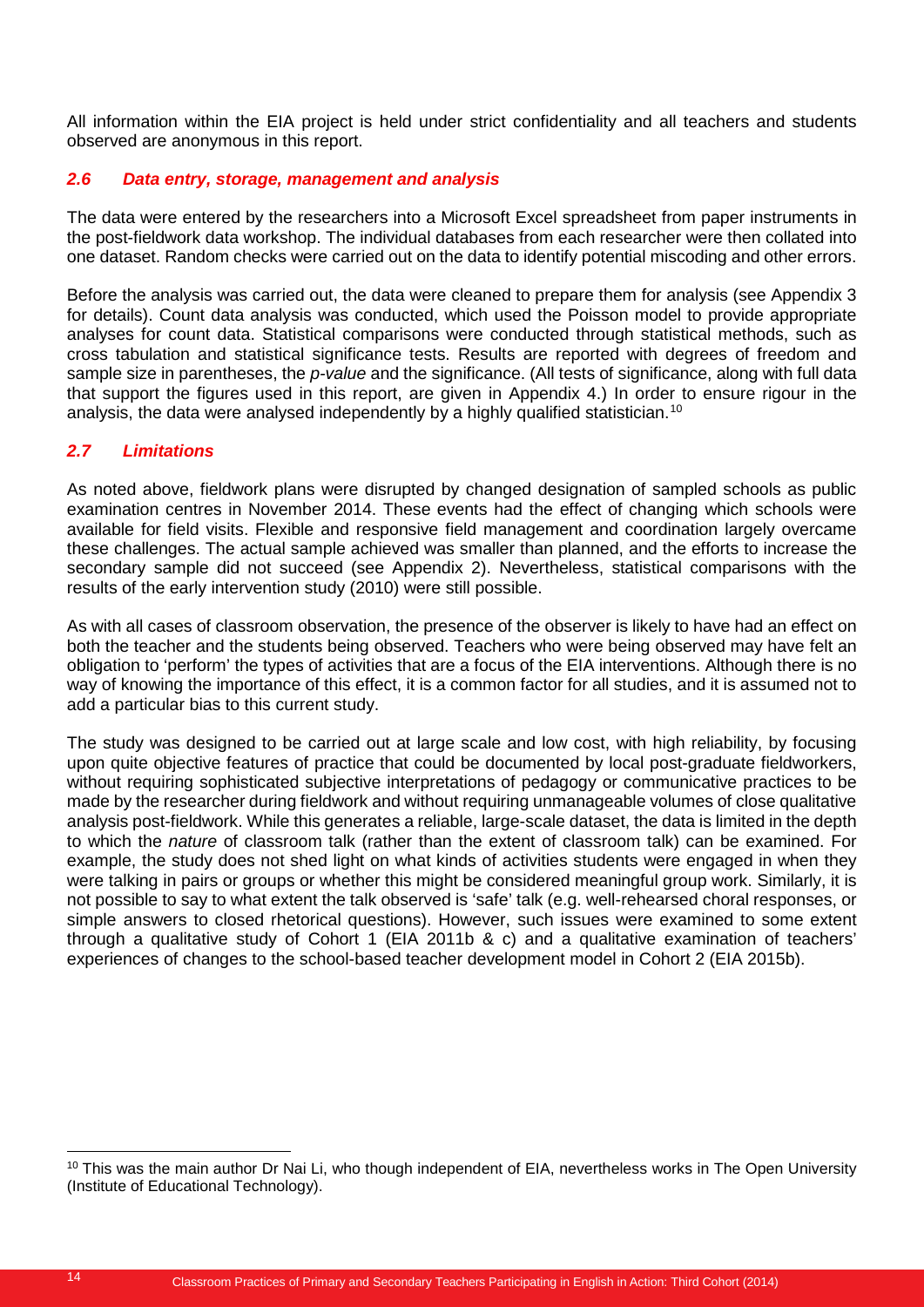## **3. Findings[11](#page-16-0)**

## *3.1 Teacher samples*

The nature of the sample is given according to gender, division and location (rural and urban) in Tables 3–5, with comparisons with the school or EIA population as appropriate.

|               |     | <b>Primary teachers</b> |                        | <b>Secondary teachers</b> |      |                        |
|---------------|-----|-------------------------|------------------------|---------------------------|------|------------------------|
| <b>GENDER</b> | No. | %                       | % in EIA<br>population | No.                       | %    | % in EIA<br>population |
| Male          | 102 | 38.3                    | 46.0                   | 62                        | 77.5 | 87.0                   |
| Female        | 164 | 61.7                    | 54.0                   | 18                        | 22.5 | 13.0                   |
| <b>TOTAL</b>  | 266 |                         |                        | 80                        |      |                        |

*Table 3: Gender of primary and secondary teachers in the samples compared to EIA population*

For both primary and secondary there are slightly more female teachers in the sample than in the EIA population (Table 3). Table 4 gives the sample distribution by division, where it is evident that Chittagong is underrepresented in the primary sample, but overrepresented in the secondary sample, whereas Dhaka is the reverse. The proportion of other divisions in the sample roughly reflects those in the EIA population. Table 5 indicates that the primary sample has a lower proportion of rural teachers than the EIA population, but the secondary sample is close to the population proportion.

|                 | <b>Primary teachers</b> |      |                |      |       | <b>Secondary teachers</b> | <b>EIA-active upazilas</b><br>per division (%) |
|-----------------|-------------------------|------|----------------|------|-------|---------------------------|------------------------------------------------|
| <b>DIVISION</b> | No.                     | $\%$ | No.            | $\%$ |       |                           |                                                |
| Chittagong      | 26                      | 9.8  | 24             | 30.0 | 19.64 |                           |                                                |
| <b>Dhaka</b>    | 81                      | 30.5 | 18             | 22.5 | 25.0  |                           |                                                |
| Khulna          | 49                      | 18.4 | 15             | 18.8 | 15.18 |                           |                                                |
| Rajshahi        | 31                      | 11.7 | 8              | 10.0 | 12.50 |                           |                                                |
| Rangpur         | 22                      | 8.3  | 6              | 7.5  | 9.82  |                           |                                                |
| Syhlet          | 29                      | 10.9 | 5              | 6.3  | 8.93  |                           |                                                |
| <b>Barishal</b> | 28                      | 10.5 | $\overline{4}$ | 5.0  | 8.93  |                           |                                                |
| <b>TOTAL</b>    | 266                     |      | 80             |      |       |                           |                                                |

*Table 4: Distribution of primary and secondary teachers in the samples by division*

<span id="page-16-0"></span><sup>&</sup>lt;sup>11</sup> Tests of significance can be found in Appendix 4.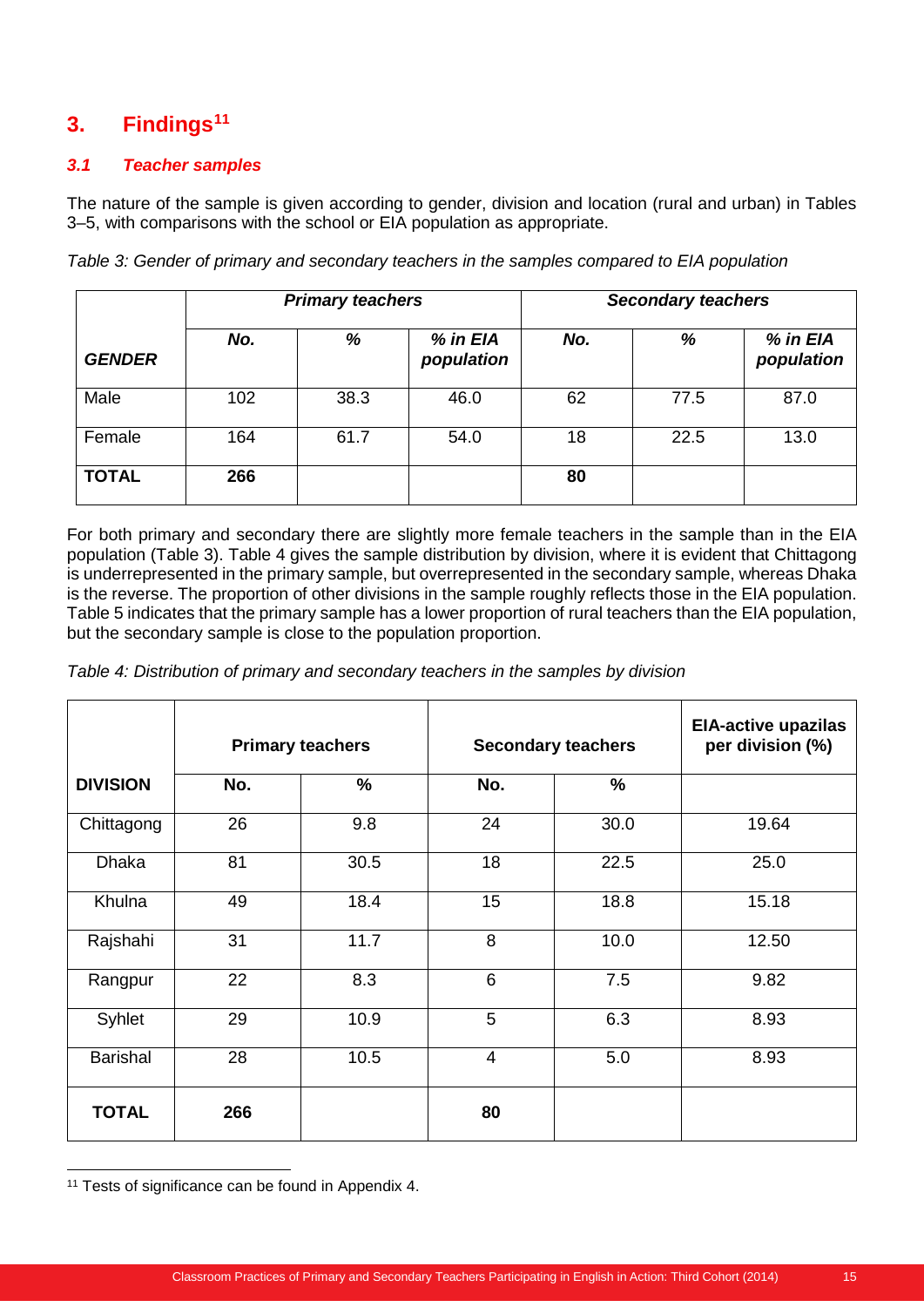|                            |          | <b>Primary</b> | <b>Population</b> |     | <b>Secondary</b> | <b>Population</b> |
|----------------------------|----------|----------------|-------------------|-----|------------------|-------------------|
| <b>LOCATION</b>            | No.      | %              | %                 | No. | %                | %                 |
| Rural                      | 175      | 65.8           | 56                | 53  | 71.6             | 67                |
| Semi-urban                 | 38       | 14.3           |                   | 9   | 12.2             |                   |
| Urban                      | 53       | 19.9           | 44                | 12  | 16.2             | 33                |
| Total                      | 266      |                |                   | 74  |                  |                   |
| <b>Blanks</b>              | $\Omega$ |                |                   | 6   |                  |                   |
| <b>Total (inc. blanks)</b> | 266      |                |                   | 80  |                  |                   |

*Table 5: Distribution of primary and secondary teachers in the samples by location*

## *3.2 Primary classrooms*

The results from the observations of primary lessons enable us to compare overall the teacher and student talk. The average percentage of teacher talk-time was 47% (see Figure 1), while the average percentage of student talk-time was 27%. Students were engaged in listening activities for 9% of the time, in reading and writing activities for 6% of the time. Students were talking for more than a quarter of the lesson and active for slightly less than 50% of the lesson time.

*Figure 1: Percentage of talk and other activities in primary lessons*



Compared with the 2010 study on Cohort 1 (after four months of intervention), it is evident that the amount of teacher talk has increased and is statistically significant (p<0.01), but the amount of student talk is the same (see Table 6). Also the 'other' category decreased significantly, which is the result of what had been categorised as 'other' now being correctly coded as 'teacher talk'.<sup>[12](#page-17-0)</sup> The amount of time students spent on reading and writing slightly increased over the 2010 study, but this difference is not statistically significant.

<span id="page-17-0"></span><sup>&</sup>lt;sup>12</sup> This was evident in the 2010 study and was corrected in the researcher training in subsequent cohort studies, including in 2014.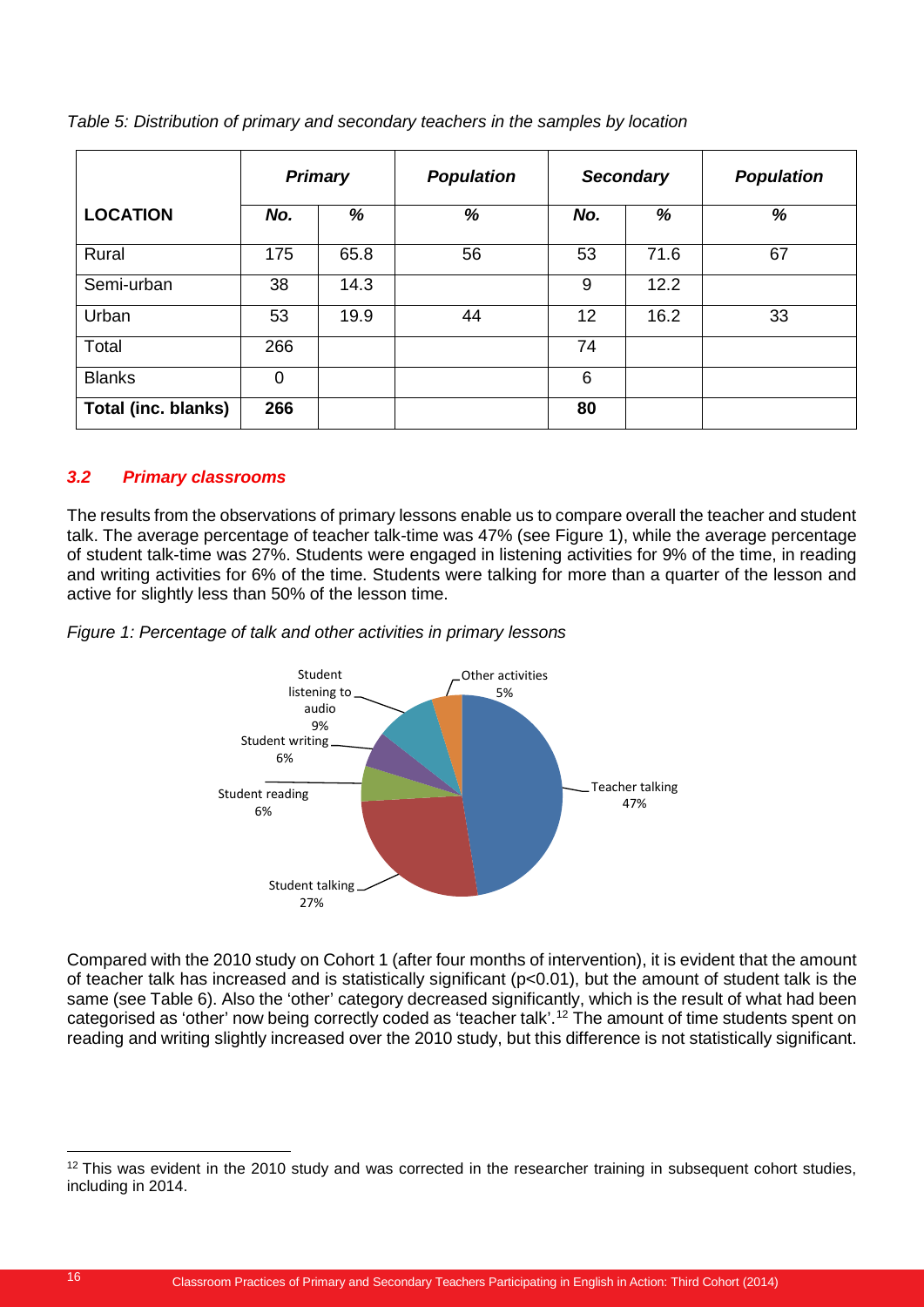| <b>Activity</b>               | Cohort 1 (2010) | <b>Cohort 3 (2014)</b> |
|-------------------------------|-----------------|------------------------|
| Teacher talking               | 34              | 47                     |
| Student talking               | 27              | 27                     |
| Students listening (to audio) | 10              | 9                      |
| Students writing              | 4               | 6                      |
| Students reading              | 4               | 6                      |
| Other                         | 21              | 5                      |

*Table 6: Comparison of activities in the primary classroom: Cohorts 1 and 3 (% of lesson time)*

## *3.2.1 Primary teachers*

#### *Teachers talking: English* **vs.** *Bangla*

When teachers were talking (47% of the lesson time), the data show that they were using significantly more English than Bangla in their classrooms; the difference is statistically significant (p<0.01). On average, they were using English 81% of the time and Bangla 19% of the time (see Figure 2).

*Figure 2: Language used by primary teachers* 



#### *Types of primary teacher talk*

Teachers talk was categorised as 'presenting, asking questions, giving feedback, organising student activity'; illustrative examples of the kind of teacher talk that would be included in each category are given in Appendix 5.

When teachers were talking, they were 'organising' 33% of the time, 'presenting' 29% of the time, 'asking questions' 18% of the time and 'giving feedback' 19% of the time (see Figure 3). The significant decrease in 'asking questions' compared with the 2010 data (18% *vs*. 28%, p<0.01), reflects the fact that teachers spent more time 'presenting' and 'organising' in 2014.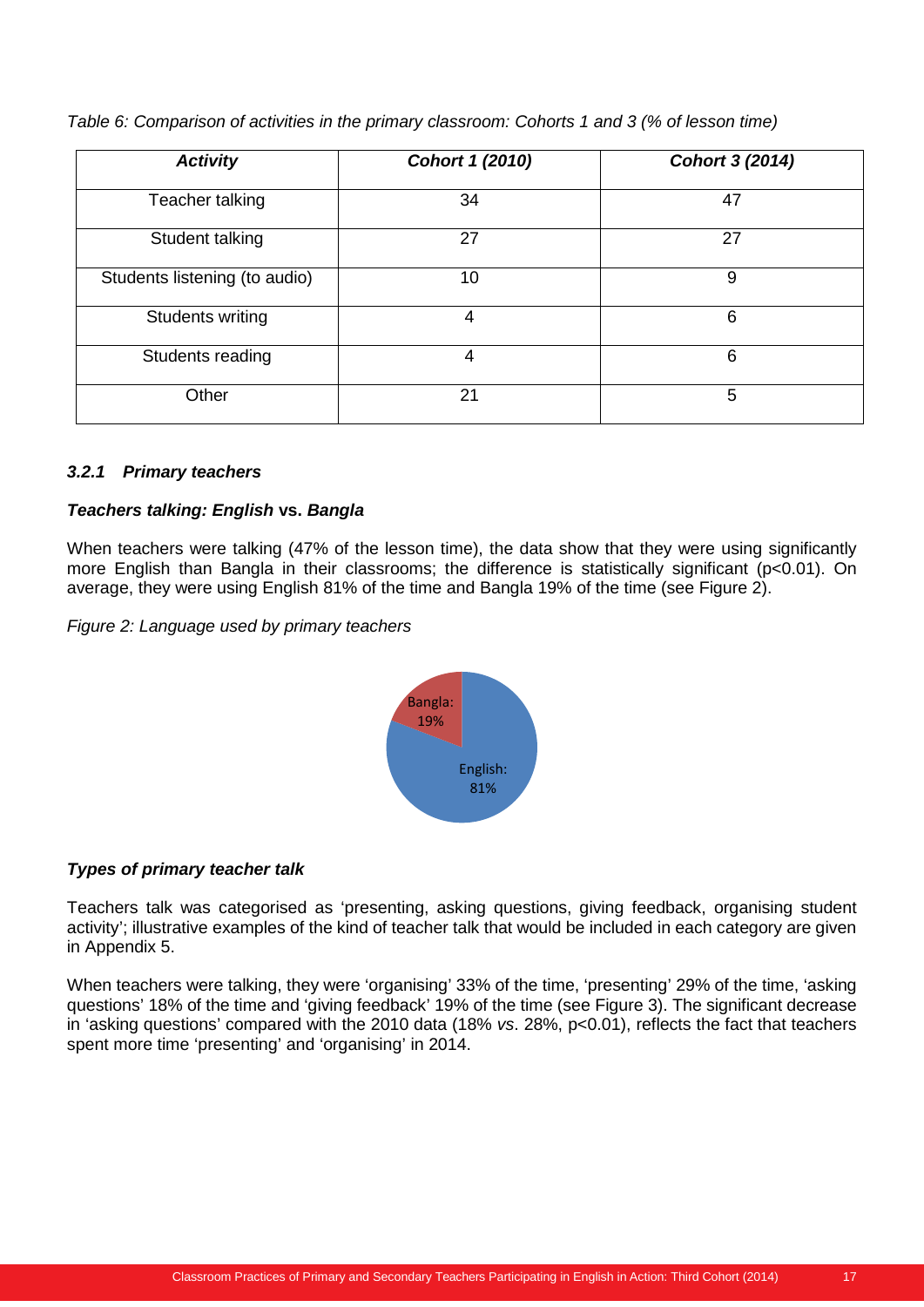## *Figure 3: Types of primary teacher talk*



For each type of teacher talk, the percentage of English and Bangla used was calculated. In each of the categories, English was used for the majority of the time (see Table 7) and the differences between the amount of time using English and Bangla are statistically significant for all types of talking (p<0.01).

*Table 7: Types of primary teacher talk: English vs. Bangla* 

| <b>Teacher activity</b> | % English | % Bangla |
|-------------------------|-----------|----------|
| Presenting              | 84        | 16       |
| Asking questions        | 88        | 12       |
| Organising              | 70        | 30       |
| Giving feedback         | 87        | 13       |

## *Summary of changes in primary teacher practice*

Below a summary is given in terms of the way in which the 2014 study compares with the Cohort 1 study (2010) and the original baseline (in as much as that can be done) on a number of important dimensions that relate to improvements in teacher practice that make their ELT more effective through the use of a communicative approach. In particular, this is done through considering the amount of English teachers use in the classroom and the types of talk employed.

## **Substantial increase in teachers' spoken English**

In Cohort 1 (2010), 71% of teacher talk was in English. In Cohort 3 this increased to 81% and the difference was statistically significant (p<0.01) (see Table 8).

*Table 8: Comparing language used by primary teachers: Cohorts 1 & 3 (% of time)*

| Language | <b>Cohort 1 (2010)</b> | <b>Cohort 3 (2014)</b> |
|----------|------------------------|------------------------|
| English  |                        |                        |
| Bangla   | 29                     | 19                     |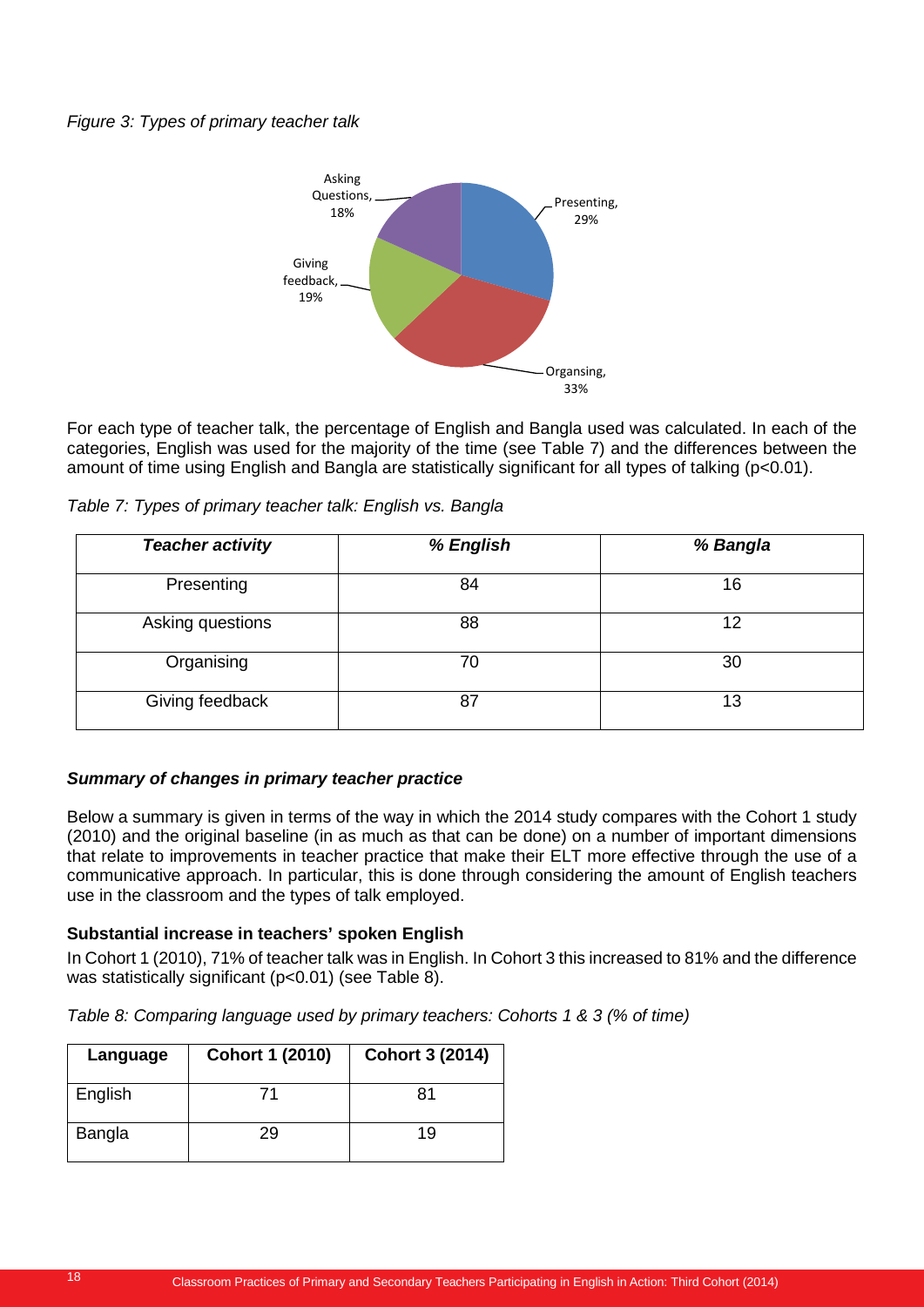It was not surprising that teachers would use Bangla more for 'organising' than other types of teacher talk, as is reflected in the data (see Table 7), because instructions tend to be more complex than the target language aimed for in the activity and can be much more easily explained in Bangla than English.

These findings again mark a significant change from the classroom practices observed in the baseline studies (EIA 2009a & b), where only 27% of teachers spoke in English more than they did in Bangla, and where teachers tended to read from the textbook and speak in Bangla more than in English (in 67% of the lesson).

## **Substantial change in teachers' activities**

Table 9 shows that the proportions of the Cohort 3 teachers' talking activities were different from those in 2010 (after four months of the pilot intervention) (p<0.01); the teachers in 2014 had a significantly reduced proportion of 'asking questions' (p<0.01) compared with 2010. This was also reflected in the fact that teachers spent more time 'presenting' and 'organising', an increase that is marginally statistically significant.

*Table 9: Comparing primary teacher activity: Cohorts 1 & 3 (% of teacher talk)*

| <b>Teacher activity</b> | <b>Cohort 1 (2010)</b> | <b>Cohort 3 (2014)</b> |
|-------------------------|------------------------|------------------------|
| Presenting              | 23                     | 29                     |
| Asking questions        | 28                     | 18                     |
| Organising              | 27                     | 33                     |
| Giving feedback         | 19                     | 19                     |

Table 10 shows that teachers using English in all types of talking increased significantly compared with the data in 2010 (p<0.01). It suggests that teachers' interaction with students via communicating in English significantly increased in 2014.

*Table 10: Use of Bangla and English for primary teacher types of talk for Cohorts 1 & 3 (% use of language)*

| <b>Teacher activity</b> | Cohort 1 (2010)13 |               | <b>Cohort 3 2014</b> |               |
|-------------------------|-------------------|---------------|----------------------|---------------|
|                         | <b>English</b>    | <b>Bangla</b> | <b>English</b>       | <b>Bangla</b> |
| Presenting              | 66                | 24            | 84                   | 16            |
| Asking questions        | 69                | 22            | 88                   | 12            |
| Organising              | 54                | 33            | 70                   | 30            |
| Giving feedback         | 68                | 24            | 87                   | 13            |

Whereas, in the baseline, in 90% of lessons observed the teacher only read from the textbook, asked closed questions or marked individual books, in Cohort 3 'organising student activity' was the most common purpose of teacher talk, accounting for a third (33%) of all teacher talk. This suggests that Cohort

<span id="page-20-0"></span> $13$  The 2010 figures do not add up to 100% (horizontally) because at times there was double coding when teachers spoke in both English and Bangla.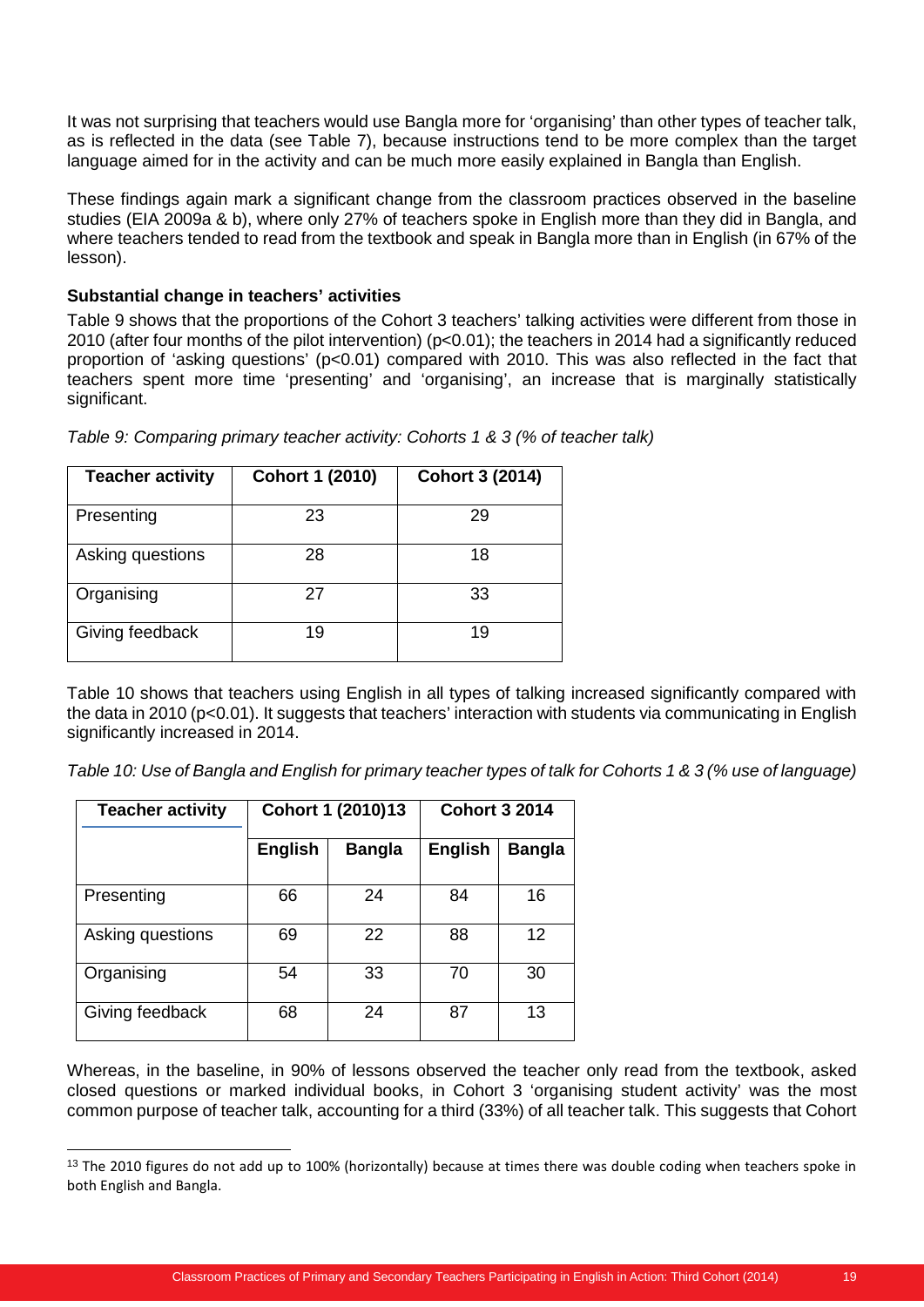3 teachers were at least intending to promote more active student learning than that seen in baseline practice. However, as might be expected, there is still a substantial amount of teacher talk for the purpose of presentation (29%).

### *3.2.2 Primary students*

A communicative classroom shows evidence of all four skills (speaking, listening, writing and reading) being used in an integrated manner. In the classes observed, students were speaking for 27% of the lesson time (see Figure 1 earlier). Students were engaged in listening activities with the audio for 9% of the time, reading activities for 6% of the time and writing activities for 6% of the time.

#### *Students talking: English* **vs.** *Bangla*

When primary students were talking, the data show that they were using much more English than Bangla in their classrooms – of the time they were talking, 94% was in English (see Figure 4). This was higher than the proportion found in Cohort 1: 88% in 2010 (four months after intervention). The differences with 2014 are significant (p<0.05).

#### *Figure 4: Language used by primary students*



## *Types of classroom activities in which student talk occurred*

When students were talking: 36% of the time they were talking individually (e.g. responding to a teacher's question); 14% of the time they were taking part in activities in which they were speaking in pairs; 8% of the time they were speaking in groups; and 42% of the time they were speaking in chorus (see Figure 5).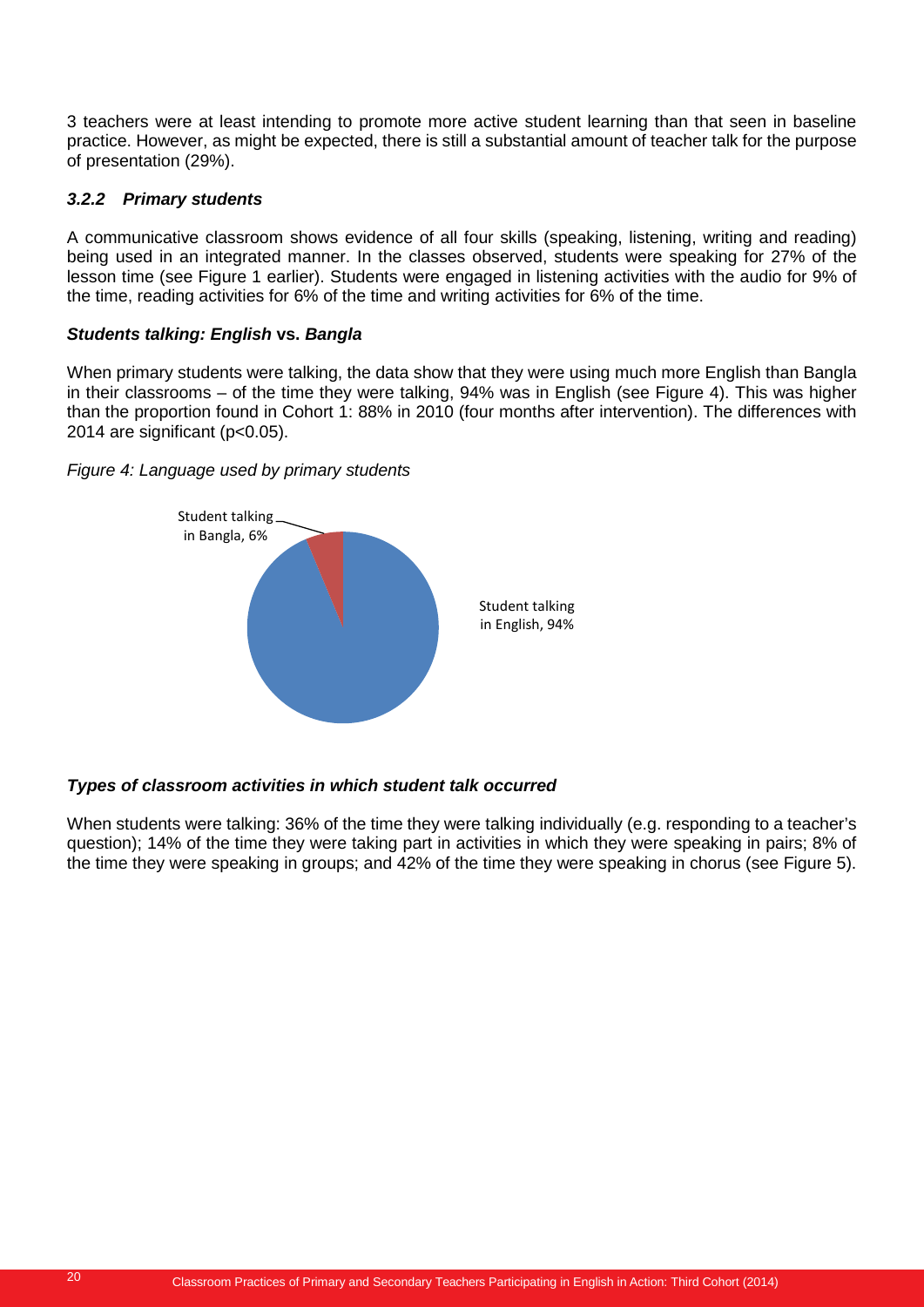*Figure 5: Types of primary student talk* 



For each type of student activity, the percentage of English and Bangla used was calculated. In each of the categories, English was used for a large majority of the time (see Table 11).

| <b>Types of student talk</b> | English % | Bangla % |
|------------------------------|-----------|----------|
| Single                       | 93        |          |
| In pairs                     | 91        | 9        |
| In groups                    | 80        | 20       |
| In chorus                    | 95        | 5        |

*Table 11: Primary student talk: English vs. Bangla (% of talk)*

## **Student activity other than speaking**

Figure 1 indicated that students were talking for more than a quarter of the lesson (27%). On average, students were writing for 6% and reading for 6% of the lesson, and listening to audio for 9%. The time Cohort 3 students spent on these non-speaking activities was not significantly different from the time spent on such activities by Cohort 1 students.

#### *Summary of primary student performance*

As with primary teachers, this summary is given in terms of the way in which the 2014 study compares with the Cohort 1 study (2010) and the original baseline (in as much as that can be done) on several important dimensions that relate to improvements in the classroom that make EL learning more effective through the use of a communicative approach. In particular, this is done through considering the amount of English students used in the classroom, the types of talk employed and their participation in communicative activity.

## *Increase in student talk*

Students were speaking for 27% of the lesson time, while teachers were talking for 47% of the time. This compares favourably with research into language classrooms, which established that teachers tend to do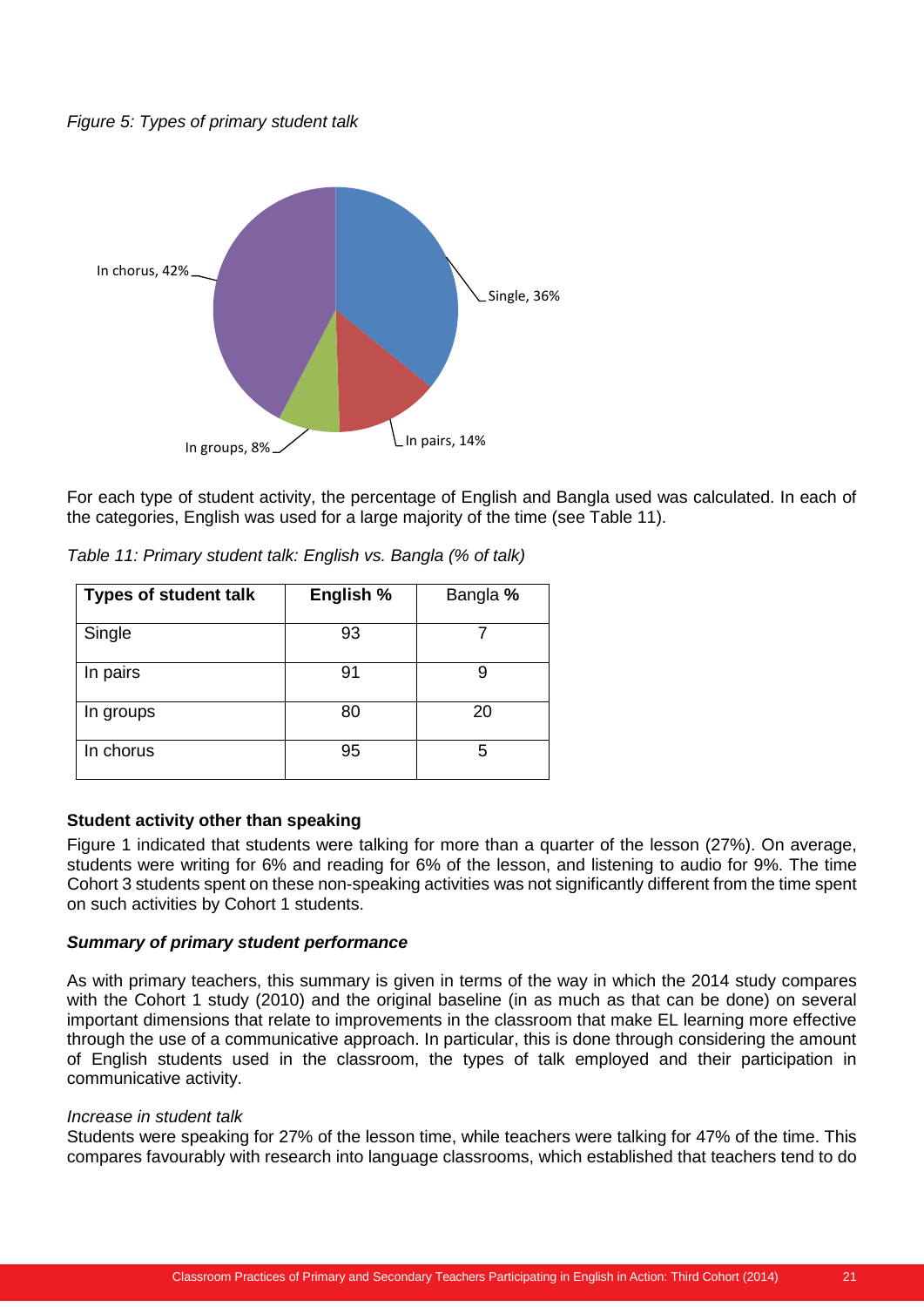most of the classroom talking, with teacher-talk around 70% of the total talk (Cook 2008, Chaudron 1988, Musumeci 1996).

#### *Substantial increase in students' use of English*

Students were using the target language for 94% of the time they were speaking during a lesson. This shows an increase over the Cohort 1 study (2010), where students were using English 88% of the time they were talking; the difference is statistically significant (p<0.05).

The high proportion of student talk in English is in contrast to the baseline studies, where only a small proportion of students spoke in English during a lesson. In two-thirds of classes observed (68%), 'none or hardly any' of the students spoke in English. Less than 5% of timed observations sampled in the baseline indicated students (individually or in groups) being encouraged to speak in English.

#### *Student participation in communicative activity*

Table 12 suggests that there was an increase in activities requiring a response from individual students, and there is a notable change from 2010 in that students had fewer activities working in groups in 2014. This might be a reflection of the fact that teachers spent more time presenting, which required less interaction among students.

| <b>Types of student talk</b> | <b>Cohort 1 2010</b> | <b>Cohort 3 2014</b> |
|------------------------------|----------------------|----------------------|
| Single                       | 30                   | 36                   |
| In pairs                     | 14                   | 14                   |
| In groups                    | 16                   | 8                    |
| In chorus                    | 40                   | 42                   |

*Table 12: Comparing types of primary student talk: Cohorts 1 & 3 (% of student talk)* 

Although the extent of pair and group work combined (22%) has not been quite as high as that seen in the early-post-intervention study of Cohort 1 (30%), it is still notable that almost a quarter of all student talk observed is student-student talk in pairs or groups. This contrasts sharply with the baseline, where in 90% of lessons observed, there was no student-student talk and students only participated by answering the questions asked by the teacher.

## *3.2.3 Summary of changes in primary student and teacher practices*

It is possible to consider the talk and activities of primary students and teachers in terms of typical lesson time found in these classrooms. The average class duration of the primary lessons observed was 34 minutes. Using this length of lesson as an average, the lesson might look like this:

In a lesson of 34 minutes, the teacher was speaking for 16 minutes and the students were speaking for 9 minutes. For 3 minutes of the lesson, the students were listening to audio materials, for 2 minutes they were reading and for 2 minutes they were writing. Of the 9 minutes when students were speaking, they were talking in English for 8 of those minutes. In total, students were active for 16 minutes i.e. 47% of the lesson.

Of the 16 minutes when teachers were talking, they were speaking in English for about 13 minutes. Of those 16 minutes, teachers were presenting for over  $4\frac{1}{2}$  minutes, organising for more than 5 minutes, giving feedback for about 3 minutes and asking questions for under 3 minutes. These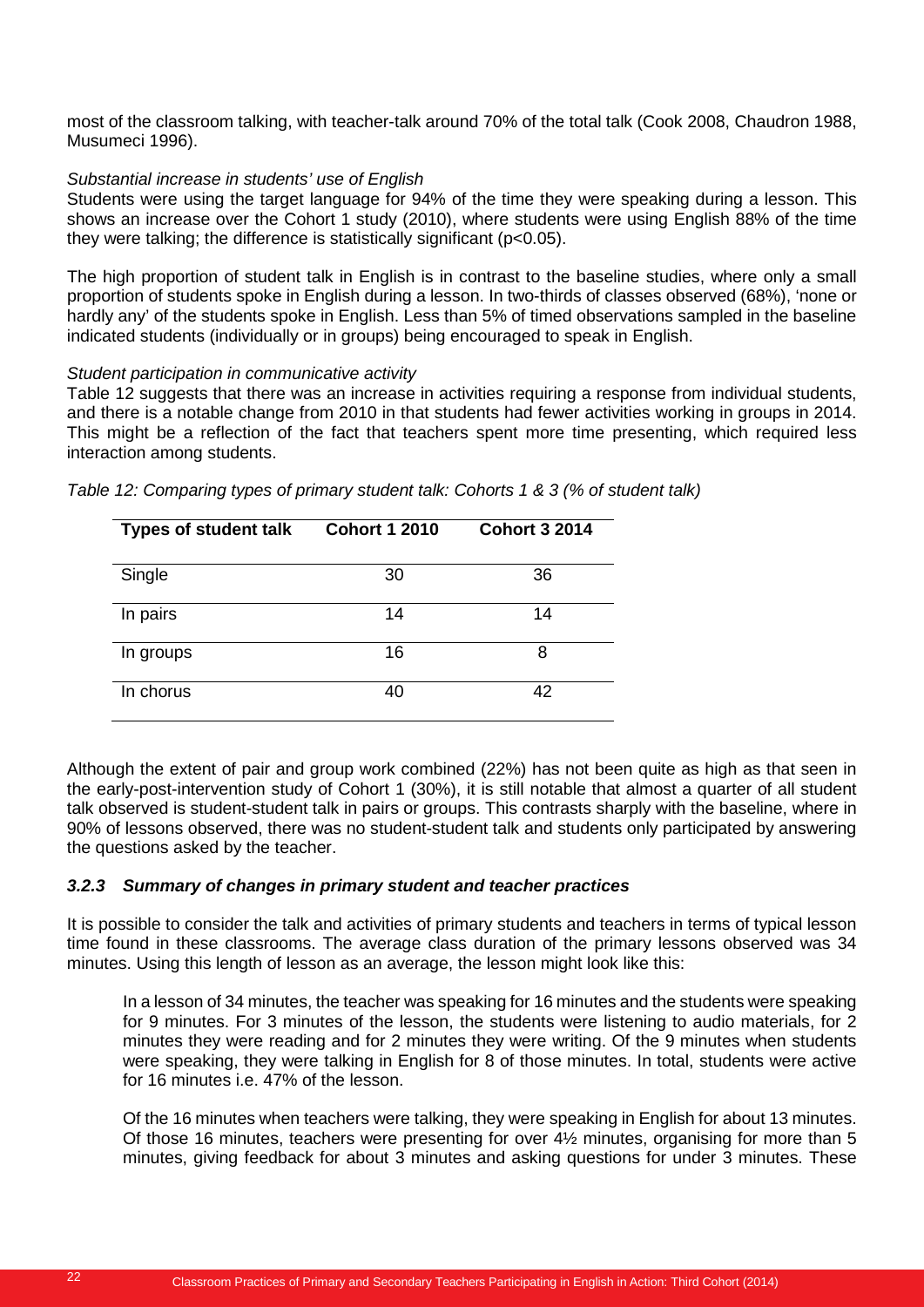activities were happening in English the majority of the time. Other activities were going on for under 2 minutes.

### *3.3 Secondary classrooms*

The average percentage of teacher talk-time was 53% (see Figure 6), while the average percentage of student talk-time was 24%. Students were engaged in listening activities for 5% of the time, in reading activities for 5% of the time and in writing activities for 6% of the time. For 7% of the time, other activities were taking place in the classroom.

*Figure 6: Talk and other activities in secondary lessons (%)* 



Table 13 shows that the results of all the studies are comparable in terms of talk and activities, assuming that the coding of 'Other' in 2010 (as in the primary classroom) included some form of teacher talk.<sup>[14](#page-24-0)</sup> It seems that the patterns across all activities between 2010 and 2014 are similar with no significant differences identified.

| Table 13: Comparison of activities in the secondary classroom: Cohorts 1 & 3 (% of lesson) |  |
|--------------------------------------------------------------------------------------------|--|
|--------------------------------------------------------------------------------------------|--|

| <b>Activity</b>               | <b>Cohort 1 (2010)</b> | <b>Cohort 3 (2014)</b> |
|-------------------------------|------------------------|------------------------|
| Teacher talking               | 33                     | 53                     |
| Student talking               | 23                     | 24                     |
| Students listening (to audio) | 4                      | 5                      |
| Students writing              | 8                      | 6                      |
| Students reading              | 4                      | 5                      |
| Other                         | 28                     | $\overline{7}$         |

<span id="page-24-0"></span><sup>&</sup>lt;sup>14</sup> See the explanation in the Cohort 1 study (EIA 2012a: 24).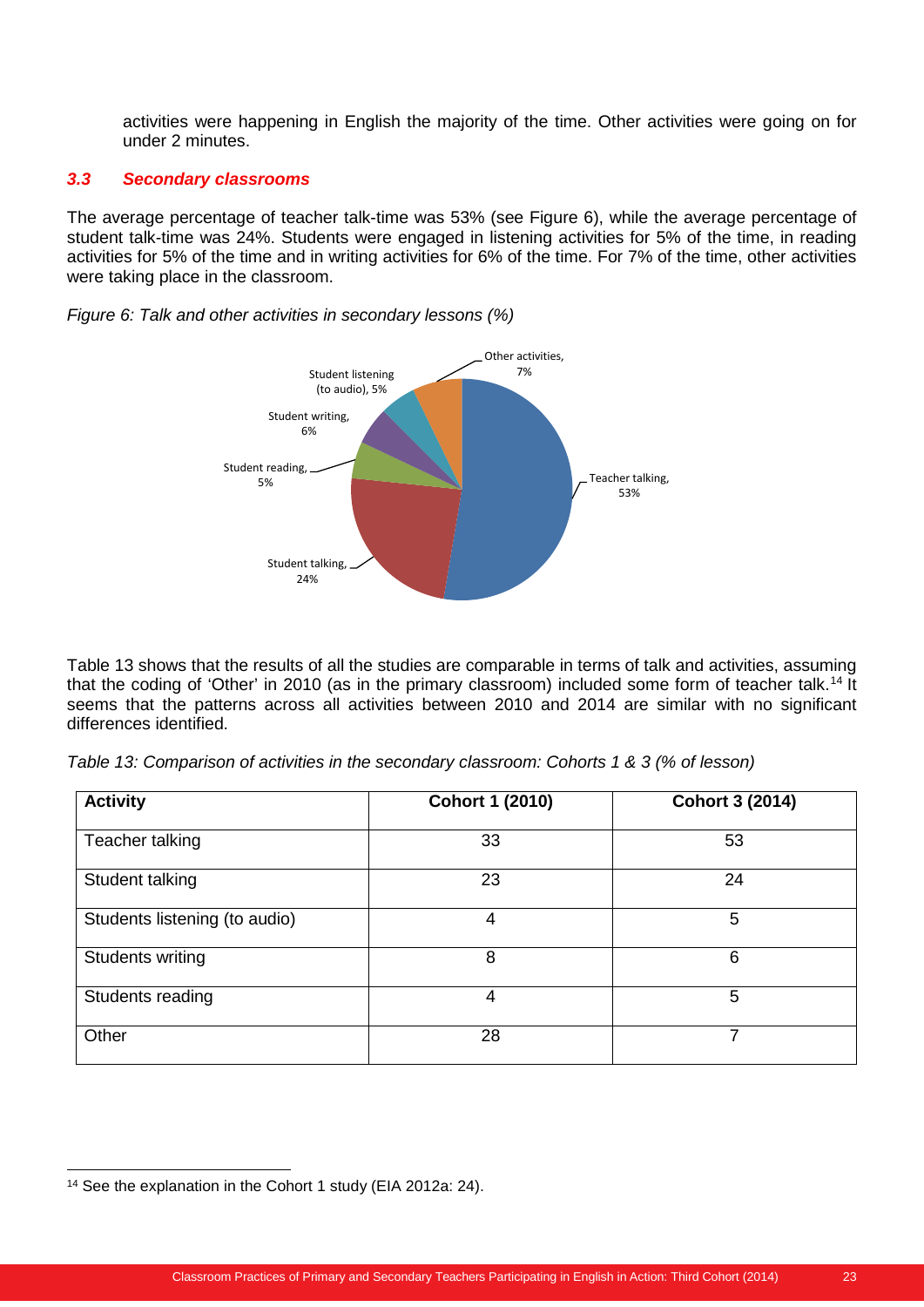#### *3.3.1 Secondary teachers*

#### *Teachers talking: English* **vs.** *Bangla*

When teachers were talking, the data show they were using more English than Bangla in their classrooms: they were using English 87% of the time (see Figure 7).

*Figure 7: Language used by secondary teachers (%)* 



Teacher talk was categorised as 'presenting, asking questions, giving feedback, organising student activity'; illustrative examples of the kind of teacher talk that would be included in each category are given in Appendix 5.

When teachers were talking, they were 'presenting' 38% of the time, 'organising' 27% of the time, 'giving feedback' 15% of the time and 'asking questions' 21% of the time (see Figure 8).

*Figure 8: Types of secondary teacher talk (%)* 



For each type of teacher talk, the percentage of English and Bangla used was calculated. In each of the categories, English was used the vast majority of the time (see Table 14).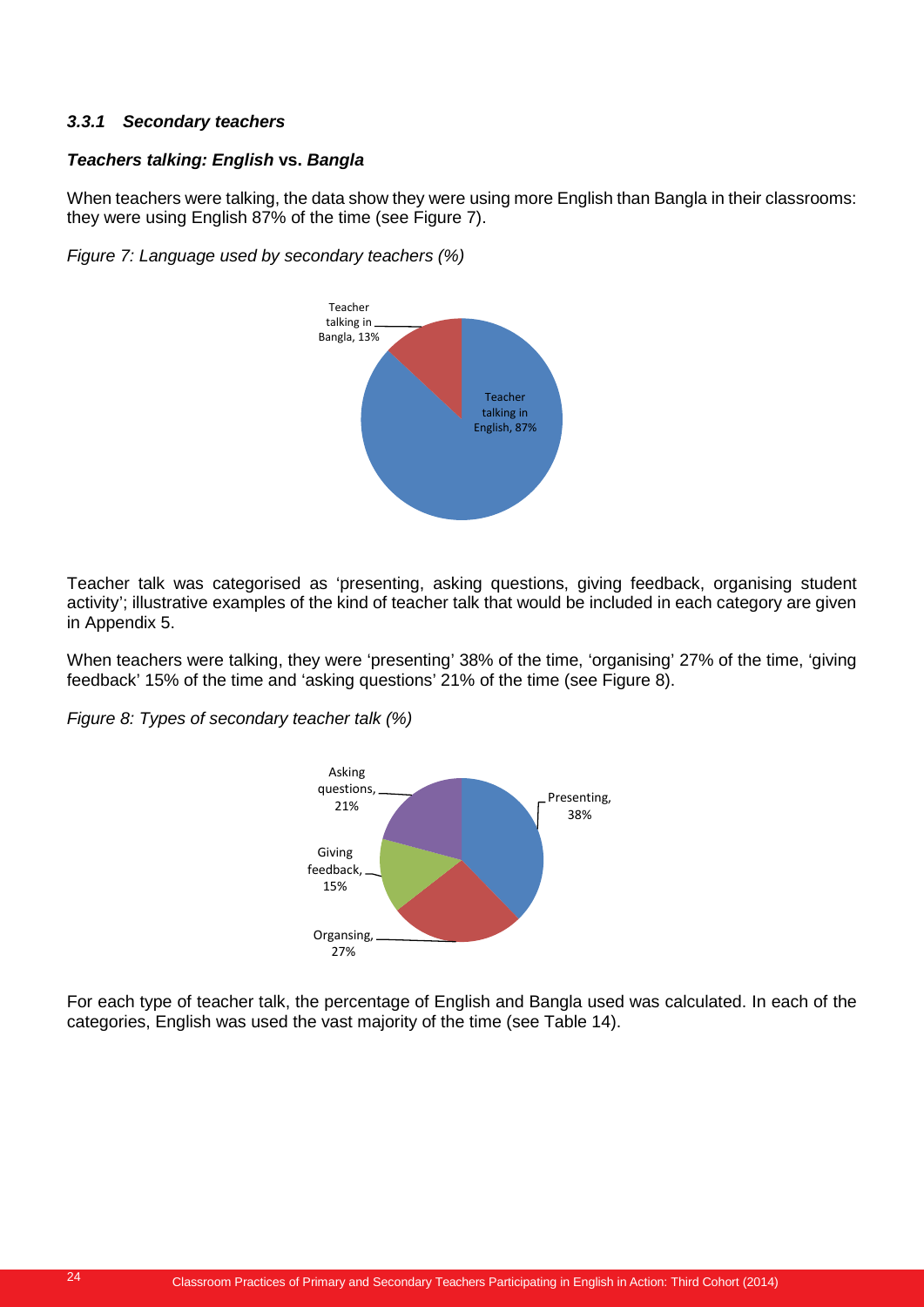*Table 14: Types of secondary teacher talk: English vs. Bangla (% of talk)*

| <b>Teacher activity</b> | <b>English</b> | <b>Bangla</b> |
|-------------------------|----------------|---------------|
| Presenting              | 89             | 11            |
| Organising              | 81             | 19            |
| Giving feedback         | 93             |               |
| Asking questions        | 90             | 10            |

The percentages of each activity (presenting, organising, and so on) presented in Table 14 are explained in Appendix 5.

## *Summary of changes in secondary teacher practice*

As with primary teachers, this summary is given in terms of the way in which the 2014 study compares with the Cohort 1 study (2010) and the original baseline (in as much as can be done) on several important dimensions that relate to the improvement in the classroom to make ELT more effective through the use of a communicative approach. In particular, this is done through considering the amount of English students used in the classroom, the types of talk employed and their participation in communicative activity.

#### *Substantial increase in secondary teachers*' *spoken English*

Teachers were using the target language (i.e. English) to communicate with students for the majority of the lesson (see Table 15), at the same level as observed in 2010 (the 1% increase is not statistically significant).

*Table 15: Comparison of the amount of English used by secondary school teachers in Cohorts 1 and 3 (% of talk-time)*

| Language used by secondary teachers | Cohort 1 (2010) | <b>Cohort 3 (2014)</b> |
|-------------------------------------|-----------------|------------------------|
| English                             | 86              | 87                     |
| Bangla                              | 14              | 13                     |

#### *Change in teachers' activities*

When comparing data gathered in the 2014 study (Cohort 3) with that of the 2010 study (Cohort 1), it can be seen that teachers' presentation time increased to 38% of the lesson (see Table 16). The time spent 'organising' increased to more than a quarter (27%) which was statistically higher than in the Cohort 1 study (2010) (p<0.05). There was a significant fall in 'giving feedback' (p<0.05) and a marginally significant difference in 'asking questions'.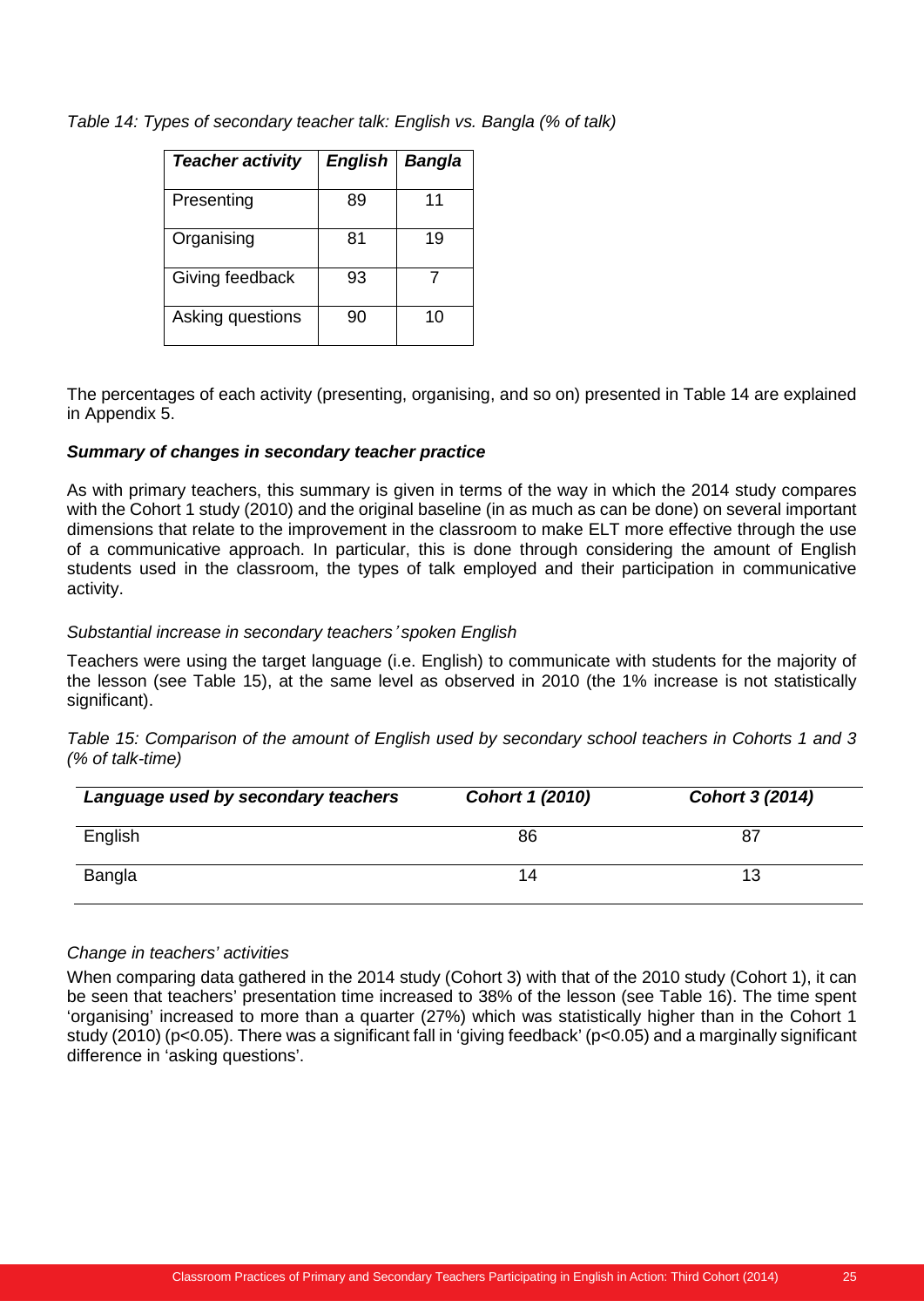| <b>Teacher activity</b> | Cohort 1 (2010) | <b>Cohort 3 2014</b> |
|-------------------------|-----------------|----------------------|
| Presenting              | 30              | 38                   |
| Asking questions        | 26              | 21                   |
| Organising              | 20              | 27                   |
| Giving feedback         | 24              | 15                   |

*Table 16: Comparing secondary teacher activity: Cohorts 1 & 3*

#### *3.3.2 Secondary students*

A communicative classroom shows evidence of all four skills (speaking, listening, writing and reading) being used in an integrated manner. In the classes observed, students were speaking for 24% of the lesson time (see Figure 6 earlier). Students were engaged in listening activities with the audio for 5% of the time, reading activities for 5% of the time and writing activities for 6% of the time.

## *Students talking: English* **vs.** *Bangla*

When secondary students were talking during the lesson, they were using English for 92% of the time (see Figure 9). This proportion is a marginal increase over that observed in 2010 (88%).

*Figure 9: Language used by secondary students (%)* 



When secondary students were talking, 57% of that time they were speaking individually; 13% of the time they were taking part in activities in which they were speaking in pairs; 10% of the time they were speaking in groups; and 20% of the time they were speaking in chorus (see Figure 10).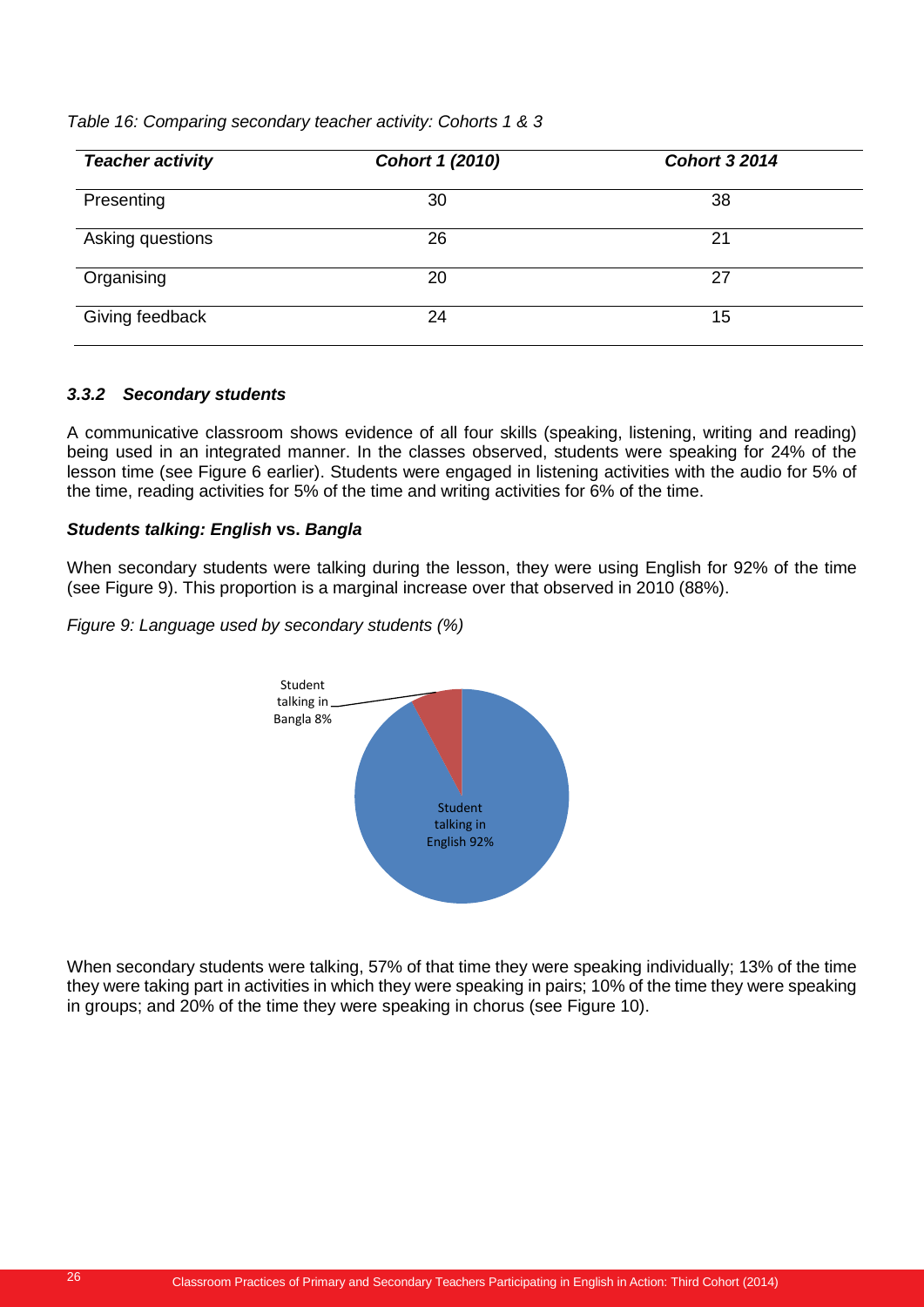### *Figure 10: Types of secondary student talk (%)*



For each type of student talk, the percentage of English and Bangla used was calculated. In each category, English was used the vast majority of the time. Even in groups, English still accounted for over threequarters of all student talk, but Bangla was used just over one-fifth of the time (see Table 17); the use of Bangla in groups probably reflects the linguistic demands of students organising their own activity, which would be easier in their first language.

| Table 17: Secondary student talk: English vs. Bangla (% student talk) |  |  |
|-----------------------------------------------------------------------|--|--|
|                                                                       |  |  |

| <b>Types of student talk</b> | <b>English</b> | <b>Bangla</b> |
|------------------------------|----------------|---------------|
| Single                       | 95             | 5             |
| In pairs                     | 100            | 0             |
| In groups                    | 78             | 22            |
| In chorus                    | 94             | 6             |

## **Student activity other than speaking**

Figure 6 indicated that for approximately a quarter of the lesson (24%) students were talking. On average, students were writing for 6% of the lesson, reading for 5% and listening to audio for 5%. The time Cohort 3 students spent on these non-speaking activities was not significantly different (statistically) from the time spent on such activities by Cohort 1 students.

#### *Summary of changes in secondary student performance*

As with secondary teachers, this summary is given in terms of the way in which the 2014 study compares with the Cohort 1 study (2010) and the original baseline (in as much as can be done) on several important dimensions that relate to the improvement in the classroom to make EL learning more effective through the use of a communicative approach. In particular, this is done through considering the amount of English students used in the classroom, the types of talk employed and their participation in communicative activity.

#### *Increase in student talk*

Students were speaking for 24% of the lesson time, with teachers talking for 53% of the time. As indicated for primary students, secondary student talk-time in EIA classrooms compares favourably with research into language classrooms (Cook 2008, Chaudron 1988, Musumeci 1996). The proportions of student talk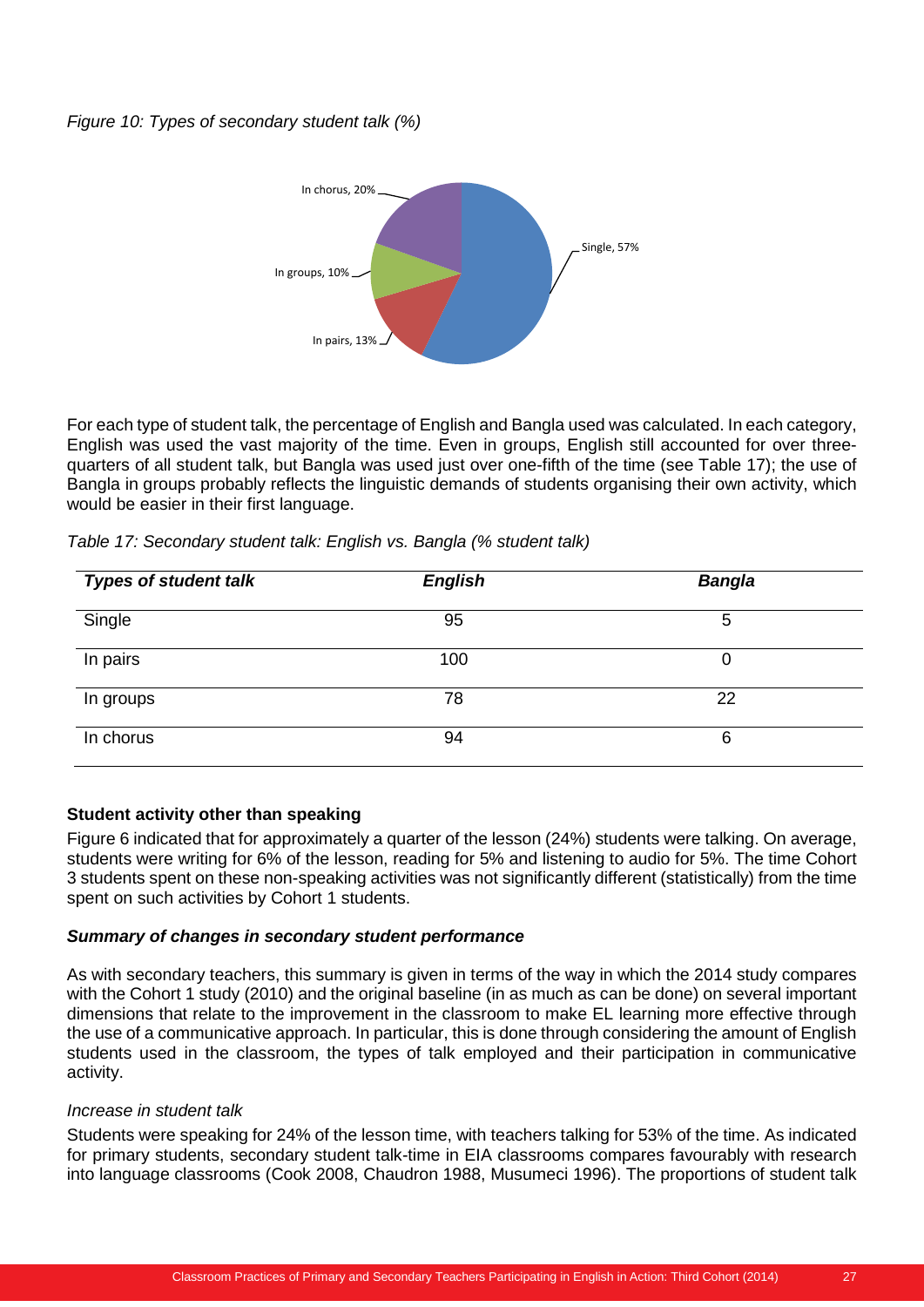across the two studies is similar (23 or 24%), thus indicating that Cohort 3 has the same level of secondary student talk as in Cohort 1, despite the more demanding implementation conditions.

## *Increase in students' spoken English*

Students were using the target language for 92% of the time that they were speaking during a lesson. This figure was higher than that in Cohort 1 (88% in 2010).

The high proportion of student talk in English marks an important change in the classroom practices observed in the baseline studies (2009a & b), where only a small proportion of students spoke in English during a lesson and most students spoke almost exclusively in Bangla.

#### *Student participation in communicative activities*

While there was a high incidence of activities recorded that require a response from individual students, there was a significant drop in amount of pair and group work going on (see Table 18). There was also a big increase in 'Chorus'. All the differences are statistically significant (p<0.01). That all pair work is carried out in English (100%) suggests that pair work is being used for language practice; this may suggest that while there is less pair or group work than in Cohort 1, the nature of activity may be more meaningful when students are being organised into pairs or groups.

| <b>Types of student talk</b> | Cohort 1 (2010) | <b>Cohort 3 (2014)</b> |
|------------------------------|-----------------|------------------------|
| Single                       | 39              | 57                     |
| In pairs                     | 31              | 13                     |
| In groups                    | 26              | 10                     |
| In chorus                    | 3               | 20                     |

*Table 18: Comparison of types of secondary student talk: Cohorts 1 & 3*

Although the extent of pair and group work combined (23%) is lower than the extremely high levels<sup>[15](#page-29-0)</sup> observed in Cohort 1 (57%), it is comparable to that achieved by primary teachers in Cohort 3 (22%).

That almost a quarter of all secondary student talk is student-student talk (pair or group work) contrasts sharply to the baseline practices, where in 90% of lessons observed, there was no student-student talk and students only participated by answering the questions asked by the teacher.

#### *3.3.3 Summary of changes in secondary student and teacher practices*

It is possible to consider the talk and activities of secondary students and teachers in terms of typical lesson time found in these classrooms. The average class duration of the secondary lessons observed was 33 minutes. Using this length of lesson as an average, the lesson might look like this:

In a lesson of 33 minutes, the teacher was speaking for 17½ minutes and the students were speaking for almost 8 minutes. For less than 2 minutes of the lesson, the students were listening to audio materials, for less than 2 minutes they were reading and for 2 minutes they were writing. Of the 8 minutes when students were speaking, they were talking in English for more than 7 of those minutes. In total, students were active for over 13 minutes i.e. 40% of the lesson.

<span id="page-29-0"></span><sup>&</sup>lt;sup>15</sup> It is suspected that the high levels of pair and group work observed in the early-post-intervention study of secondary classrooms may have been anomalous; later observations of the same cohort indicated more reasonable levels (28%) (EIA 2012a).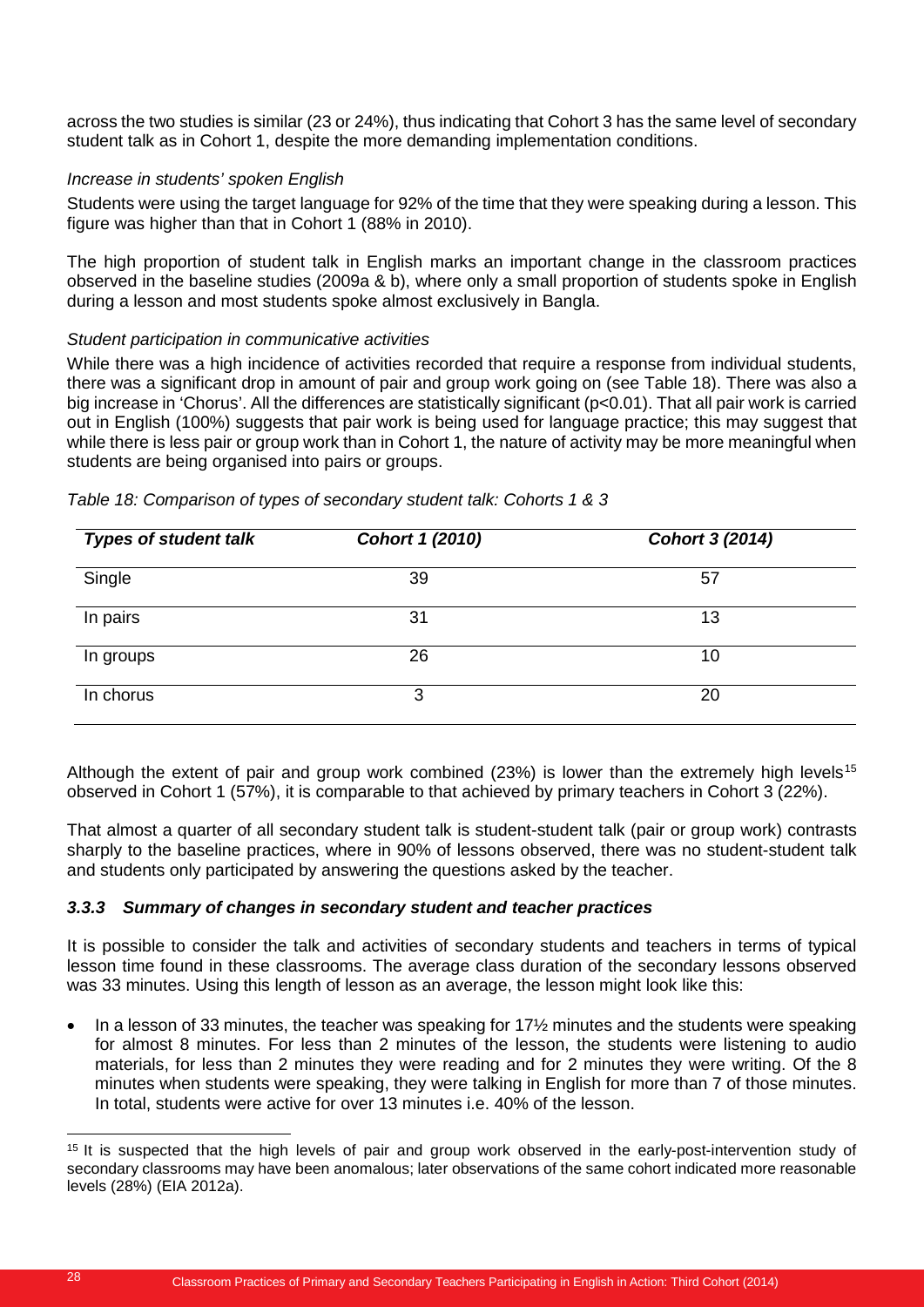• Of the 17½ minutes when teachers were talking, they were speaking in English for over 15 minutes. Of those 17 $\frac{1}{2}$  minutes, teachers were presenting for over 6 $\frac{1}{2}$  minutes, organising for less than 5 minutes, giving feedback for about 2½ minutes and asking questions for over 3½ minutes. These activities were happening in English the majority of the time. Other activities were going on for over 2 minutes.

## **4. Conclusions**

## *4.1 Research questions*

The purpose of this study was to determine the extent of any changes observed in the classroom practice of teachers participating in EIA in the third cohort, with reference to that observed in the baseline studies (2009a & b) of a sample of schools prior to the intervention, and to that in the pilot cohort (Cohort 1). The pilot phase involved working with 751 teachers and this 2014 study was designed to see whether changes witnessed in the pilot were repeated in Cohort 3, working with 8,000 teachers after 12 months of intervention. The study provides insight into aspects of CLT and interactive pedagogy outlined below and presents evidence of sustained positive change in teacher practices and the use of English in the classes observed. In particular, the study sought to investigate the following research questions:

- 1. To what extent do Cohort 3 teachers show classroom practice comparable to Cohort 1 teachers, particularly in relation to the amount of student talk and the use of the target language by teachers and students, post-intervention?
- 2. In what ways do the teachers of Cohort 3 show improved classroom practice (particularly in relation to the amount of student talk and use of the target language by teachers and students) in contrast to the pre-intervention baseline?

Teacher and student talk and activities in both primary and secondary classrooms have been compared across three studies: pre-intervention (2009), Cohort 1 (2010) and Cohort 3 (after 12 months of intervention; 2014). The dimensions considered have been:

- i) the amount of student talk, compared with teacher talk;
- ii) the proportion of students' use of English;
- iii) the proportion of teachers' use of English;
- iv) the nature of the teacher talk;
- v) the nature of the student activities.

Each of these activities is examined in Table 19 in relation to the research question 1 (comparison against the Cohort 1 post-intervention study in 2010); and in Table 20 in relation to research question 2 (contrast with 2009 pre-intervention baseline).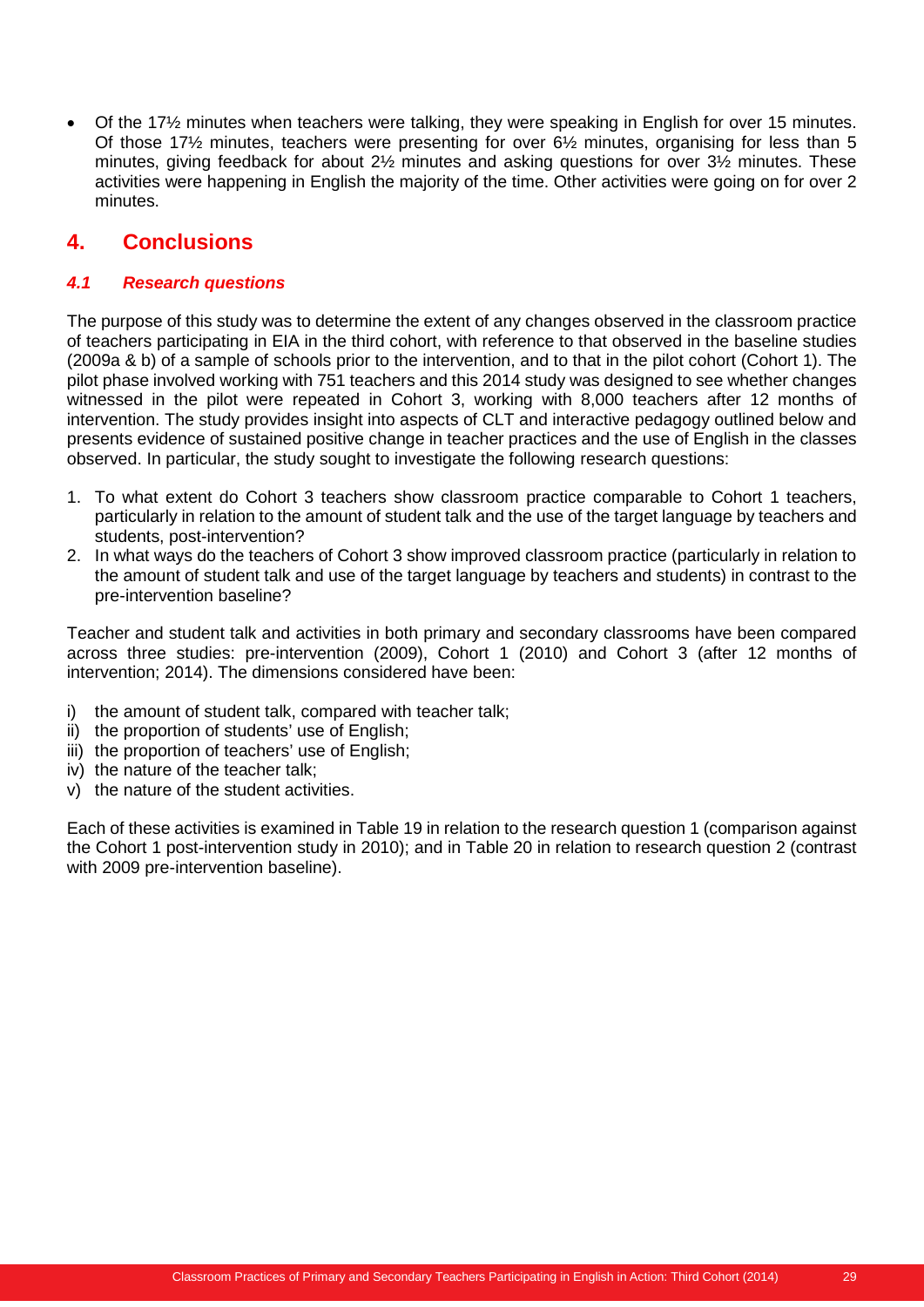## *4.2 Summary of findings*

*Table 19: Overview of the results in terms of research question 1: comparison with Cohort 1 (2010)*

| <b>Dimensions</b> | <b>Primary</b>                                           | <b>Secondary</b>                                                           |
|-------------------|----------------------------------------------------------|----------------------------------------------------------------------------|
| of talk &         |                                                          |                                                                            |
| activity          |                                                          |                                                                            |
| % student talk    | Cohort 3 achieved the same level of                      | Cohort 3 achieved a slightly increased                                     |
| in lesson         | student talk-time (27%) as Cohort 1.                     | level of student talk (24%) compared to<br>Cohort 1 (23%).                 |
| % of student      | Cohort 3 achieved a higher proportion                    | Cohort 3 achieved a slightly higher                                        |
| talk in English   | (94%) of student talk in English than<br>Cohort 1 (88%). | proportion of student talk in English (92%)<br>compared to Cohort 1 (88%). |
| % student         | Cohort 3 achieved the same level of pair                 | Cohort 3 achieved much lower levels of                                     |
| activities        | work as Cohort 1 (14%), but less group                   | pair and group work combined (23%) than                                    |
|                   | work (8% compared to 16%).                               | in Cohort 1 (57%). <sup>16</sup>                                           |
| % teacher talk    | Teacher talk was more extensive in                       | Teacher talk was more extensive in                                         |
| in lesson         | Cohort 3 (47%) than Cohort 1 (34%), but                  | Cohort 3 (53%) than Cohort 1 (33%)                                         |
|                   | this did not reflect a reduction of student              | although this did not reflect a reduction of                               |
|                   | activities. <sup>17</sup>                                | student activities. <sup>18</sup>                                          |
| % of teacher      | Cohort 3 achieved greater levels of                      | Cohort 3 achieved the same level of                                        |
| talk in English   | teacher talk in English (81%) than Cohort                | teacher talk in English (87%,<br>no                                        |
|                   | $1(71\%)$ .                                              | statistically significant difference from<br>86% in Cohort 1).             |
| % teacher         | Cohort 3 teachers spent most of their talk-              | Cohort 3 spent more time organising                                        |
| activities        | time organising student activities (33%),                | student activities (27%) than Cohort 1                                     |
|                   | an improvement over Cohort 1 (27%).                      | teachers (20%). However, Cohort 3                                          |
|                   | However, Cohort 3 teachers spent more                    | teachers spent more time presenting                                        |
|                   | time presenting (29%) and less time                      | (38% vs. 30%) and less time asking                                         |
|                   | asking questions (18%) than Cohort 1                     | questions (21% vs. 26%) or giving                                          |
|                   | teachers (23% and 28% respectively).                     | feedback (15% vs. 24%) than Cohort 1                                       |
|                   | The extent of giving feedback (19%) was                  | teachers.                                                                  |
|                   | the same for both cohorts.                               |                                                                            |

These findings show that, in broad terms, the post-intervention classroom practices of Cohort 3 were comparable to those achieved at the much smaller scale of Cohort 1.

<span id="page-31-0"></span><sup>&</sup>lt;sup>16</sup> Though as noted earlier, comparable to primary Cohort 3 (22%) and approaching the later post-test of Cohort 1 (28%) (EIA 2012a).

<span id="page-31-1"></span><sup>&</sup>lt;sup>17</sup> Increased teacher talk-time in primary reflects the reduced coding of 'other' (to 5% from 21%).

<span id="page-31-2"></span><sup>18</sup> Increased teacher talk-time in secondary reflects the reduced coding of 'other' (to 7% from 28%).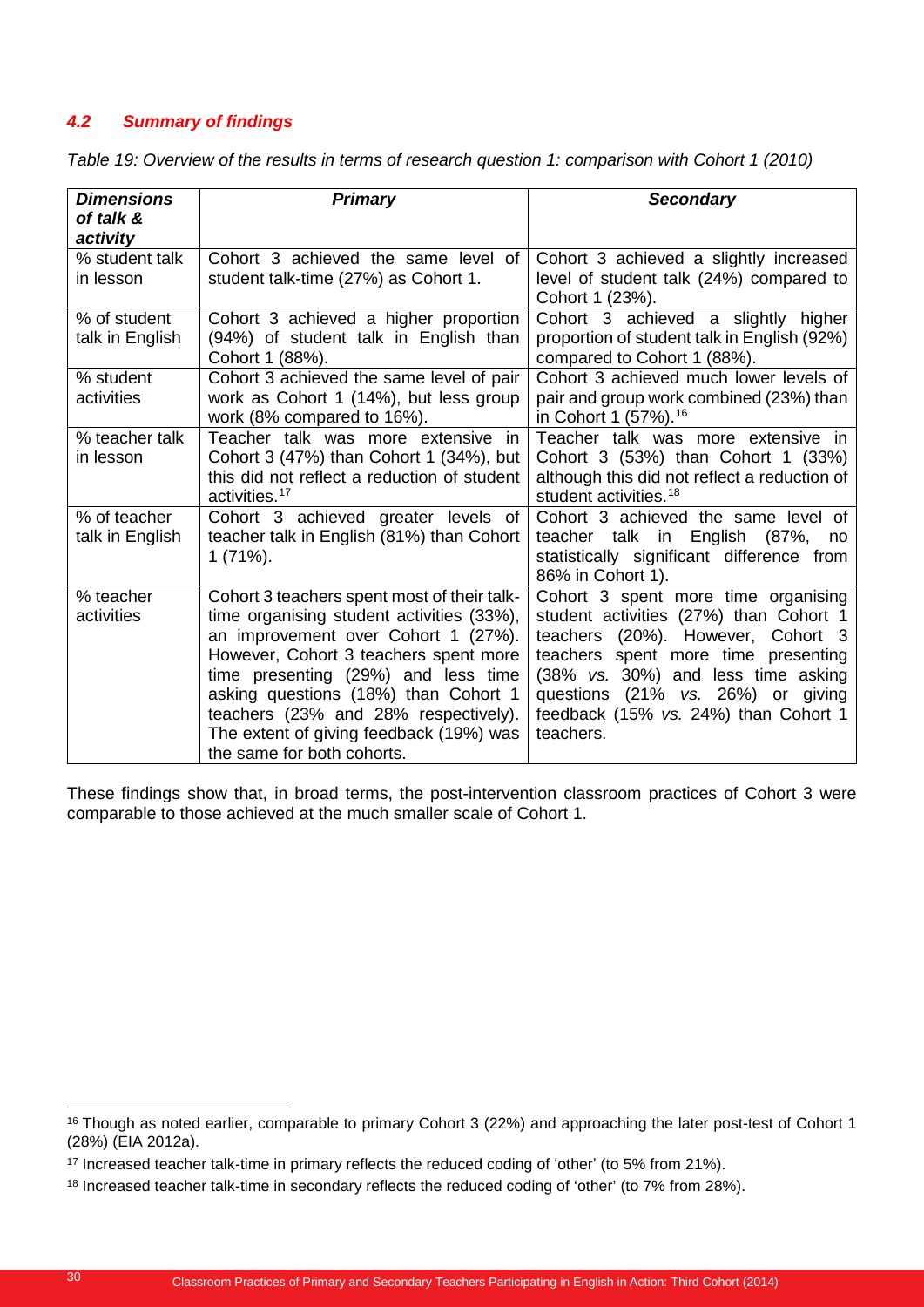*Table 20: Overview of the results in terms of research question 2: contrast to baseline (2009)*

| <b>Dimensions</b><br>of talk &<br>activity | <b>Primary</b>                                                   | <b>Secondary</b>                                              |  |  |  |  |
|--------------------------------------------|------------------------------------------------------------------|---------------------------------------------------------------|--|--|--|--|
| % student talk                             | Cohort 3 better $-27%$ compared with a                           | Cohort 3 better $-24\%$ compared with a                       |  |  |  |  |
| in lesson                                  | of<br>lessons<br>where<br>proportion<br>small<br>students spoke. | proportion of<br>lessons<br>where<br>small<br>students spoke. |  |  |  |  |
| % of student                               | Cohort 3<br>better - 94% in<br>English                           | Cohort 3 better $-$ 92% in<br>English                         |  |  |  |  |
| talk in English                            | compared with students talking almost                            | compared with students talking almost                         |  |  |  |  |
|                                            | exclusively in Bangla.                                           | exclusively in Bangla.                                        |  |  |  |  |
| % student                                  | Cohort 3 better with all activities mainly in                    | Cohort 3 better with all activities mainly in                 |  |  |  |  |
| activities                                 | English and 22% of pair and group work,                          | English and 23% of pair and group work,                       |  |  |  |  |
|                                            | compared with few occasions when                                 | compared with few occasions when                              |  |  |  |  |
|                                            | individuals/groups used English.                                 | individuals/groups used English.                              |  |  |  |  |
| % teacher talk                             | Cohort 3 better $-47%$ compared with                             | Cohort 3 better $-53%$ compared with                          |  |  |  |  |
| in lesson                                  | lessons where teacher talk predominated.                         | lessons where teacher talk predominated.                      |  |  |  |  |
| % of teacher                               | Cohort 3 better - 81% compared with                              | Cohort 3 better - 87% compared with                           |  |  |  |  |
| talk in English                            | most teachers speaking in Bangla.                                | most teachers speaking in Bangla.                             |  |  |  |  |
| % teacher                                  | Cohort 3 better with more activities other                       | Cohort 3 better with more activities other                    |  |  |  |  |
| activities                                 | than presenting, compared with<br>the                            | than presenting, compared<br>with<br>the                      |  |  |  |  |
|                                            | primarily reading<br>from<br>teacher<br>the                      | primarily reading<br>teacher<br>from<br>the                   |  |  |  |  |
|                                            | textbook with little student interaction.                        | textbook with little student interaction.                     |  |  |  |  |

These findings show that in all aspects considered, the teachers in Cohort 3 show substantial improvements in practice over the pre-intervention baseline.

## *4.3 Discussion*

#### *4.3.1 Amount of teacher talk-time* **vs.** *amount of student talk-time*

The study found that in both primary and secondary classes, teacher talk-time takes about half the lesson, while student talk-time takes up approximately a quarter of the lesson. This compares favourably with other research into language classrooms, which established that teachers tend to do most of the classroom talk, with teacher talk around 70% of the total talk (Cook 2008, Chaudron 1988, Musumeci 1996). This marks an improvement from the findings in Baseline Study (EIA 2009a & b), which showed that in only a small proportion of lessons did the students have opportunities to participate actively in discussion.

## *4.3.2 Teachers' use of English*

The results show that both primary and secondary teachers in the EIA intervention were observed to be using English the majority of the time; primary teachers used English 81% of the time, while secondary teachers used English 87% of the time. This is a marked contrast to the baseline study (EIA 2009a & b), where teachers spoke English less than Bangla in two-thirds of the lessons.

## *4.3.3 Students' use of English*

The data clearly support the observation that both primary and secondary students are using English the majority of the time when they talk in lessons (94% of the time in primary and 92% of the time in secondary). This marks a notable change from the results of the baseline study (EIA 2009a & b), which showed that the students spoke in English in only a small proportion of lessons.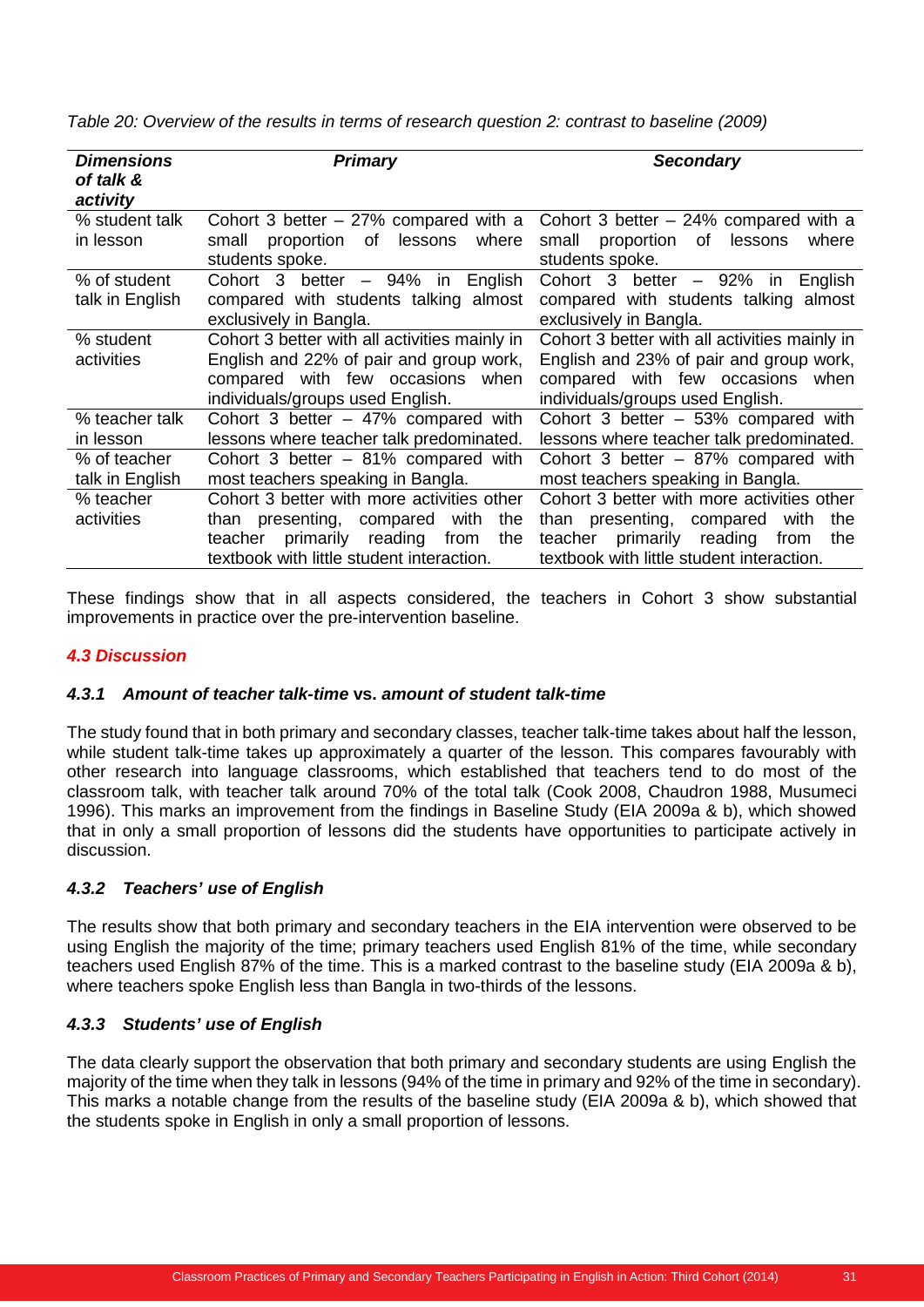## *4.3.4 Teachers' use of interactive teaching strategies*

These latest findings mark an increase in the time teachers spend organising and presenting when compared with the early intervention study (2010). The results show that both primary and secondary teachers are using a wide range of activities in the classroom and involving students in these activities. In this study, primary teachers were found to be organising 33% of the time, presenting 29% of the time, asking questions 18% of the time, and giving feedback 19% of the time. Secondary teachers were found to be organising 33% of the time, presenting 29% of the time, asking questions 18% of the time, and giving feedback 19% of the time. This is a change from the baseline study (EIA 2009a & b), where teachers were observed to be primarily reading from the textbook and rarely involving students in activities.

This more balanced percentage of time spent asking questions, organising, presenting and giving feedback indicates that teachers are making great and sustained efforts to involve students in their English lessons.

#### *4.3.5 Students' participation in interactive activities*

The results show evidence of student pair and group work being used in both primary and secondary classrooms. When students were talking, 36% of the time they were talking individually in primary and 57% in secondary classrooms; 14% of the time they were taking part in activities in which they were speaking in pairs in primary and 13% in secondary; 8% of the time they were speaking in groups in primary and 10% in secondary; and 42% of the time they were speaking in chorus in primary and 20% in secondary.

In secondary classrooms, students are interacting with each other in pairs or groups for 23% of the class time and over 78% of that time is spent speaking in English. In primary classrooms, students are interacting in pairs and groups for 22% of the time, of which 80–90% is in English. It is notable that in secondary, all (100%) student-student talk in pairs was in English, suggesting pair work was being used for language practice. This marks a notable change from the baseline study (EIA 2009a & b), which identified few occasions when individual students or groups were encouraged to speak in English (2–4% of the lesson time) and which showed that in most classes students were not interactive at all. These data show a sustained use of interactive pair and group activities within English classes at scale.

#### *4.3.6 The range of language skills practised in a lesson*

The current study observed that secondary students were involved in speaking and listening activities for just under a third of their lessons (24% speaking and 5% listening), reading activities for 5% of the lesson and writing activities for 6% of the lesson. This marks a change from the results of the baseline study (EIA 2009a & b), where teachers tended to read from the textbook, ask closed questions or move around the classroom monitoring and facilitating students as they worked individually. All other pedagogic activities were observed in fewer than 10% of classes.

#### *4.3.7 Teachers' use of audio*

The results indicate that teachers are using audio materials for 5% of secondary lessons on average and 9% of primary lessons. The findings of the baseline study did not indicate that audio materials were being used in any of the classes observed.

#### *4.3.8 In summary*

In summary, the 2014 cohort of teachers observed in the EIA programme were using more English in their classes, involving students in more activities and encouraging them to spend more of their class time speaking in English.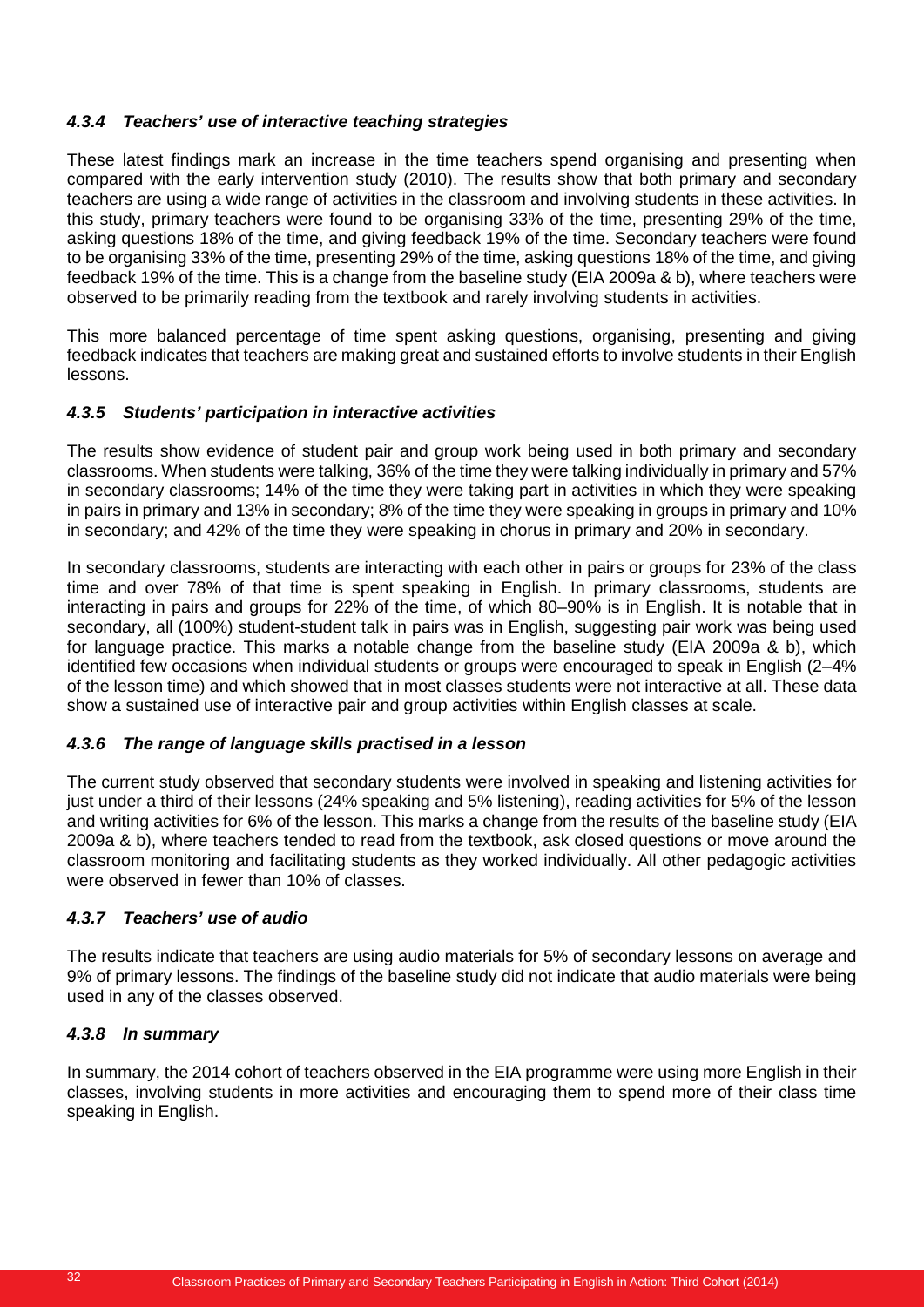## **References**

Bold, T., Kimenyi, M., Mwabu, G., Ng'ang'a, A. & Sandefur, J. (2013) *Scaling-up what works: experimental evidence on external validity in Kenyan education*, Working Paper no. 321. Washington: Centre for Global Development.

Chaudron, C. (1988) *Second Language Classrooms: Research on Teaching and Learning.* Cambridge: Cambridge University Press.

Cook, V. (2008) *Second Language Learning and Language Teaching* (2nd ed). London: Hodder.

DFID (2011) *Annual Review. Output to Purpose. English in Action Project Bangladesh, 4 – 18 April 2011*. London: DFID.

Education Watch (2011) *Exploring low performance in Education: The Case Study of Sylhet division*, available at: [www.campebd.org/download/EW2009-10FullReportEnglish.pdf.](http://www.campebd.org/download/EW2009-10FullReportEnglish.pdf)

EIA (2009a) *Baseline Study 3: An Observation Study of English Lessons in Primary and Secondary Schools in Bangladesh*. Dhaka: EIA.

EIA (2009b) *Baseline Study 3, 2nd Phase of Fieldwork: An Observation Study of English Lessons in Primary and Secondary Schools in Bangladesh*. Dhaka: EIA.

EIA (2011a) *The Classroom Practices of Primary and Secondary Teachers Participating in English in Action (Study 2a).* Dhaka: EIA.

EIA (2011b) *Qualitative Observation Study of Primary and Secondary Lessons Conducted by Teachers Participating in EIA. Report 2: Cross-case analysis.* Dhaka: EIA.

EIA (2011c) *Qualitative Observation Study of Primary and Secondary Lessons Conducted by Teachers Participating in EIA. Report 3: Case Studies*. Dhaka: EIA)

EIA (2012) *The Classroom Practices of Primary and Secondary Teachers Participating in English in Action (Study 2a2).* Dhaka: English in Action.

EIA (2014) *Classroom Practices of Primary and Secondary Teachers Participating in English in Action: Second Cohort (2013).* Dhaka: EIA.

EIA (2015a) *English Proficiency Assessments of Primary and Secondary Teachers and Students Participating in English in Action: Third Cohort (2014).* Dhaka: EIA.

EIA (2015b) *New Elements: Changes to the EIA School-Based Teacher Development Model from Pilot to Large Scale Implementation. Second Cohort (2013).* Dhaka: EIA. (Forthcoming)

Hamid, O.M. (2011) 'Planning for failure: English and language policy and planning in Bangladesh', in J.A. Fishman and O. García (eds) *Handbook of Language and Ethnic Identify: the success- failure continuum in language and ethnic identify efforts* (pp.192–203), (Volume 2). Oxford: Oxford University Press.

Hamid, M.O. & Balfour, R.B.J. (2008) 'Will CLT bail out the bogged down ELT in Bangladesh?', *English Today*, 24:16–24

Kraft, R.J., Ehsan, A. and Khanam, R. (2009) *Comprehensive Primary Teacher Education and Continuing Professional Development: A Framework for Reform*. Dhaka: UNICEF.

Malamah-Thomas, A. (1987) *Classroom Interaction*. Oxford: Oxford University Press.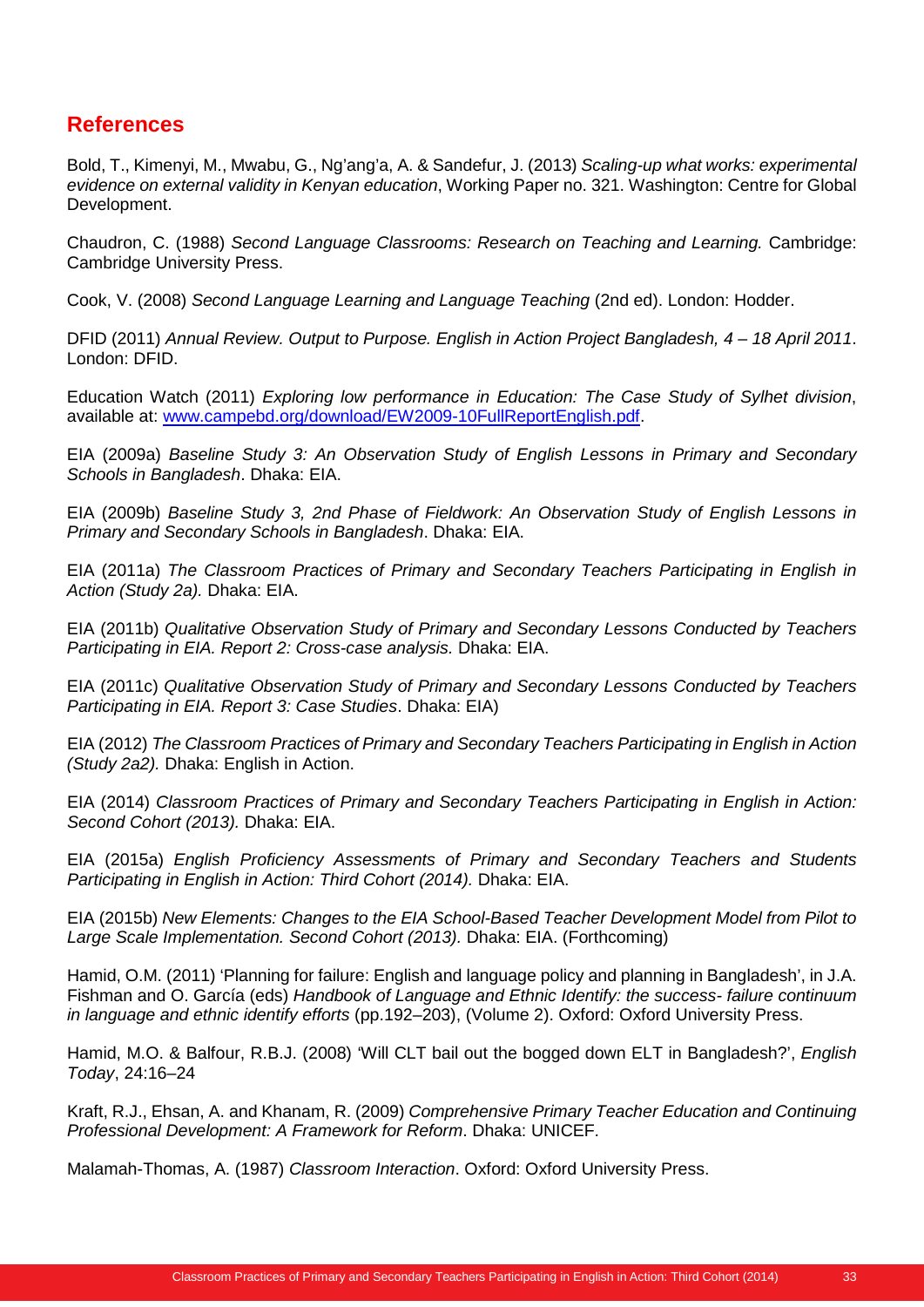Musumeci, D. (1996) 'Teacher-learner negotiation in content-based instruction: communication at crosspurposes?', *Applied Linguistics*, 17: pp.236–325.

Nunan, D. (1991) *Language Teaching Methodology: A Textbook for Teachers*. Cambridge: Cambridge University Press.

Rahman, A., Kobir, Md. M. and Afroze, R. (2006) *Effect of BRAC-PACE Training on English Language Learning of Teachers in Rural Non-Government Secondary Schools*. Dhaka: BRAC Centre.

Spada, N. (1990) 'Observing classroom behaviours and learning outcomes in different second language programs', in J. Richards and D. Nunan (eds) *Second Language Teacher Education* (pp.293–310). Cambridge: Cambridge University Press.

UNESCO (2012) *2012 Education for all Global Monitoring Report – Youth Skills and Work: Statistical Tables* – long version. Paris: UNESCO.

UNICEF (2010) *A Case for Geographic Targeting of Basic Social Services to Mitigate Inequalities in Bangladesh*, Dhaka, available online at: http://www.unicef.org/socialpolicy/files/Geo\_targeting\_ web.pdf

World Bank (2008) *Education for all in Bangladesh: Where does Bangladesh stand in achieving EFA Goals by 2015?* Bangladesh development Series, Paper no. 24. Dhaka: World Bank.

World Bank [WB] (2013) *Bangladesh Educational Sector Review. Seeding fertile ground: education that works for Bangladesh*. (Report No. 80613-BD) Dhaka: World Bank Office Dhaka.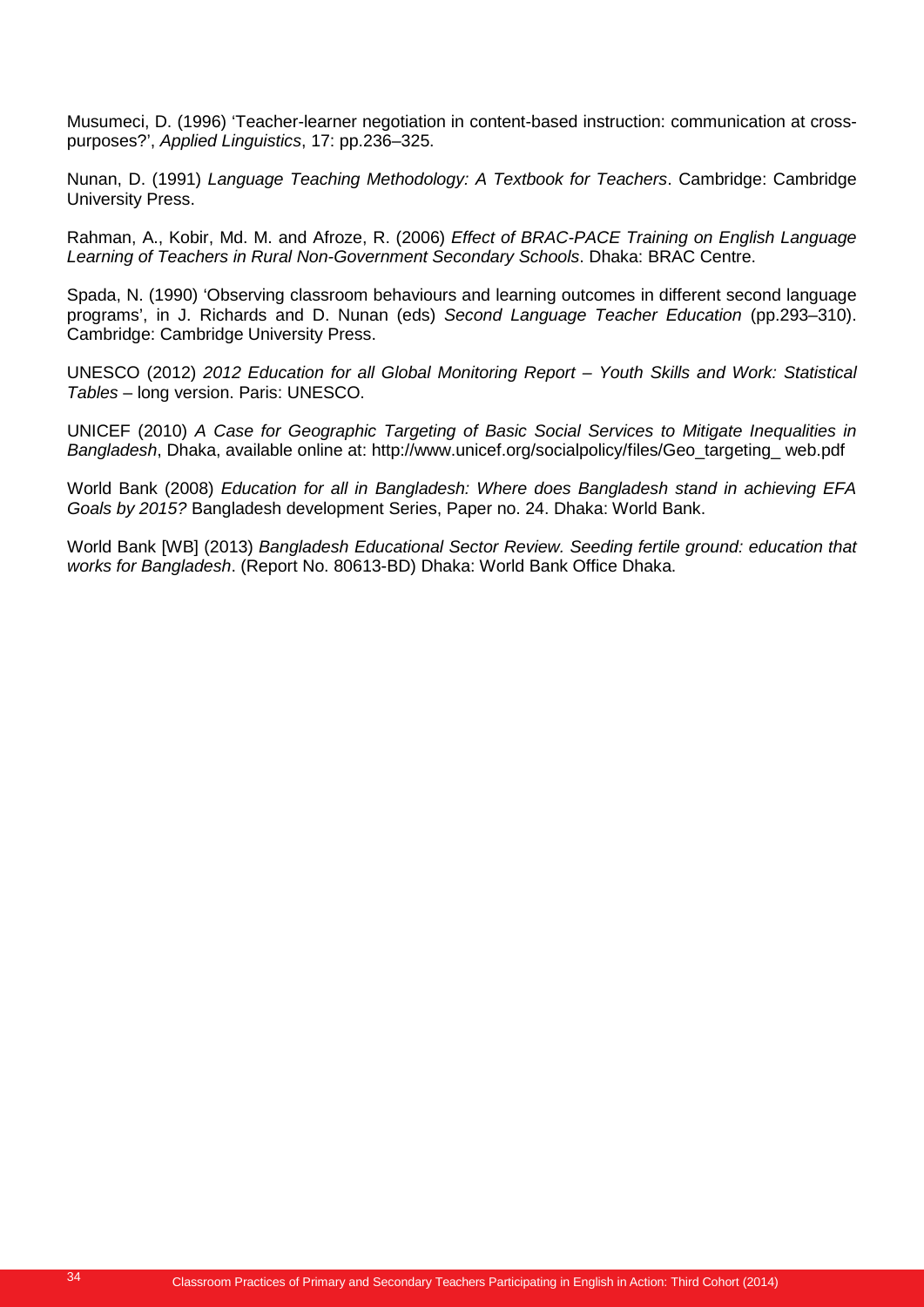## **Appendices**

## *Appendix 1: Observation schedule and guidance for classroom practice*

#### *TIMED OBSERVATION SCHEDULE* **Researcher information**

Teacher ID: \_\_\_\_\_\_\_\_\_\_\_\_\_\_\_\_\_\_\_\_\_ School ID: \_\_\_\_\_\_\_\_\_\_\_\_\_\_\_\_\_\_\_\_\_\_\_ (internal use)

| name<br>ו טו וסו | $\sim$<br>Dbsi<br>Jivation<br>aate |  |
|------------------|------------------------------------|--|
|                  |                                    |  |

## **School information**

| School name   |          |  |
|---------------|----------|--|
| Upazila/Thana | Division |  |

## **Teacher information**

| Teacher name | Gender:                | Male / Female |
|--------------|------------------------|---------------|
| Age:         | Highest qualification: |               |

#### **Lesson information**

| Class:                                                                  |                                                |                   | Lesson no:                                                                         |  | English for Today unit<br>no:          |  |  |  |  |  |
|-------------------------------------------------------------------------|------------------------------------------------|-------------------|------------------------------------------------------------------------------------|--|----------------------------------------|--|--|--|--|--|
| Focus of lesson                                                         |                                                | Reading $\square$ | Writing $\square$<br>Speaking $\square$<br>Listening $\square$<br>Exam prep $\Box$ |  |                                        |  |  |  |  |  |
| Other □ (please specify): ______________<br>(tick all those that apply) |                                                |                   |                                                                                    |  |                                        |  |  |  |  |  |
| Lesson start time:                                                      |                                                |                   | Lesson finish time:                                                                |  | Duration<br>0f<br>lesson<br>$(mins)$ : |  |  |  |  |  |
| Enrolment:                                                              | of<br>Total<br>no.<br>students:                |                   | No. of boys:                                                                       |  | No. of girls:                          |  |  |  |  |  |
| Attendance:                                                             | of<br>Total<br>no.<br>in<br>students<br>class: |                   | No. of boys in class:                                                              |  | No. of girls in class:                 |  |  |  |  |  |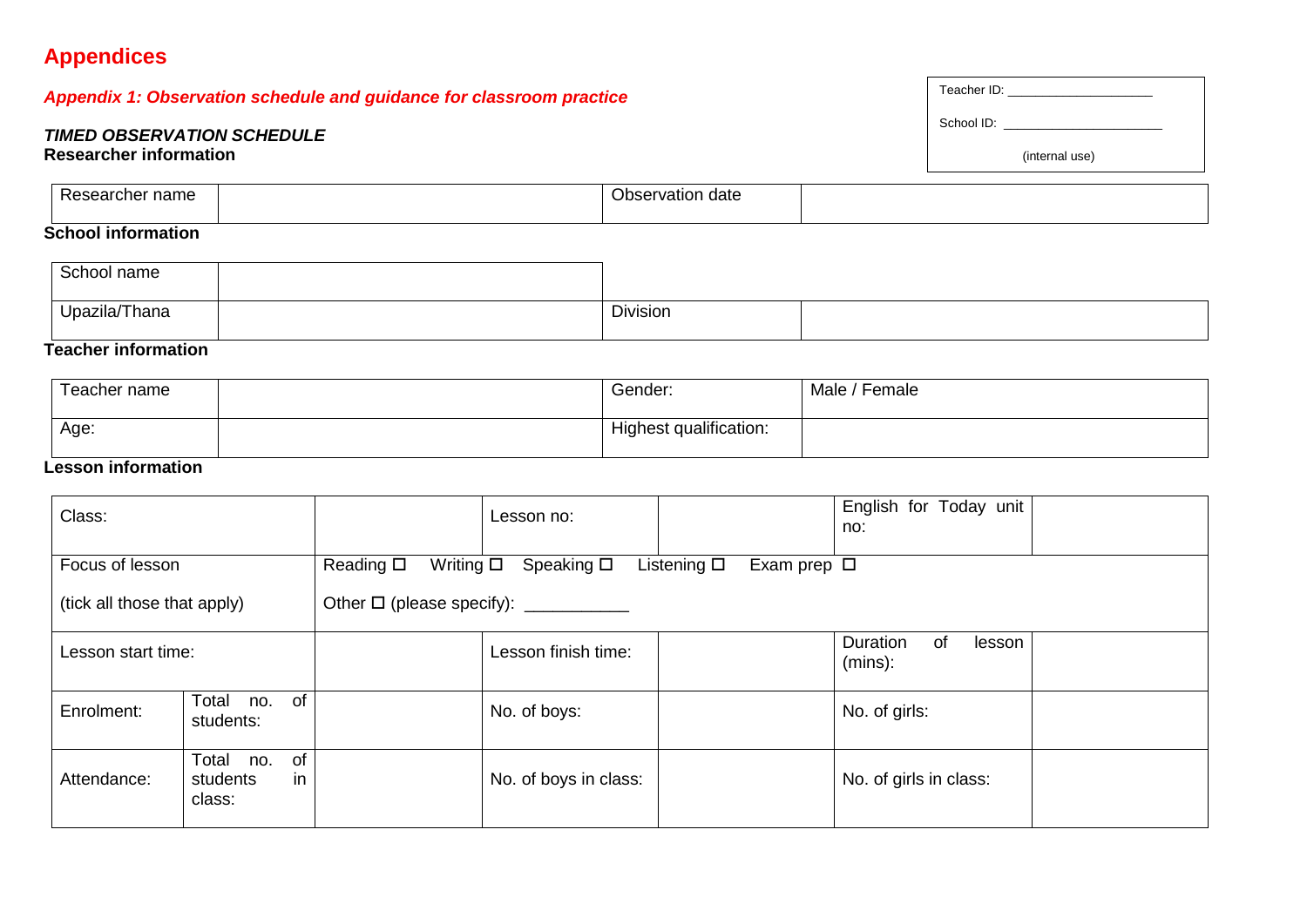On each minute, identify what is happening at that moment of observation. Write E (for 'English') or B (for 'Bangla') in the appropriate box to show whether that moment of the lesson is being taught in English or Bangla.

- Enter 'E' or 'B' in one of the columns under:
	- $\rightarrow$  'teacher is speaking' (if the teacher is speaking)
		- **or**
	- $\rightarrow$  'student(s) is speaking' (if a student(s) is talking)
		- **or**
	- $\rightarrow$  'students are' (if the student is carrying out an activity).

In addition, if visual materials are being used at the moment of observation, indicate what is being used in the 'Visual materials being used' column. Use the following letters to indicate the kind of materials being used:

- **P** = EIA poster or wall chart
- **C** = EIA cards (flash-cards) (used with Primary only)
- **O** = other visual aids (e.g. teachers own, perhaps a magazine, newspaper)

If neither the teacher nor the students are speaking, and the students are not reading, writing or listening to audio either, use the 'Other activity' column to indicate what other kind of activity is taking place. Make sure you do this for the duration of the entire class.

Further to this, remember to obtain consent from the teacher via the consent form. Ensure that they sign, date and record the time on 2 forms (the teacher should keep a copy of the form; and you should return the other to EIA project staff at the end of the fieldwork).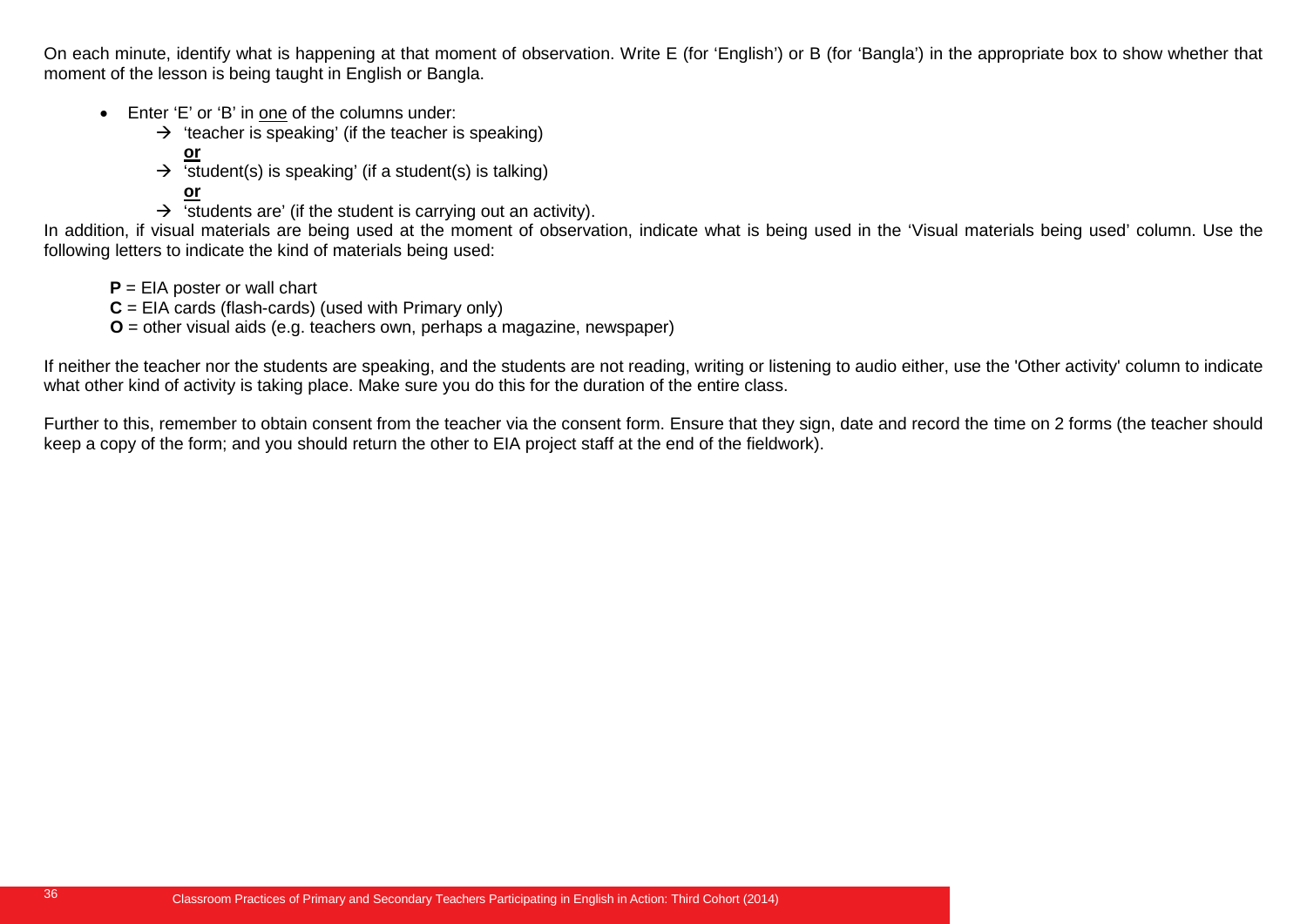|                | Insert the letter E or B once per row in these columns, if appropriate |                                    |                     |                    |                              |             |              |           |                      |  |                       | Enter P, C                        | <b>Enter other activity</b> |
|----------------|------------------------------------------------------------------------|------------------------------------|---------------------|--------------------|------------------------------|-------------|--------------|-----------|----------------------|--|-----------------------|-----------------------------------|-----------------------------|
| Time           |                                                                        | The teacher is speaking. They are: |                     |                    | The student(s) are speaking. |             |              |           | <b>Students are:</b> |  |                       | or OM                             | (if appropriate)            |
|                | minute Presenting                                                      | Organizing                         | Asking<br>questions | Giving<br>feedback | On their own<br>(single)     | In<br>pairs | In<br>groups | Chorusing | Reading Writing      |  | Listening to<br>audio | Visual<br>materials<br>being used | Other activity              |
| $\vert$ 1      |                                                                        |                                    |                     |                    |                              |             |              |           |                      |  |                       |                                   |                             |
| $\overline{2}$ |                                                                        |                                    |                     |                    |                              |             |              |           |                      |  |                       |                                   |                             |
| $\overline{3}$ |                                                                        |                                    |                     |                    |                              |             |              |           |                      |  |                       |                                   |                             |
| $\overline{4}$ |                                                                        |                                    |                     |                    |                              |             |              |           |                      |  |                       |                                   |                             |
| $\overline{5}$ |                                                                        |                                    |                     |                    |                              |             |              |           |                      |  |                       |                                   |                             |
| 6              |                                                                        |                                    |                     |                    |                              |             |              |           |                      |  |                       |                                   |                             |
| $\overline{7}$ |                                                                        |                                    |                     |                    |                              |             |              |           |                      |  |                       |                                   |                             |
| 8              |                                                                        |                                    |                     |                    |                              |             |              |           |                      |  |                       |                                   |                             |
| $\overline{9}$ |                                                                        |                                    |                     |                    |                              |             |              |           |                      |  |                       |                                   |                             |
| 10             |                                                                        |                                    |                     |                    |                              |             |              |           |                      |  |                       |                                   |                             |
| 11             |                                                                        |                                    |                     |                    |                              |             |              |           |                      |  |                       |                                   |                             |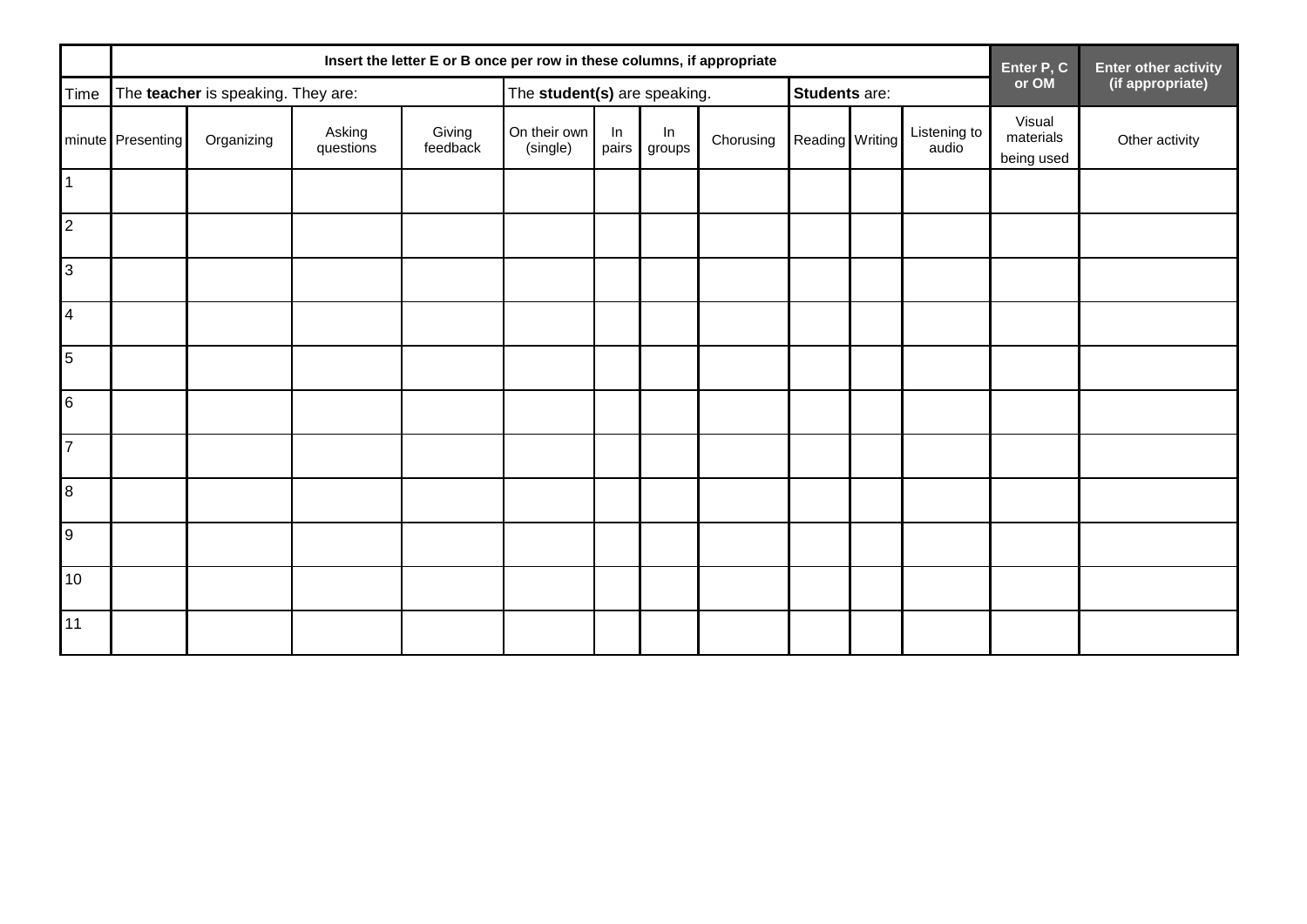|      | Insert the letter E or B once per row in these columns, if appropriate |                              |                                    |                    |                              |          |                      |           |         |         |                       |                                   | Enter P, C or<br>Enter other activity |
|------|------------------------------------------------------------------------|------------------------------|------------------------------------|--------------------|------------------------------|----------|----------------------|-----------|---------|---------|-----------------------|-----------------------------------|---------------------------------------|
| Time |                                                                        |                              | The teacher is speaking. They are: |                    | The student(s) are speaking: |          | <b>Students are:</b> |           |         | O if VM | (if appropriate)      |                                   |                                       |
|      |                                                                        | minute Presenting Organizing | Asking<br>questions                | Giving<br>feedback | On their own<br>(single)     | In pairs | In<br>groups         | Chorusing | Reading | Writing | Listening to<br>audio | Visual<br>materials<br>being used | Other activity                        |
| 12   |                                                                        |                              |                                    |                    |                              |          |                      |           |         |         |                       |                                   |                                       |
| 13   |                                                                        |                              |                                    |                    |                              |          |                      |           |         |         |                       |                                   |                                       |
| 14   |                                                                        |                              |                                    |                    |                              |          |                      |           |         |         |                       |                                   |                                       |
| 15   |                                                                        |                              |                                    |                    |                              |          |                      |           |         |         |                       |                                   |                                       |
| 16   |                                                                        |                              |                                    |                    |                              |          |                      |           |         |         |                       |                                   |                                       |
| 17   |                                                                        |                              |                                    |                    |                              |          |                      |           |         |         |                       |                                   |                                       |
| 18   |                                                                        |                              |                                    |                    |                              |          |                      |           |         |         |                       |                                   |                                       |
| 19   |                                                                        |                              |                                    |                    |                              |          |                      |           |         |         |                       |                                   |                                       |
| 20   |                                                                        |                              |                                    |                    |                              |          |                      |           |         |         |                       |                                   |                                       |
| 21   |                                                                        |                              |                                    |                    |                              |          |                      |           |         |         |                       |                                   |                                       |
| 22   |                                                                        |                              |                                    |                    |                              |          |                      |           |         |         |                       |                                   |                                       |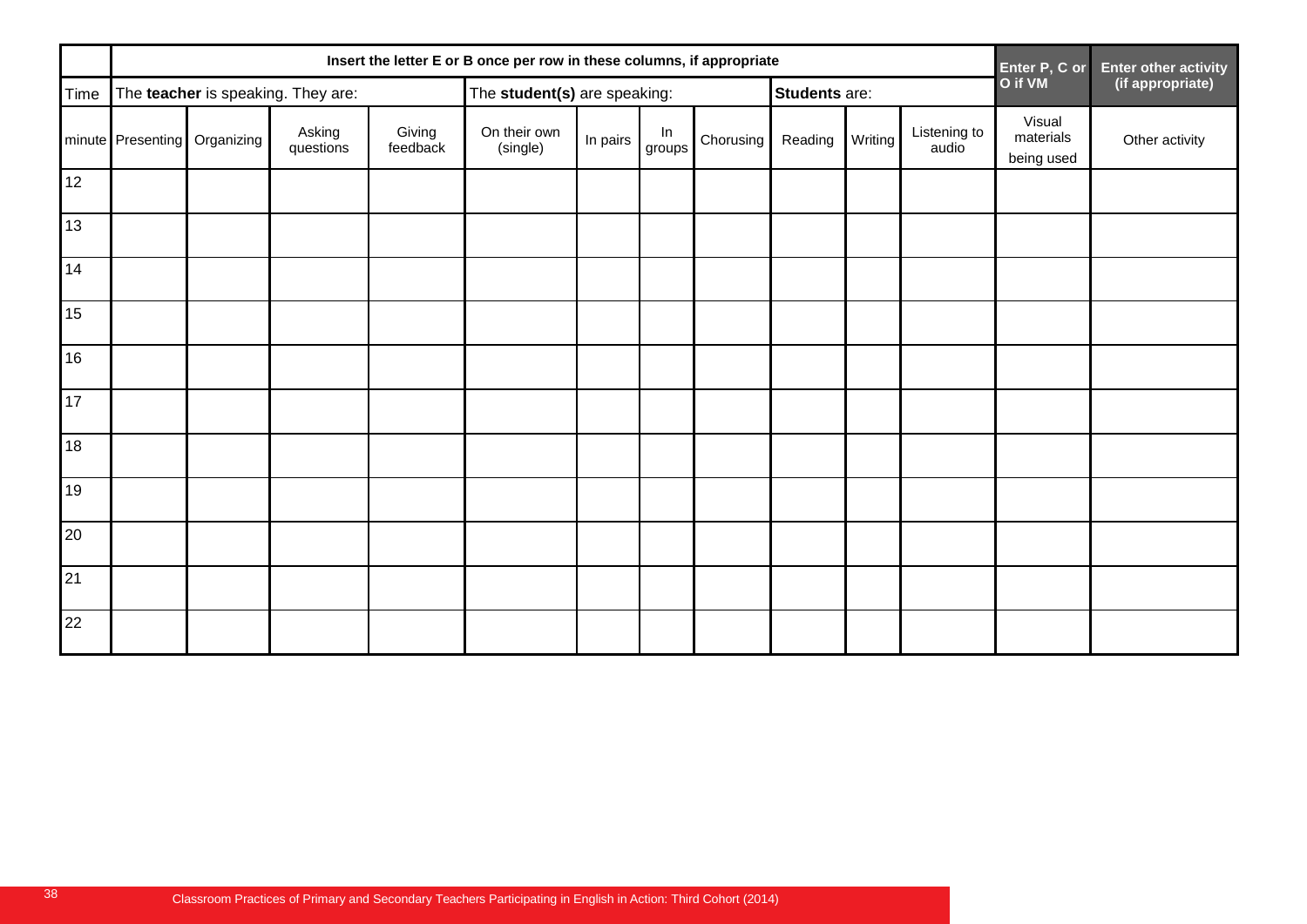|      | Insert the letter E or B once per row in these columns, if appropriate |                              |                                    |                    |                              |          |              |                           |  |  |                            |                                   | <b>Enter other</b> |
|------|------------------------------------------------------------------------|------------------------------|------------------------------------|--------------------|------------------------------|----------|--------------|---------------------------|--|--|----------------------------|-----------------------------------|--------------------|
| Time |                                                                        |                              | The teacher is speaking. They are: |                    | The student(s) are speaking: |          |              | <b>Students are:</b>      |  |  | Enter $P, C$<br>or O if VM | activity (if<br>appropriate)      |                    |
|      |                                                                        | minute Presenting Organizing | Asking questions                   | Giving<br>feedback | On their own<br>(single)     | In pairs | In<br>groups | Chorusing Reading Writing |  |  | Listening to<br>audio      | Visual<br>materials<br>being used | Other activity     |
| 23   |                                                                        |                              |                                    |                    |                              |          |              |                           |  |  |                            |                                   |                    |
| 24   |                                                                        |                              |                                    |                    |                              |          |              |                           |  |  |                            |                                   |                    |
| 25   |                                                                        |                              |                                    |                    |                              |          |              |                           |  |  |                            |                                   |                    |
| 26   |                                                                        |                              |                                    |                    |                              |          |              |                           |  |  |                            |                                   |                    |
| 27   |                                                                        |                              |                                    |                    |                              |          |              |                           |  |  |                            |                                   |                    |
| 28   |                                                                        |                              |                                    |                    |                              |          |              |                           |  |  |                            |                                   |                    |
| 29   |                                                                        |                              |                                    |                    |                              |          |              |                           |  |  |                            |                                   |                    |
| 30   |                                                                        |                              |                                    |                    |                              |          |              |                           |  |  |                            |                                   |                    |
| 31   |                                                                        |                              |                                    |                    |                              |          |              |                           |  |  |                            |                                   |                    |
| 32   |                                                                        |                              |                                    |                    |                              |          |              |                           |  |  |                            |                                   |                    |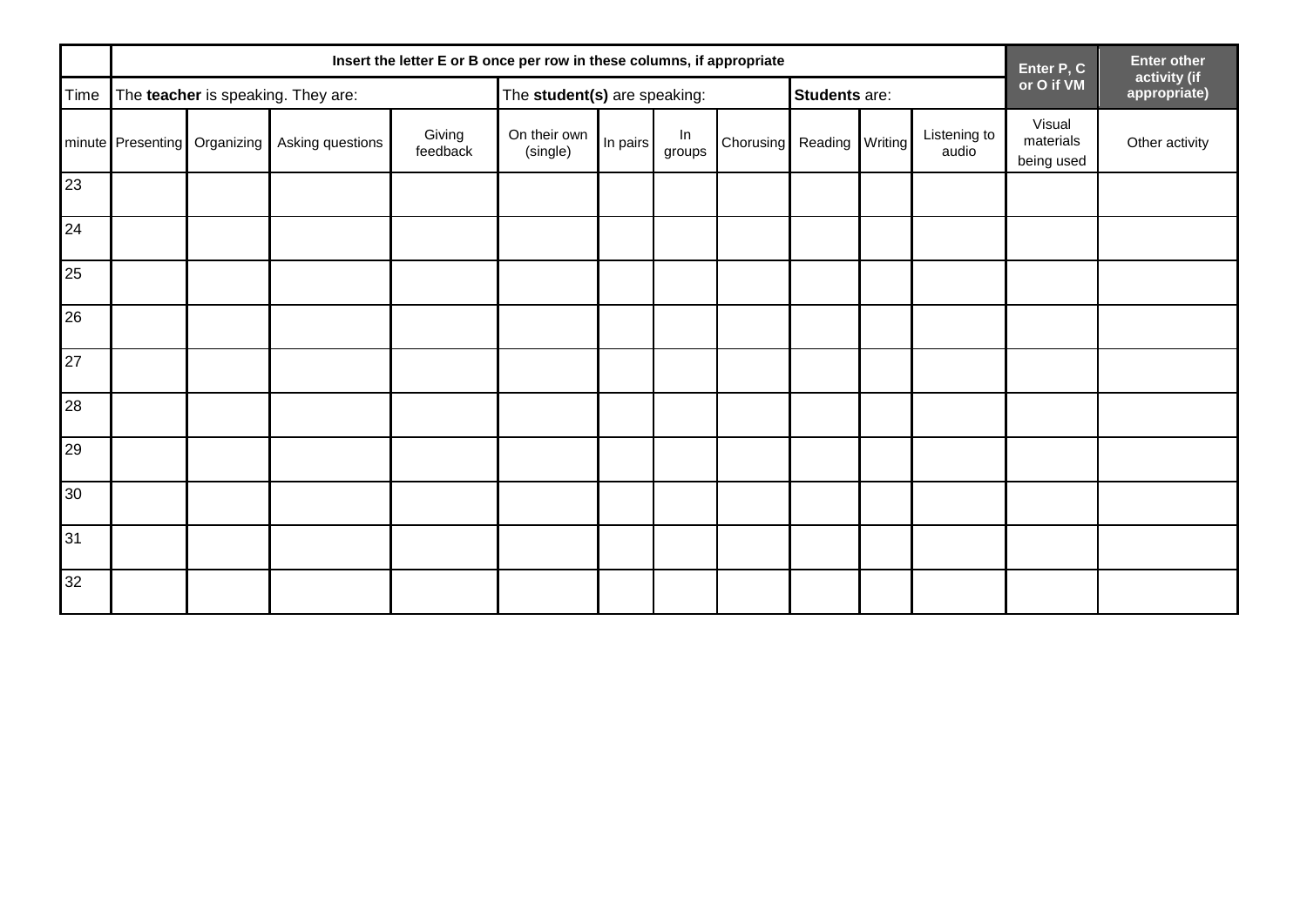## *Continuation sheet for 1 hr lessons*

|      | Insert the letter E or B once per row in these columns, if appropriate |  |                     |                 |                                               |             |              |                   |  |         |                       |                                      | <b>Enter other activity</b> |
|------|------------------------------------------------------------------------|--|---------------------|-----------------|-----------------------------------------------|-------------|--------------|-------------------|--|---------|-----------------------|--------------------------------------|-----------------------------|
| Time | The teacher is speaking. They are:                                     |  |                     |                 | The student(s) are Students are:<br>speaking: |             |              |                   |  |         |                       | Enter P, C<br>or O if VM             | (if appropriate)            |
|      | minute Presenting Organizing                                           |  | Asking<br>questions | Giving feedback | On their own<br>(single)                      | In<br>pairs | In<br>groups | Chorusing Reading |  | Writing | Listening to<br>audio | Visual<br>materials<br>being<br>used | Other activity              |
| 33   |                                                                        |  |                     |                 |                                               |             |              |                   |  |         |                       |                                      |                             |
| 34   |                                                                        |  |                     |                 |                                               |             |              |                   |  |         |                       |                                      |                             |
| 35   |                                                                        |  |                     |                 |                                               |             |              |                   |  |         |                       |                                      |                             |
| 36   |                                                                        |  |                     |                 |                                               |             |              |                   |  |         |                       |                                      |                             |
| 37   |                                                                        |  |                     |                 |                                               |             |              |                   |  |         |                       |                                      |                             |
| 38   |                                                                        |  |                     |                 |                                               |             |              |                   |  |         |                       |                                      |                             |
| 39   |                                                                        |  |                     |                 |                                               |             |              |                   |  |         |                       |                                      |                             |
| 40   |                                                                        |  |                     |                 |                                               |             |              |                   |  |         |                       |                                      |                             |
| 41   |                                                                        |  |                     |                 |                                               |             |              |                   |  |         |                       |                                      |                             |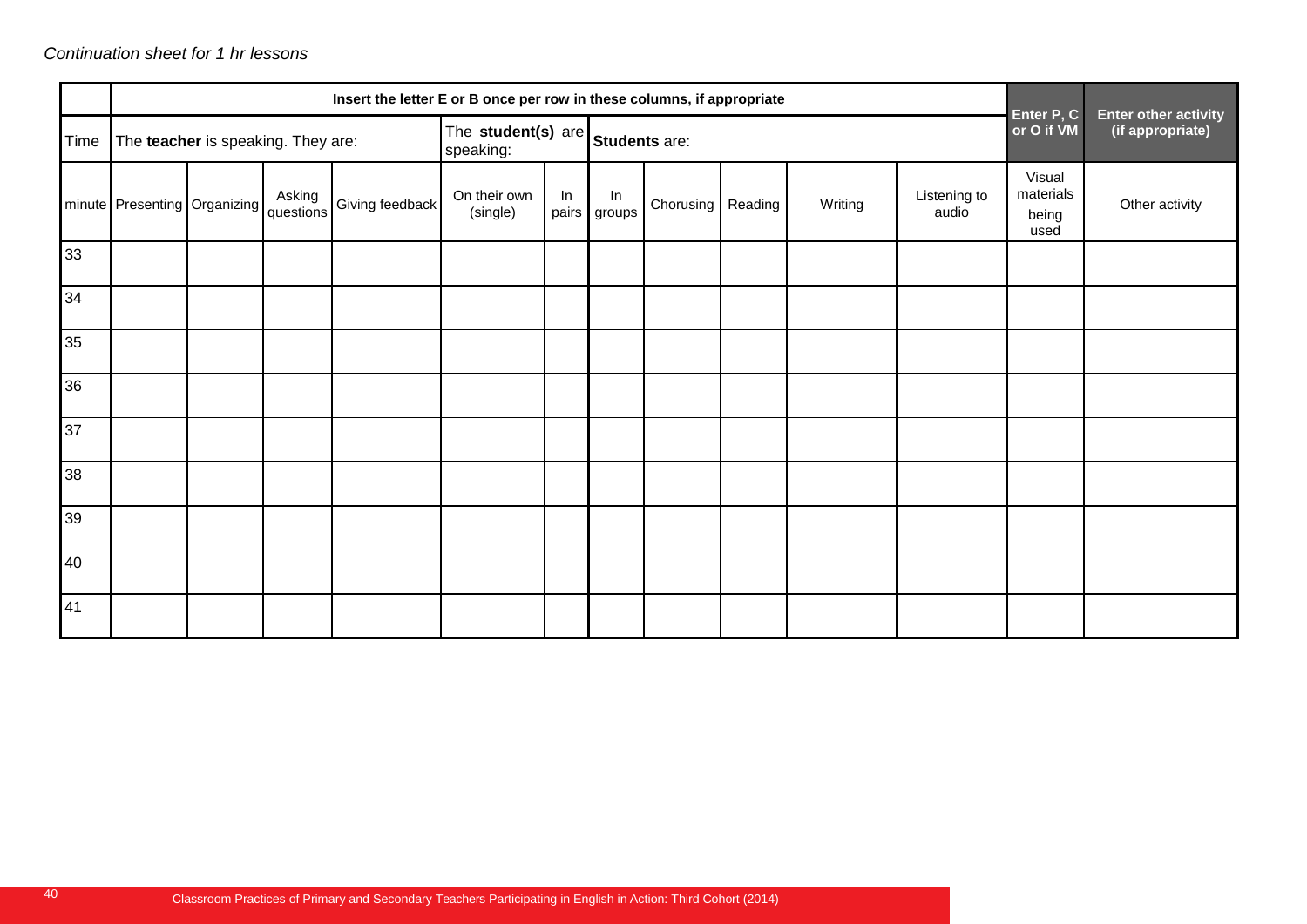|        | Insert the letter E or B once per row in these columns, if appropriate |                       |                                    |                    |                              |             |              |                   |                      |         |                       | Enter P, C                        | <b>Enter other activity</b> |
|--------|------------------------------------------------------------------------|-----------------------|------------------------------------|--------------------|------------------------------|-------------|--------------|-------------------|----------------------|---------|-----------------------|-----------------------------------|-----------------------------|
| Time   |                                                                        |                       | The teacher is speaking. They are: |                    | The student(s) are speaking: |             |              |                   | <b>Students are:</b> |         |                       | or O if VM                        | (if appropriate)            |
| minute |                                                                        | Presenting Organizing | Asking<br>questions                | Giving<br>feedback | On their own<br>(single)     | In<br>pairs | In<br>groups | Chorusing Reading |                      | Writing | Listening to<br>audio | Visual<br>materials<br>being used | Other activity              |
| 42     |                                                                        |                       |                                    |                    |                              |             |              |                   |                      |         |                       |                                   |                             |
| 43     |                                                                        |                       |                                    |                    |                              |             |              |                   |                      |         |                       |                                   |                             |
| 44     |                                                                        |                       |                                    |                    |                              |             |              |                   |                      |         |                       |                                   |                             |
| 45     |                                                                        |                       |                                    |                    |                              |             |              |                   |                      |         |                       |                                   |                             |
| 46     |                                                                        |                       |                                    |                    |                              |             |              |                   |                      |         |                       |                                   |                             |
| 47     |                                                                        |                       |                                    |                    |                              |             |              |                   |                      |         |                       |                                   |                             |
| 48     |                                                                        |                       |                                    |                    |                              |             |              |                   |                      |         |                       |                                   |                             |
| 49     |                                                                        |                       |                                    |                    |                              |             |              |                   |                      |         |                       |                                   |                             |
| 50     |                                                                        |                       |                                    |                    |                              |             |              |                   |                      |         |                       |                                   |                             |
| 51     |                                                                        |                       |                                    |                    |                              |             |              |                   |                      |         |                       |                                   |                             |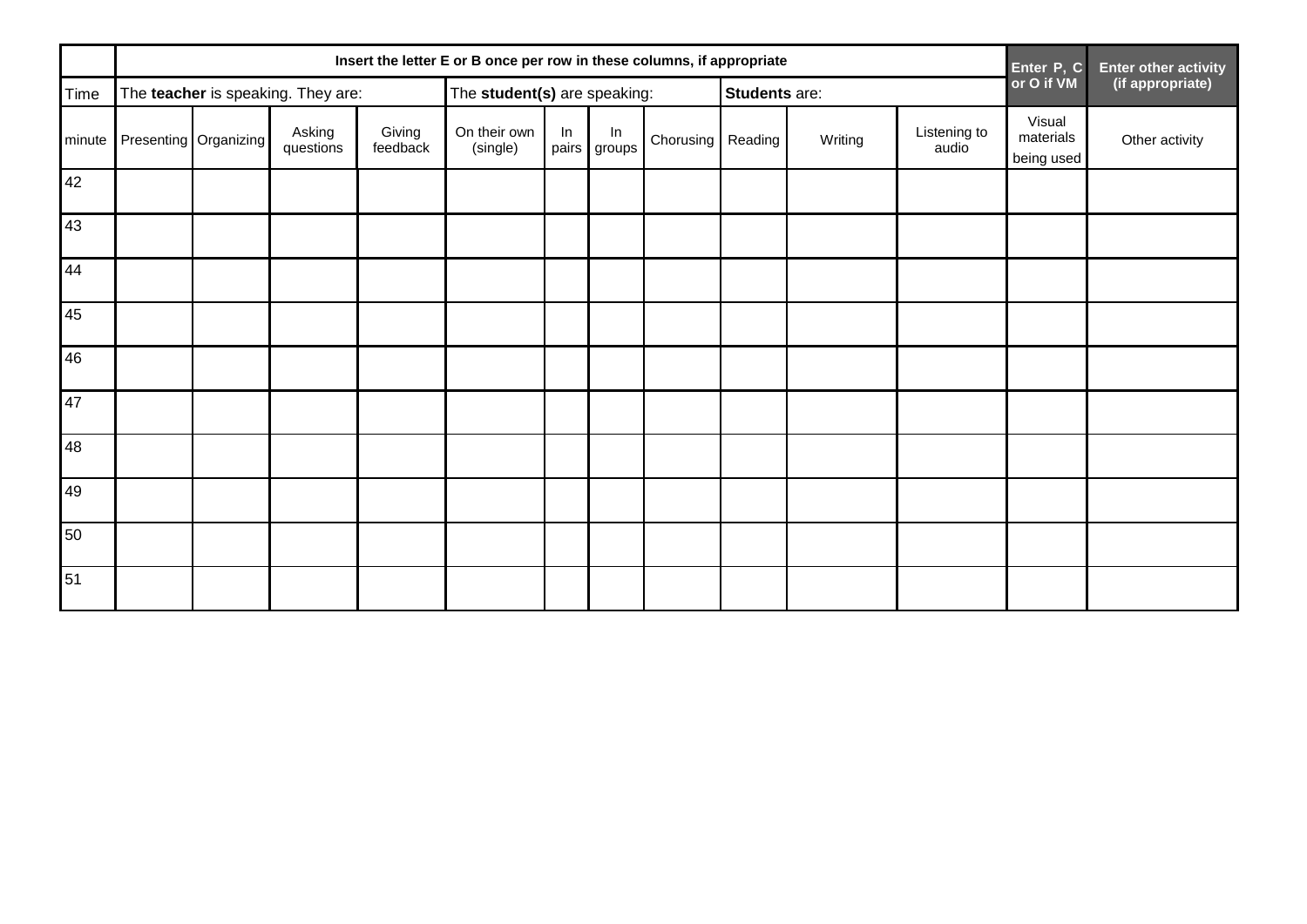|        | Insert the letter E or B once per row in these columns, if appropriate              |                       |                     |                    |                          |       |                    |                   |                          |                  |                       |                                      | <b>Enter other activity</b> |
|--------|-------------------------------------------------------------------------------------|-----------------------|---------------------|--------------------|--------------------------|-------|--------------------|-------------------|--------------------------|------------------|-----------------------|--------------------------------------|-----------------------------|
| Time   | The student(s) are speaking:<br>Students are:<br>The teacher is speaking. They are: |                       |                     |                    |                          |       |                    |                   | Enter P, C<br>or O if VM | (if appropriate) |                       |                                      |                             |
| minute |                                                                                     | Presenting Organizing | Asking<br>questions | Giving<br>feedback | On their own<br>(single) | $\ln$ | In<br>pairs groups | Chorusing Reading |                          | Writing          | Listening to<br>audio | Visual<br>materials<br>being<br>used | Other activity              |
| 52     |                                                                                     |                       |                     |                    |                          |       |                    |                   |                          |                  |                       |                                      |                             |
| 53     |                                                                                     |                       |                     |                    |                          |       |                    |                   |                          |                  |                       |                                      |                             |
| 54     |                                                                                     |                       |                     |                    |                          |       |                    |                   |                          |                  |                       |                                      |                             |
| 55     |                                                                                     |                       |                     |                    |                          |       |                    |                   |                          |                  |                       |                                      |                             |
| 56     |                                                                                     |                       |                     |                    |                          |       |                    |                   |                          |                  |                       |                                      |                             |
| 57     |                                                                                     |                       |                     |                    |                          |       |                    |                   |                          |                  |                       |                                      |                             |
| 58     |                                                                                     |                       |                     |                    |                          |       |                    |                   |                          |                  |                       |                                      |                             |
| 59     |                                                                                     |                       |                     |                    |                          |       |                    |                   |                          |                  |                       |                                      |                             |
| 60     |                                                                                     |                       |                     |                    |                          |       |                    |                   |                          |                  |                       |                                      |                             |

**Remember to obtain consent from the teacher via the consent form. Ensure they sign, date and record the time on 2 forms (the teacher should keep a copy of the form; and you should return the other to EIA project staff at the end of the fieldwork).**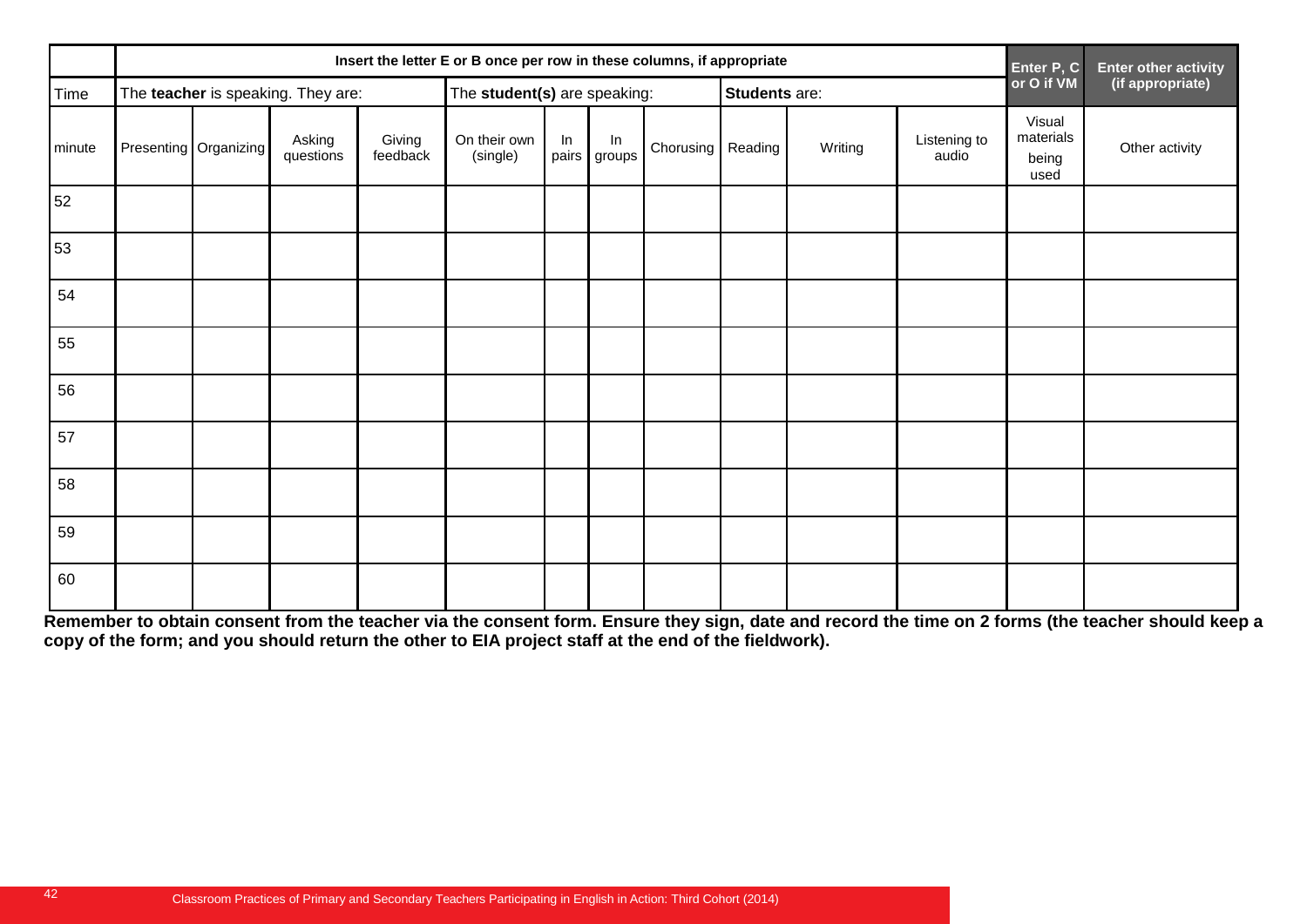### **DEFINITIONS**

#### *The teacher is speaking*

#### **Presenting**

The teacher is giving information to the students. They may be describing, explaining or narrating, whether from the textbook or from their own knowledge, or from any other source. Students are expected to listen to the information. Examples include:

- T is reading from a book.
- T is modelling the target language (past tense): *Yesterday I went to the market.*
- T points to poster. *Look at the picture.* T points to the tree. *The bird is in the tree.*

#### **Organizing**

The teacher is telling the students what to do. The students are expected not only to listen, but also to do something according to the teacher's directions. Examples include:

- *Read for five minutes and answer then answer the questions.*
- *We are going to listen to an audio about Mother Teresa.*
- *Listen to the audio and answer the two questions on the board.*
- *Stand up… sit down… make groups.*
- *Remember you don't need to read every word.*
- *Stand up when you have finished.*

#### **Asking questions**

The teacher is asking questions. The students are expected to respond verbally (as opposed to organizing, when the students respond non-verbally). Examples include:

- *What is the Bangla for 'magazine'?*
- *Can you describe the diagram?*
- *What do you think the girl is going to do?*
- *Who are the people in the picture?*

#### **Giving feedback**

The teacher is responding to something the students have said or done, and evaluating or commenting on it. Examples include:

- *Yes, that's correct.*
- *Not quite right. You need to use past tense.*
- *Well done, students.*
- *Oh, your picture looks very nice. But where is the river?*
- *S: He is catching the bus. T: He? S: Oh, she is catching…*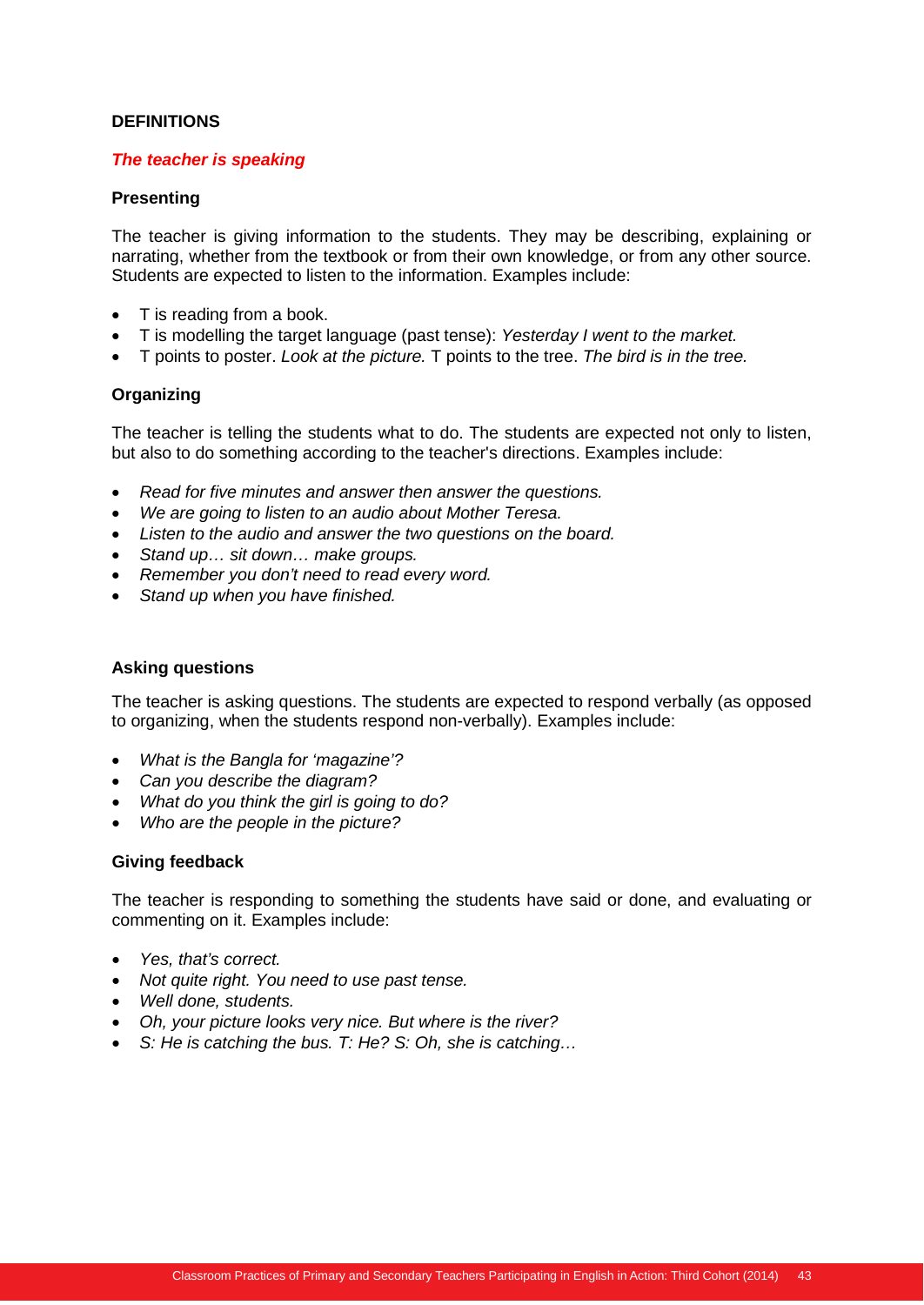## *The student(s) are speaking*

#### **On their own (Single)**

One student is speaking at this particular moment. The student may be talking to the teacher or with another student, or s/he may be reading aloud.

#### **In pairs**

All of the students are talking to each other in pairs.

#### **In groups**

All of the students are talking to each other in groups.

#### **Chorusing**

All of the class is speaking in chorus at the same time. This may be in response to the teacher's questions, or reading in chorus.

#### *The students are reading*

All or most of the students are reading something quietly. (If they are reading aloud, enter the activity under 'Student(s) are speaking')

#### *The students are writing*

All or most of the students are writing something quietly. (If they are discussing a writing task in pairs or groups, enter the activity under 'Student(s) are speaking')

## *The students are listening to audio*

The teacher is playing an audio resource and students are listening.

#### *Other activity*

This could be any activity taking place in the classroom which does not fit into one of the categories above. For example:

- 1. Teacher is preparing learning materials.
- 2. Teacher is using the blackboard.
- 3. Teacher is checking students' work.
- 4. Teacher is doing administrative work.
- 5. Teacher is asking students to bring things from outside.
- 6. Students are getting in to pairs or groups.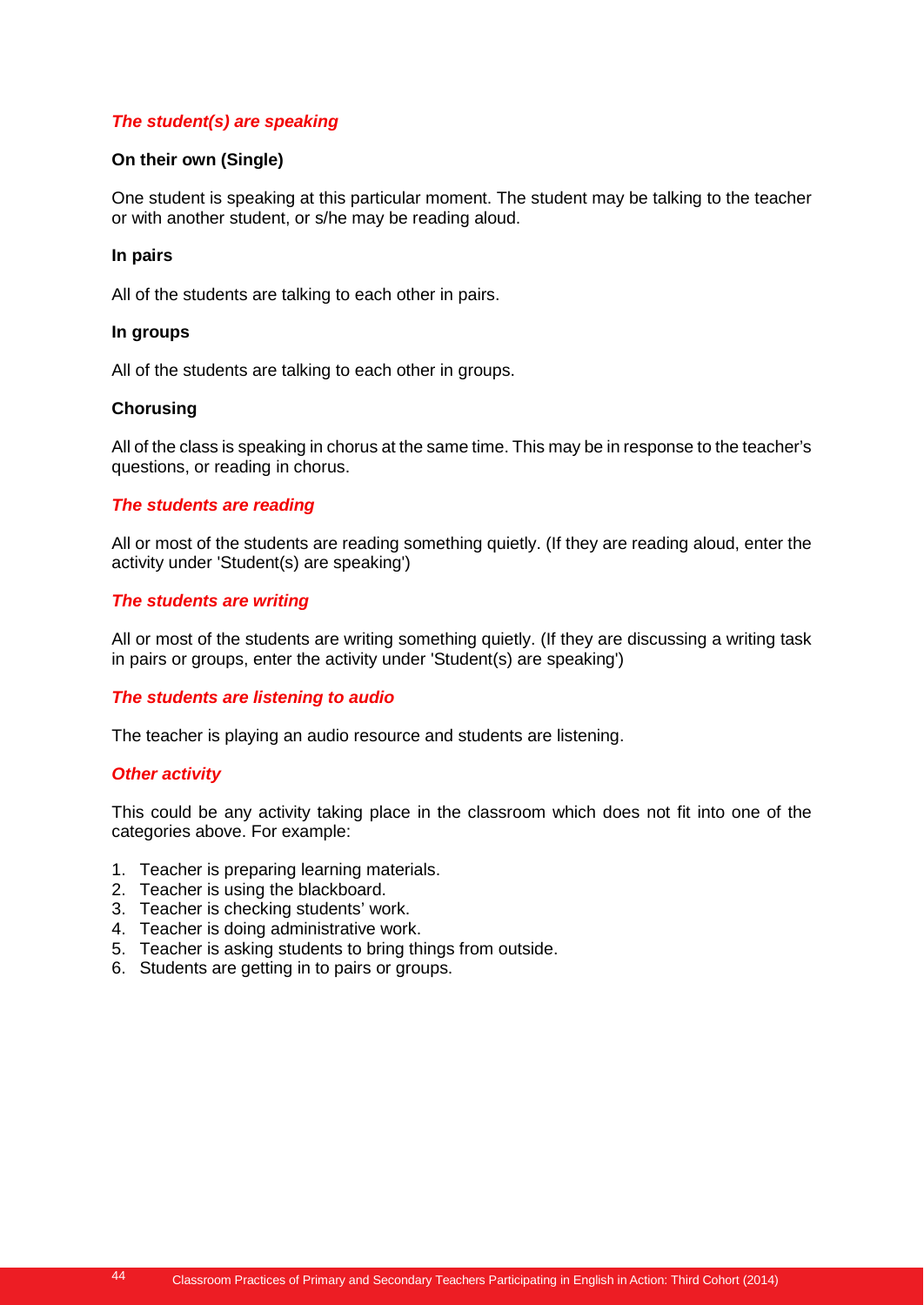### **2014 EIA Classroom Practice Study: Guidance notes for IER Researchers**

The aim of this research is to ascertain: 1) the amount of English and Bangla used by the teacher and students in the classroom, and 2) the activities taking place by the teacher and the students in the classroom. Your role is to provide a factual, accurate account of what is happening in the classroom.

The 'timed observation schedule' will provide information on the frequency of English usage and activities used in the classroom, which will give aggregated information on classroom interaction. The observation schedule has also been designed to capture the frequency of material usage in the classroom. Recording this information will help to determine how much EIA methods and materials are being used, and what is done after their use. Remember that the aim of this exercise is not to test the teachers and students in any way.

#### **Completing the timed observation schedule**

On every one minute interval during the observation, all you need to do is apply only one of the following **3** options:

1. Enter 'E' (for 'English') or 'B' (for 'Bangla') in one of the columns under 'teacher is speaking or 'student(s) is speaking' (if the teacher or students are talking)

or

2. Enter 'E' (for 'English') or 'B' (for Bangla') in one of the columns under 'students are' (if the student is carrying out an activity)

or

3. If another of the classroom activity taking place does not feature under 'teacher is speaking, 'student(s) is speaking' or 'students are', enter the activity in the 'other activity' column.

In addition to the above mentioned options, if visual materials are being used enter a P, C or O in the 'visual materials' column.

Nothing more is required.

You will mark only one box in either 'teacher is talking' OR 'student(s) is talking' (not both) OR 'students are' column OR the 'other activity' column. You should insert only one 'E' or 'B', or note an 'other activity' per row.

You only have to register the activities **on the minute**. This means if a teacher starts asking questions in English at the moment of your observation, you should record an 'E' for that minute under the 'asking questions' column. You should record what the teacher or student(s) is doing at that particular moment in time, not what they have been doing during the previous (or the next) minute.

A minute is a short period of time, and the appropriate letter(s) and/or activity needs to be added to the sheet fairly frequently, so try not to let your attention wonder. On the other hand, if you find that you have missed a minute, don't worry; just leave that row blank and wait for the next minute.

Ensure you record the duration (i.e. length) of the entire lesson on the first sheet of the schedule, as well as the start and finish times. Also, note you should record what is happening throughout the entire lesson (at every minute interval).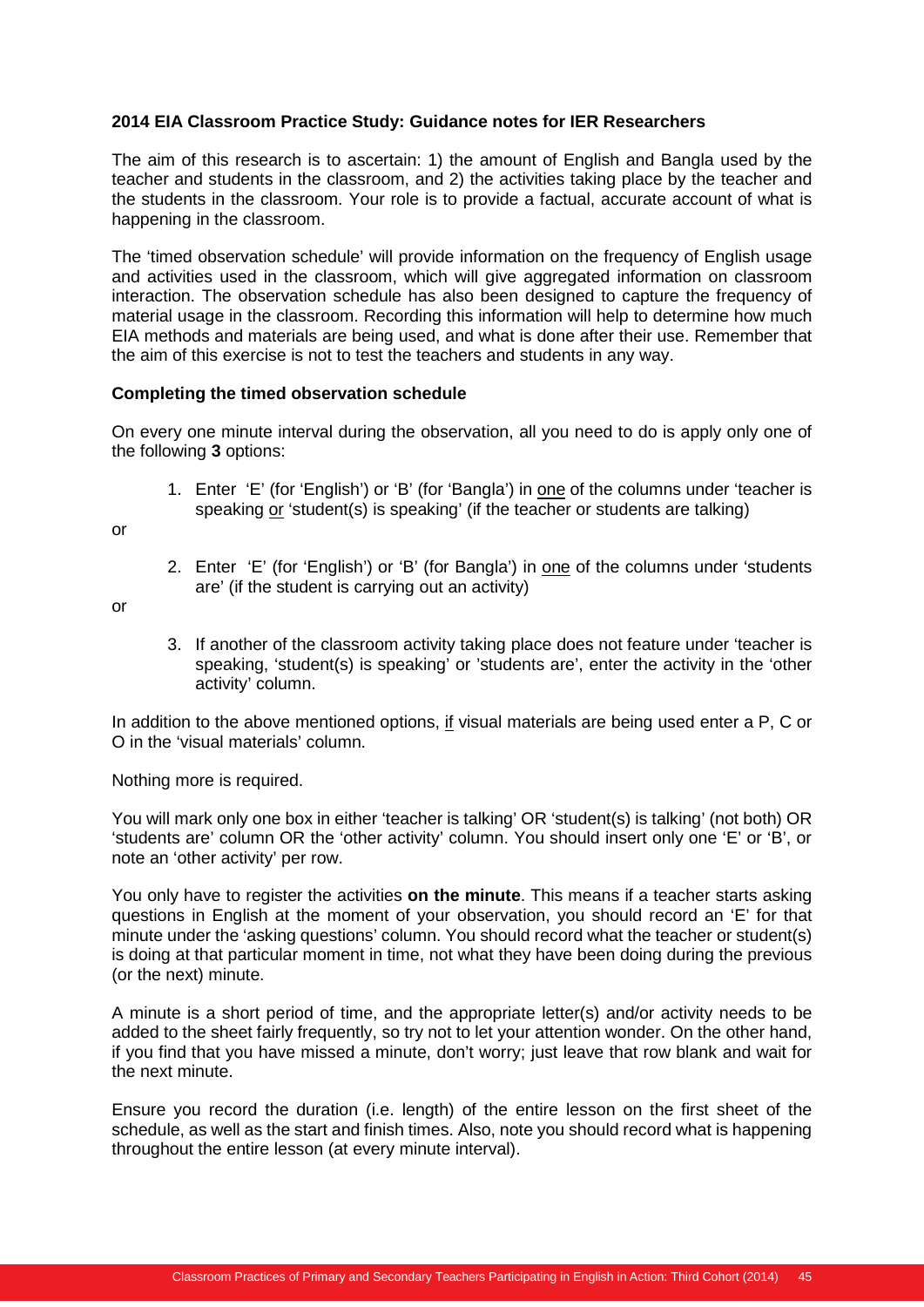This will be an 'unobtrusive' data collection process. Ideally, your presence in the classroom should be felt as little as possible – the lesson should proceed exactly as if you were not there at all. In English, we have an expression for this – you should be like a 'fly on the wall'!

### **Experience from previous studies**

In one of the previous classroom practice studies there were instances of **double-coding** in a single row of the observation schedule. In particular, sometimes more than one activity was recorded in the 'teacher is talking' and 'student(s) is speaking' columns. This happened because of the high degree of simultaneous/overlapping talk by teachers and students.

To prevent double-coding you need to:

- **Ensure that you record your observations on the minute** i.e. every sixty seconds; for example, on the  $60<sup>th</sup>$  second of each minute. Record what is happening at that precise moment (not before or after).
- **Ascertain at the moment of observation:**
	- i) **what the focus (i.e. main activity) of the lesson is and who is doing it, and/or**
	- ii) **who is talking (the teacher or students or neither of them)**. Note, only the teacher or students' (or possibly neither them) will be talking.

There may be instances of simultaneous communications and activities between teachers and students. You will need to decide who to focus on at that moment – what the main activity is – and who is doing it. Here are some notes on what to do in specific instances:

- 1. If, at that moment of observation, the teacher does attendance checking, you would record this as 'teacher talk'. Students' responses to the register could be recorded in the next minute (if that was what happens on the next minute).
- 2. If students are speaking (whether on their own, in pairs or in groups), disregard teacher talk.
- 3. Disregard teacher or students' talk if the teacher is setting up the audio or other learning materials (e.g. in a primary lesson, if flashcards are being distributed or collected), except for when a teacher is presenting actual lesson content or students are answering questions or presenting.
- 4. If students are presenting in front of the class, or writing something on the blackboard, disregard teacher talk.

## **Before the observation…**

…you need to talk to the teacher to convey the information above. It is important to stress:

- you are not there to judge the teachers (or their students) at all, and it is not like a normal classroom observation; you are simply there to record what happens.
- the observation schedule that you are filling in is only for the use of EIA and will not be seen or used by anyone in authority over the teachers
- the lesson should go ahead as if you are not in the classroom at all
- you are not watching the content of the lesson just systematically recording what the teacher is actually doing
- after explaining the purpose of the study and your involvement in it, ask the teacher to complete, sign, date and record the time on the **consent form**. You should return the original to the EIA staff at the end of the fieldwork.

It is, of course, important to be polite and respectful of the teacher, recognising that you are a 'peer' who is a guest in their classroom. Agree with them where you should sit to be as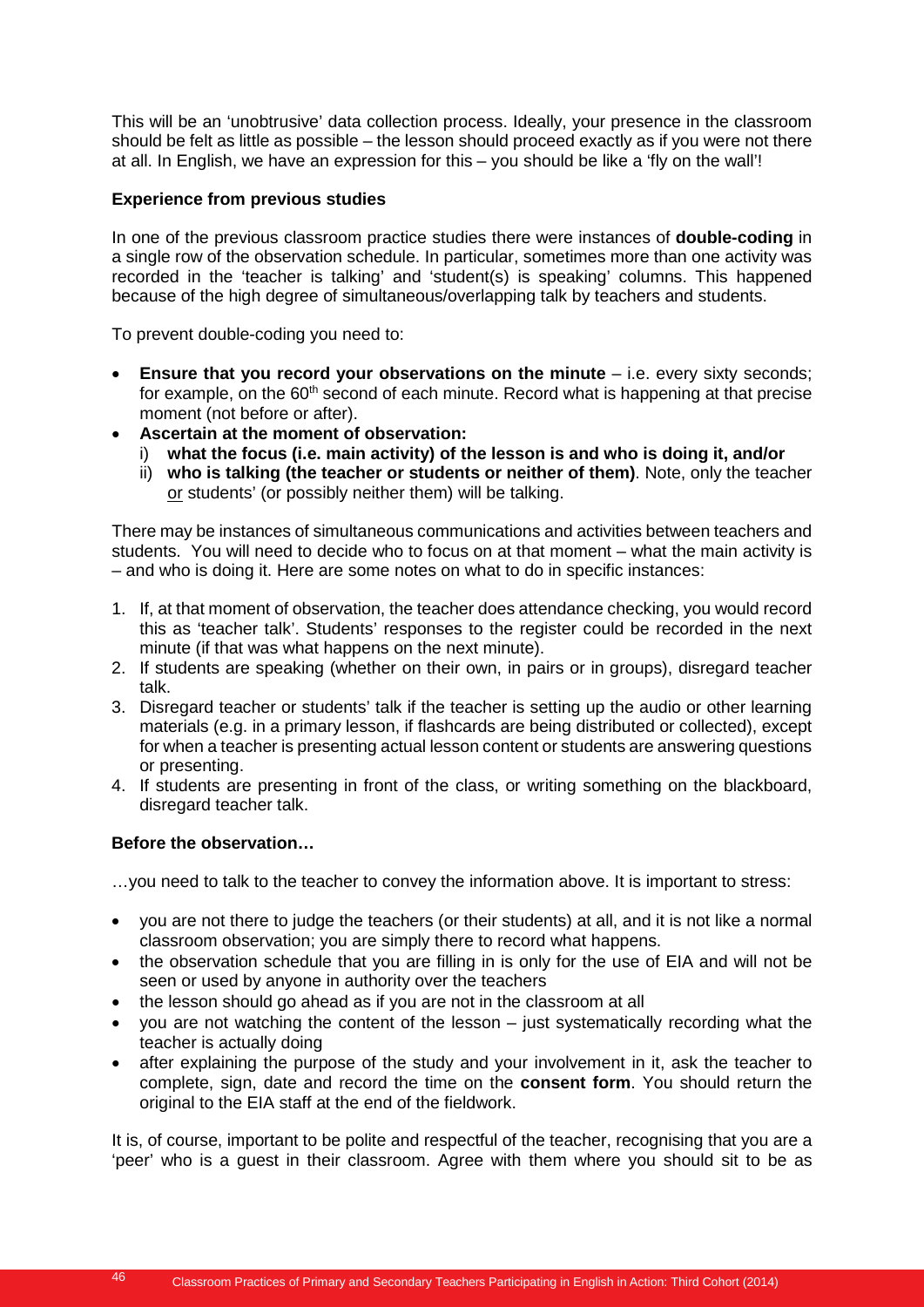unobtrusive as possible. Also, agree with them what they will say to the students… essentially conveying the information above.

#### **After the observation…**

**…**make sure you have gathered all your papers. Don't try to fill in any parts of the observation schedule you have missed at the end. See the teacher and thank them warmly for allowing you to be in their classroom, and, on behalf of EIA, for helping us to think about the best way of running the project in the future.

◆ You will input the data ONLY after you return from the field.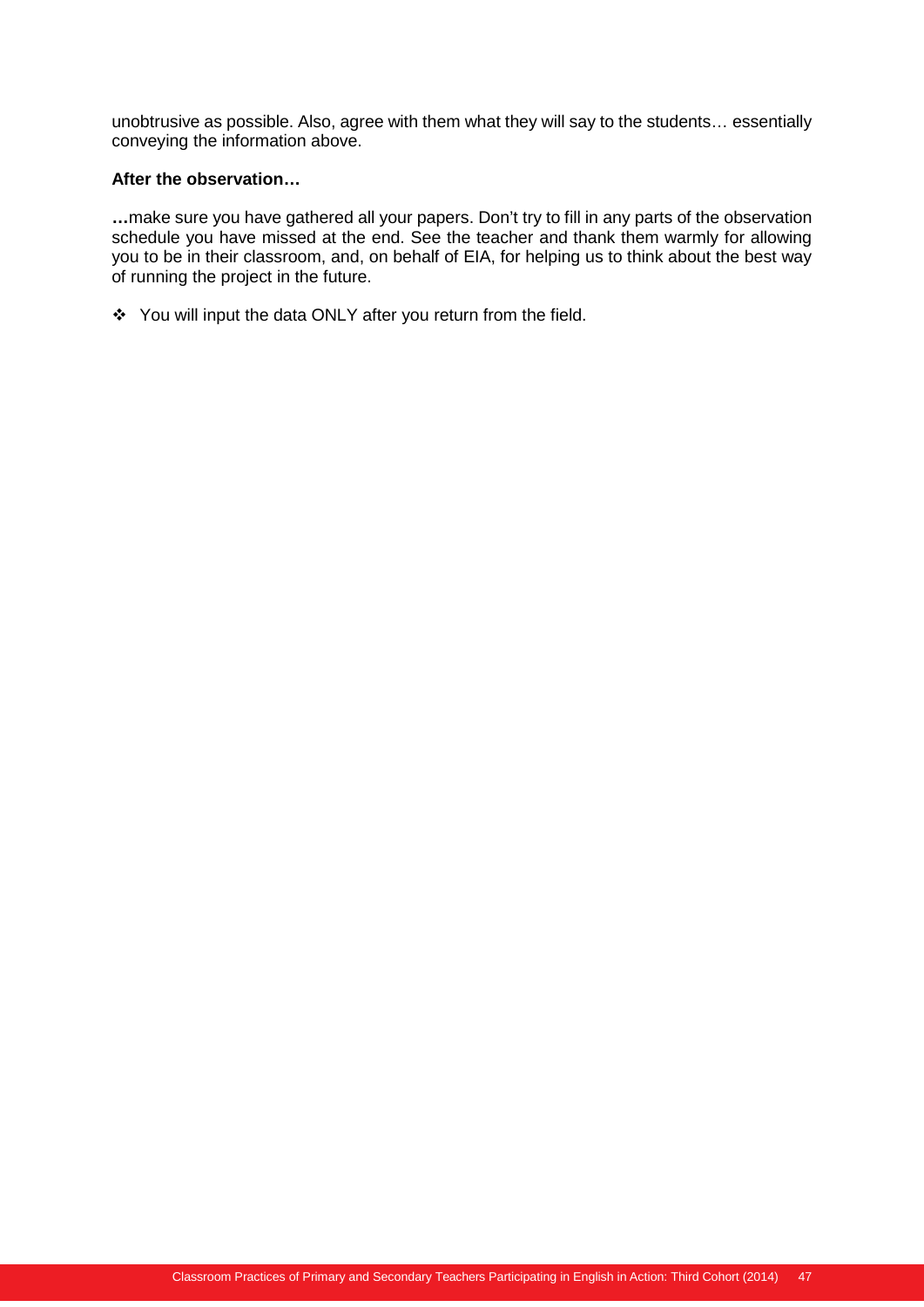## *Appendix 2: Detailed sampling strategy*

The planned sample (Table A2.1) is derived from the multi-layer stratified random sample from, upazilas in each division and school level, and then within a school by choosing the two EIA teachers' classes. The power analysis and suggested sample sizes for the 2013 study sample size (given in Annex 1) were used to determine minimum sample sizes. The process is described following the planned and adjusted samples (Tables A2.1 and A2.2).

|                 | <b>Overall</b> | <b>Primary</b> | <b>Secondary</b> |
|-----------------|----------------|----------------|------------------|
| No. of upazilas | 11             |                |                  |
| No. of schools  | 178            | 130            | 48               |
| No of students  | 356            | 260            | 96               |

*Table A2.1: Original planned sample* 

Number of IER researchers: 10, plus 2 additional researchers

*Table A2.2: Adjusted sample (due to disruption of school examinations)*

|                 | <b>Overall</b> | <b>Primary</b> | <b>Secondary</b> |
|-----------------|----------------|----------------|------------------|
| No. of upazilas |                | 11             |                  |
| No. of schools  | 173            | 133            | 40               |
| No. of teachers | 346            | 266            | 80               |

## *Initial sample selection*

The steps in determining the upazilas for the planned sample size was as follows:

- 1. Reviewed spread of EIA Cohort 3 upazilas (112) across 7 divisions; calculated the proportion of EIA upazilas in each division (see Table A2.3 below).
- 2. Agreed a 10% sample of upazilas (11 upazilas).
- 3. Calculated the proportion of upazilas to be selected per division if conducting research in 11 upazilas in total (see Table A2.3).
- 4. Randomly selected upazilas for each division, according to the numbers specified (Table A2.3, column 4). The upazilas were selected as shown in Table A2.4 (apart from 1; see next step).
- 5. Chose 10 upazilas to be allocated to 10 IER researchers, from the list selected in Step 4, by randomly selecting 1 upazila from Chittagong, Dhaka or Khulna (Divisions with more than 1 upazila selected) to not be visited – Raozan was selected.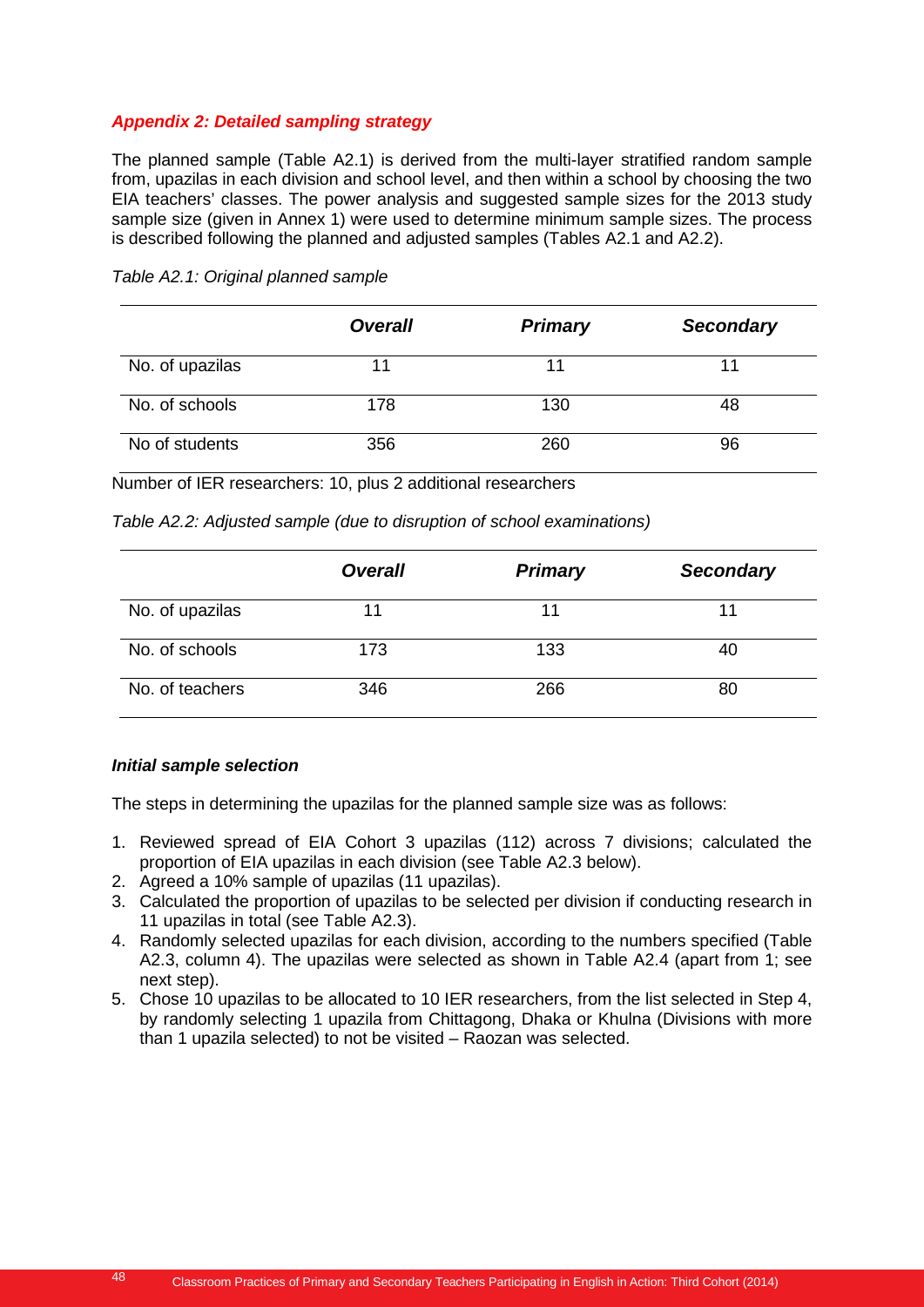| <b>Division</b> | <b>No. of EIA-active</b><br>upazilas, per division | % of EIA-active<br>upazilas, per division | <b>Multiples for selection</b> |
|-----------------|----------------------------------------------------|-------------------------------------------|--------------------------------|
| <b>Barishal</b> | 10                                                 | 8.93                                      | 1                              |
| <b>Dhaka</b>    | 28                                                 | 25.00                                     | 3                              |
| Khulna          | 17                                                 | 15.18                                     | $\overline{2}$                 |
| Rangpur         | 11                                                 | 9.82                                      | 1                              |
| Rajshahi        | 14                                                 | 12.50                                     | 1                              |
| Syhlet          | 10                                                 | 8.93                                      | 1                              |
| Chittagong      | 22                                                 | 19.64                                     | $\overline{2}$                 |
| <b>Total</b>    | 112                                                | 100.00                                    | 11                             |

*Table A2.3: Number of upazilas sampled based on EIA-active upazilas in each division*

*Table A2.4: Sampled upazilas in each division (excluding Raozan)*

| <b>Division</b> | Upazila                    |  |
|-----------------|----------------------------|--|
| <b>Barishal</b> | Mirzaganj                  |  |
| Khulna          | Rampal                     |  |
|                 | Dascope (changed to Khulna |  |
|                 | Sadar later - see below)   |  |
| Chittagong      | Sitakunda                  |  |
| <b>Dhaka</b>    | <b>Nadail</b>              |  |
|                 | Manikgonj                  |  |
|                 | Mirzapur                   |  |
| Syhlet          | <b>Syhlet Sadar</b>        |  |
| Rajshahi        | Sirajgonj                  |  |
| Rangpur         | Pirgonj                    |  |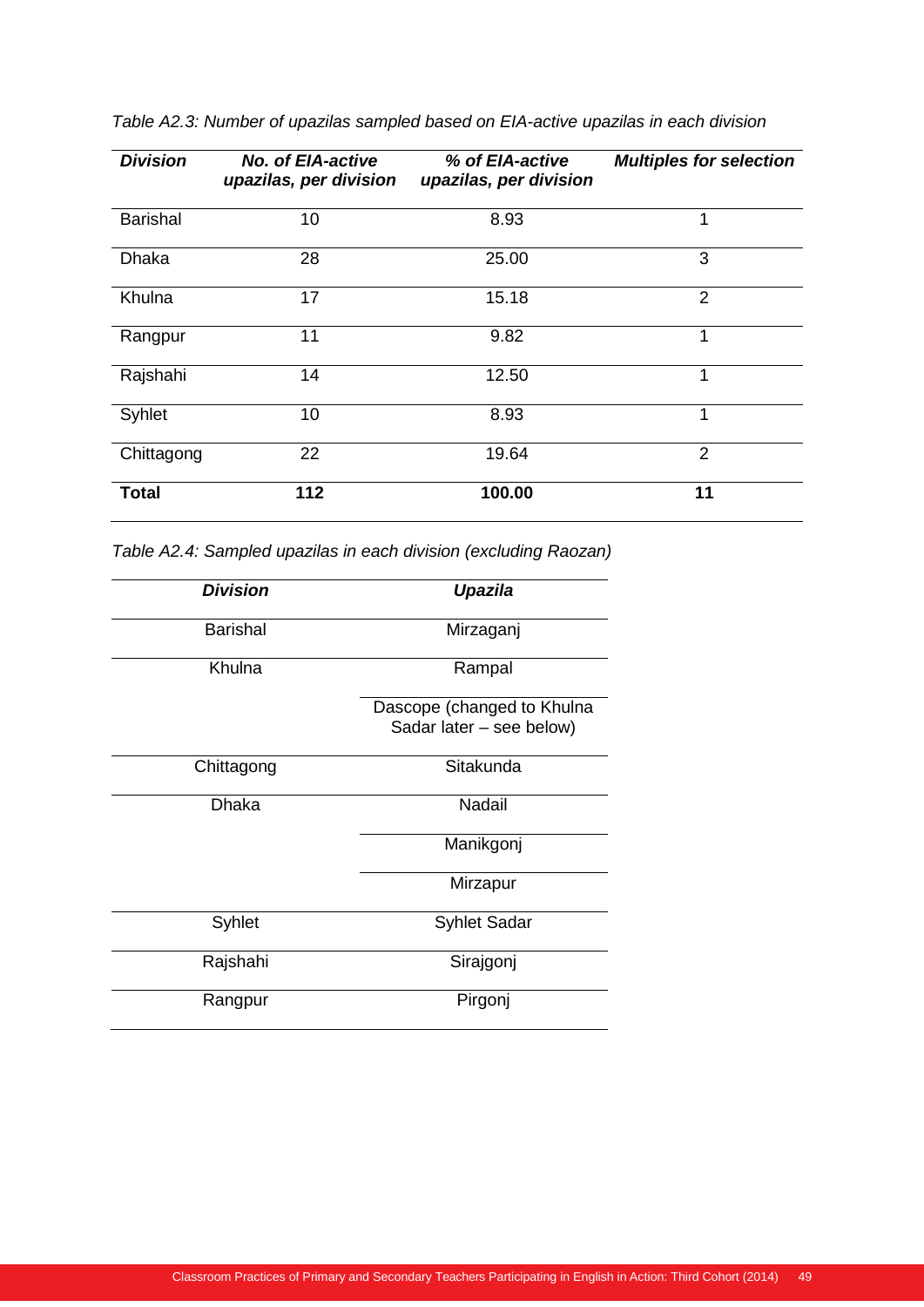#### *Selection of schools*

This selection followed the procedure for English language competence (ELC) (EIA 2015a: Appendix 1) with then a series of steps 9–13 (below) added to increase the number of schools to match the sample requirements.

- 1. As per the sampling strategy, the ELC target sample number was 50 schools and on this basis 55 schools were chosen from 11 upazilas with an equal number of schools per upazila. Equal numbers of primary and secondary schools were aimed for, giving 28 primary and 27 secondary schools (2–3 primary schools and 2–3 secondary schools per upazila).
- 2. Obtained complete school lists for each upazila selected (primary and secondary). Categorised each school as either rural or urban (from EIA school questionnaire information from Programme Management Information System).
- 3. Randomly selected 80% rural and 20% urban schools in each upazila primary then secondary (80/20 as this is the proportion of rural/urban schools in the Cohort 3 population). From this, the school list for each upazila was formed.
- 4. Then selected additional schools randomly within each of the 10 upazilas until each upazila school list comprised 13 primary and 4 secondary schools. (Note, 'extra' schools were selected also as back-up, in case the researchers could not access selected schools.) This formed a sample of 260 primary and 80 secondary observations (for primary achieving between sample size required for power 2 [208] and power 3 [264]; for secondary, sample size was below power 1 [89] – see Annex 1).
- 5. Drew up tentative fieldwork schedules for 10 researchers (each going to 1 upazila) to cover all schools selected.
- 6. Decided Raozan would be researched by additional observers but would do secondary only to make up the secondary numbers to increase the sample power. As 4 days available to do fieldwork, therefore, decided to take on 2 to visit 4 schools => 16 additional observations. Bringing total secondary observations to 96 (above sample size required for power 1).
- 7. Drew up tentative fieldwork schedules for 10 researchers (each going to 1 upazila, but in one upazila, 2 researchers) to cover all schools selected.
- 8. Two days of hartal were called 5 and 6 November cutting the primary sample by 40 observations (in 20 schools) to 220, and the closure of secondary schools for examinations (despite checking prior to selection) the hoped-for increase in the secondary sample was not achieved (see step 15 below).

## *Issues affecting sample selection and fieldwork*

JSC exam (approx.  $2 \Rightarrow 20$  Nov); PSC exam/PECE (18 Nov  $\Rightarrow$  30 Nov).

#### *Sample decisions made post-initial sample selection*

- 1. One upazila selected (Dascope, Khulna) was identified as very remote and difficult to travel around (no roads, rivers, only travel via motorbike), so it was not possible to do research there. Another EIA-active upazila was therefore randomly selected from Khulna (Khulna Sadar), then the steps 5–8 above were carried out.
- 2. Telephoned each secondary school selected to check if they would be used as PSC/PECE (public examinations) venues on the proposed fieldwork dates. Approximately half of the secondary schools selected were being used, so they were not available to do research. In response, the complete school list revisited and schools were randomly selected from the other secondary schools left in the upazila. These were then called to check if they were being used as venues – until there was a full list of available schools.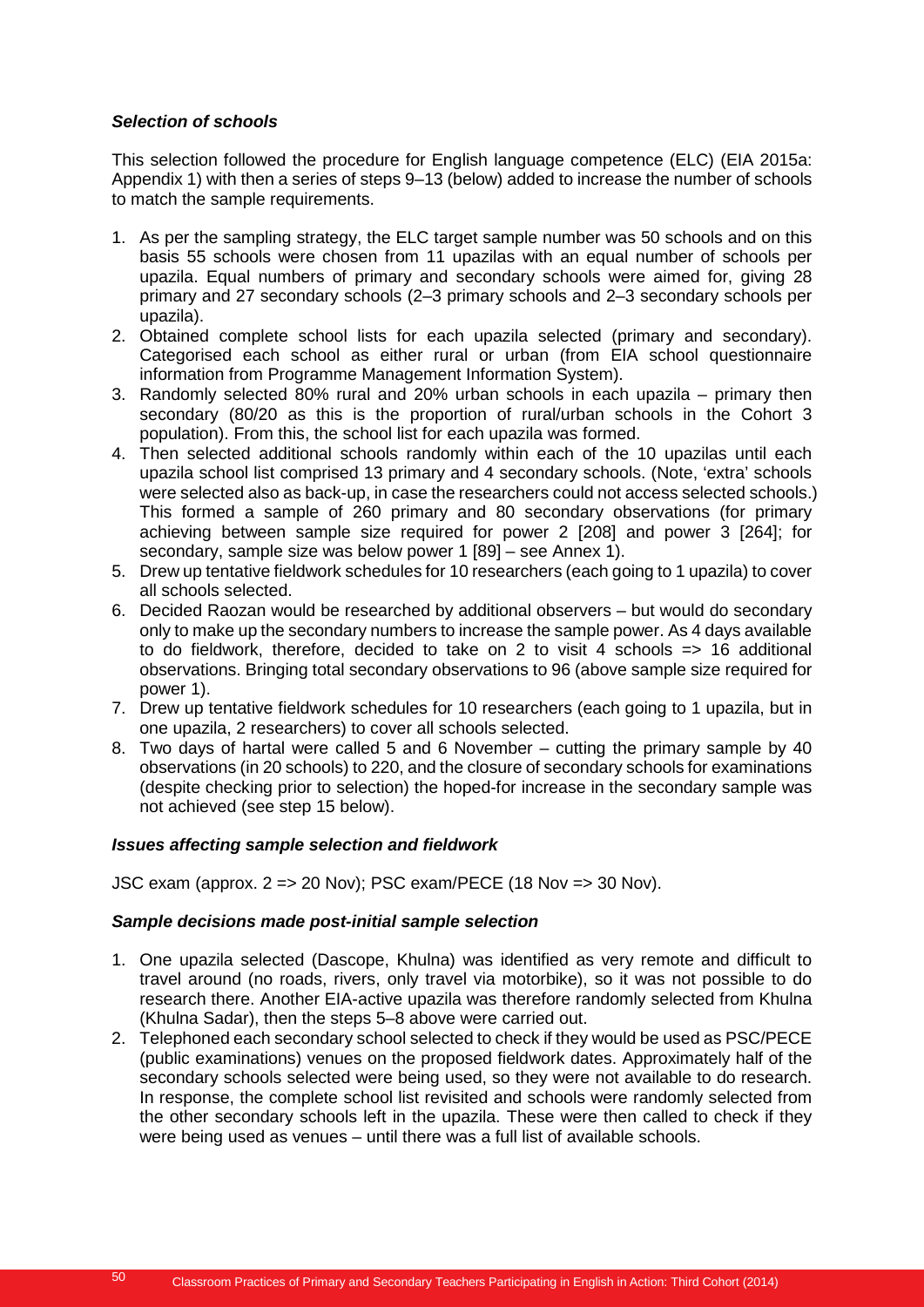#### *Annex 1: Power analysis sample sizes*

Table A3.5 gives the suggested sample sizes for 2014, Cohort 3 Classroom Practice from a power analysis, based on that conducted for the 2013 Cohort 2 study.

|                          |                | <b>No of schools</b> |       | No of observations |                  |       |
|--------------------------|----------------|----------------------|-------|--------------------|------------------|-------|
|                          | <b>Primary</b> | <b>Secondary</b>     | Total | <b>Primary</b>     | <b>Secondary</b> | Total |
| Sample size<br>(power 1) | 85.5           | 44.5                 | 130   | 171                | 89               | 260   |
| Sample size<br>(power 2) | 104            | 56.5                 | 160.5 | 208                | 113              | 321   |
| Sample size<br>(power 3) | 132            | 74.5                 | 206.5 | 264                | 149              | 413   |
| 2013 actual              | 133            | 75                   | 208   | 256                | 145              | 401   |
| 2014 actual              | 133            | 40                   | 173   | 266                | 80               | 346   |

*Table A2.5: Power analysis for 2013 sample*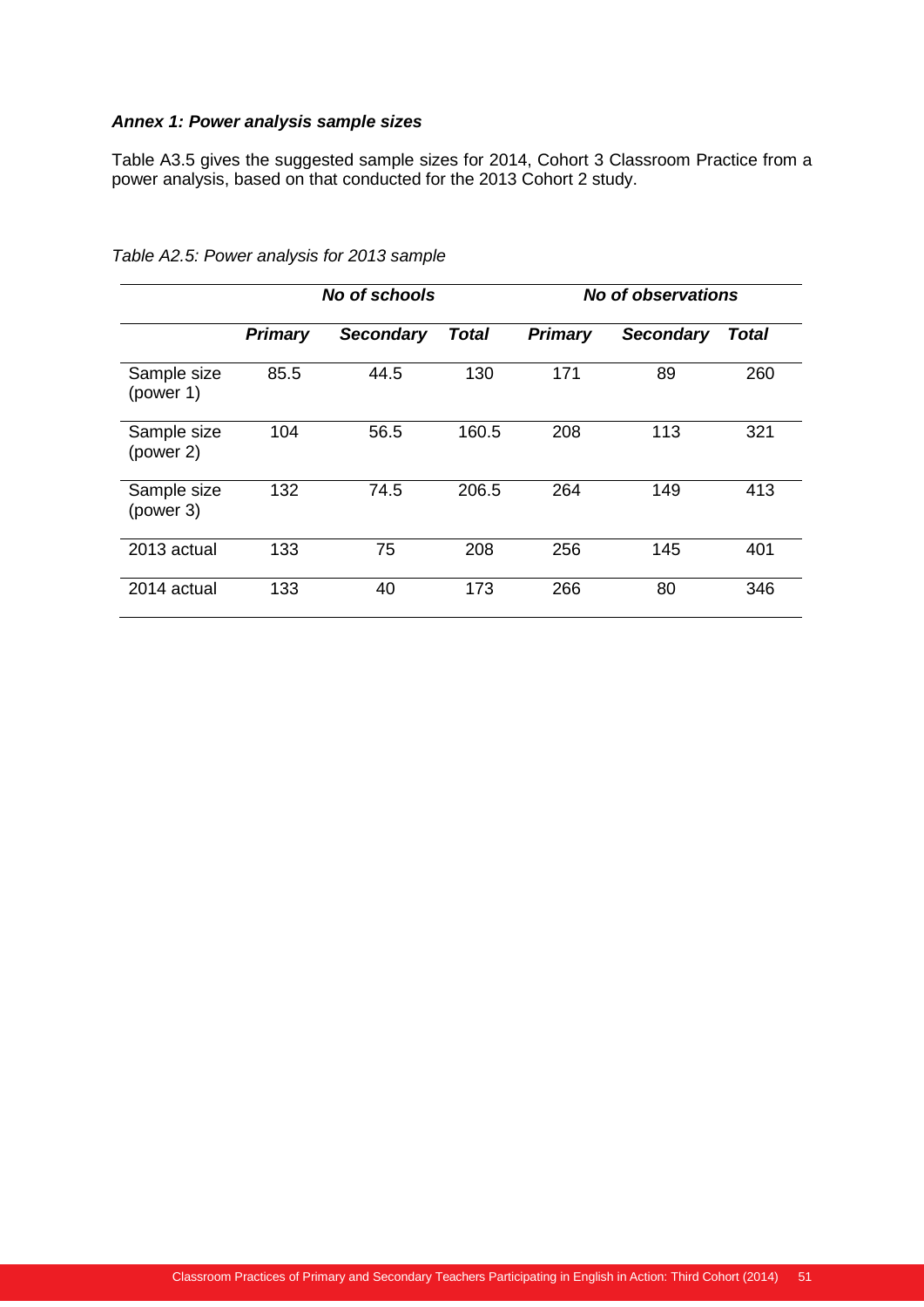## *Appendix 3: Data-cleaning steps*

The following actions were taken to clean the dataset:

- Checked each line of data entry and amended entry errors.
- Added teacher telephone numbers from PMIS, as additional identification.
- Added rural/semi-urban/urban categorisation from PMIS.
- Ensured consistency in data e.g. spelling of upazila, school, class, gender.

Note: In some instances the phone number and/or rural/semi-urban/urban categorisation were not available. In these instances the cell has been left blank.

- A data screening exercise by range checking, and checking variable values against predefined maximum and minimum bounds to catch spurious values or data entry.
- Contingency tables constructed to carry out consistency checks.
- Missing data, non-responses, data imputation for missing values dealt with, and outlier detection to ensure the data is in the right shape and format for analysis.
- Data transformation, involving re-categorising and altering variables (e.g. from original string to numerical variable).
- Derived/newly created variables from existing variables.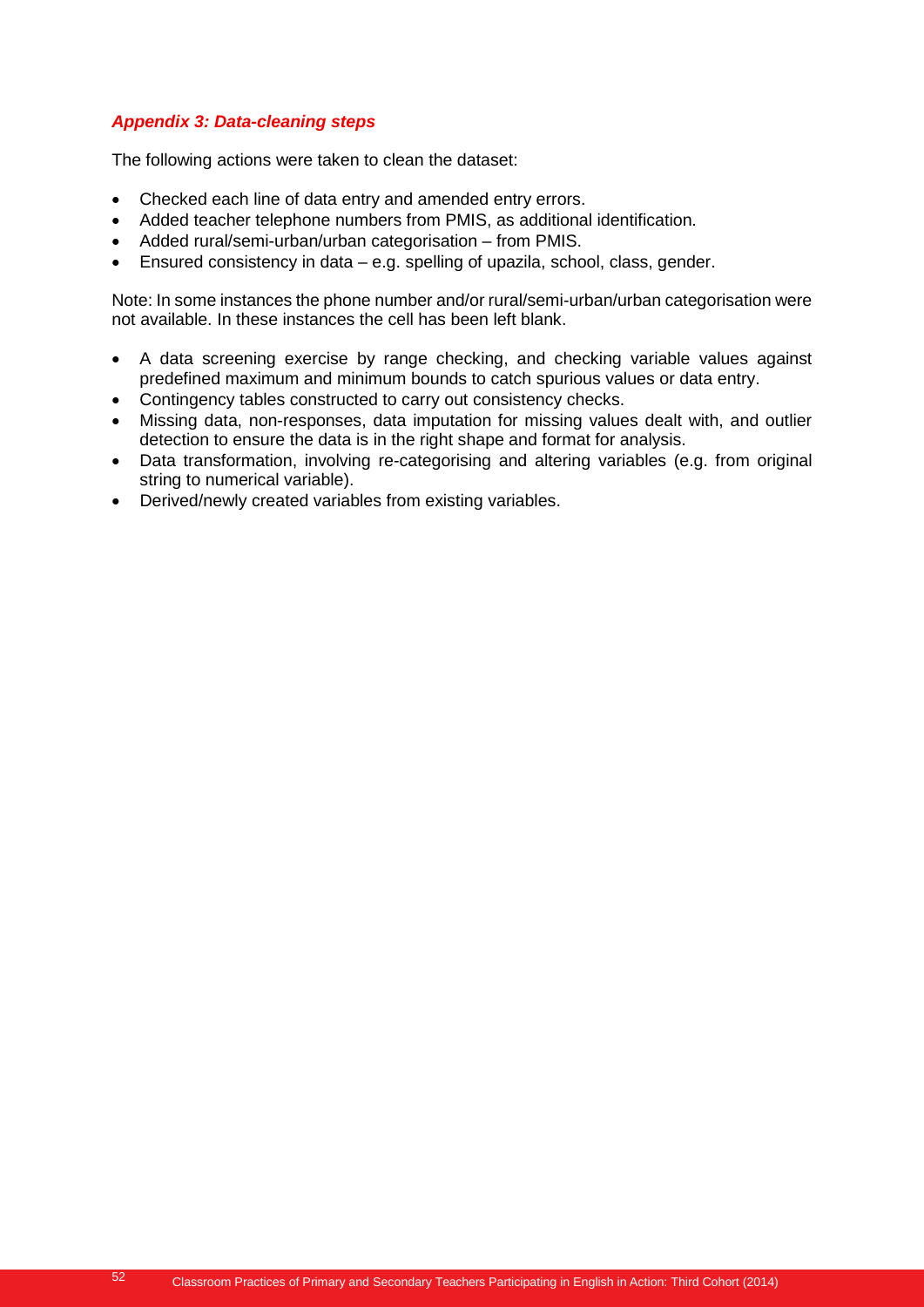## *Appendix 4: Tests of significance used in the report*

## PRIMARY

## Classroom Activities: Cohort 1 & Cohort 3

| Activity                        | Cohort 3 (2014) | Cohort 1 (2010) | Sig test |
|---------------------------------|-----------------|-----------------|----------|
| Teacher talking                 | 34%             | 47%             | .000     |
| Student talking                 | 27%             | 27%             | .985     |
| Student listening<br>(to audio) | 10%             | 9%              | .864     |
| Student writing                 | 4%              | 6%              | .879     |
| Student reading                 | 4%              | 6%              | .879     |
| Other                           | 21%             | 5%              | .000     |

## Types of teacher talk (primary): 2010 & 2014

| Teacher talk     | Cohort 3 (2014) | Cohort 1 (2010) | Sig test |
|------------------|-----------------|-----------------|----------|
| Presenting       | 29%             | 23%             | .006     |
| Asking questions | 18%             | 28%             | .000     |
| Organising       | 33%             | 27%             | .008     |
| Giving feedback  | 19%             | 19%             | .989     |

## Types of teacher talk (primary): English vs. Bangla (primary): 2010 & 2014

|                  |           | Cohort 3 (2014) |           | Cohort 1(2010) | % English | % Bangla |
|------------------|-----------|-----------------|-----------|----------------|-----------|----------|
| Teacher talk     | % English | % Bangla        | % English | % Bangla       | Sig test  | Sig test |
| Presenting       | 84        | 16              | 66        | 24             | .000      | .000     |
| Asking questions | 88        | 12              | 69        | 22             | .000      | .000     |
| Organising       | 70        | 30              | 54        | 33             | .000      | .000     |
| Giving feedback  | 87        | 13              | 68        | 24             | .000      | .000     |

## Types of student talk (primary): 2010 & 2014

| Student talk | Cohort 3 (2014) | Cohort 1 (2010) | Sig test |
|--------------|-----------------|-----------------|----------|
| Single       | 36%             | 30%             | .687     |
| In pairs     | 14%             | 14%             | .963     |
| In groups    | 8%              | 16%             | .000     |
| In chorus    | 42%             | 40%             | .855     |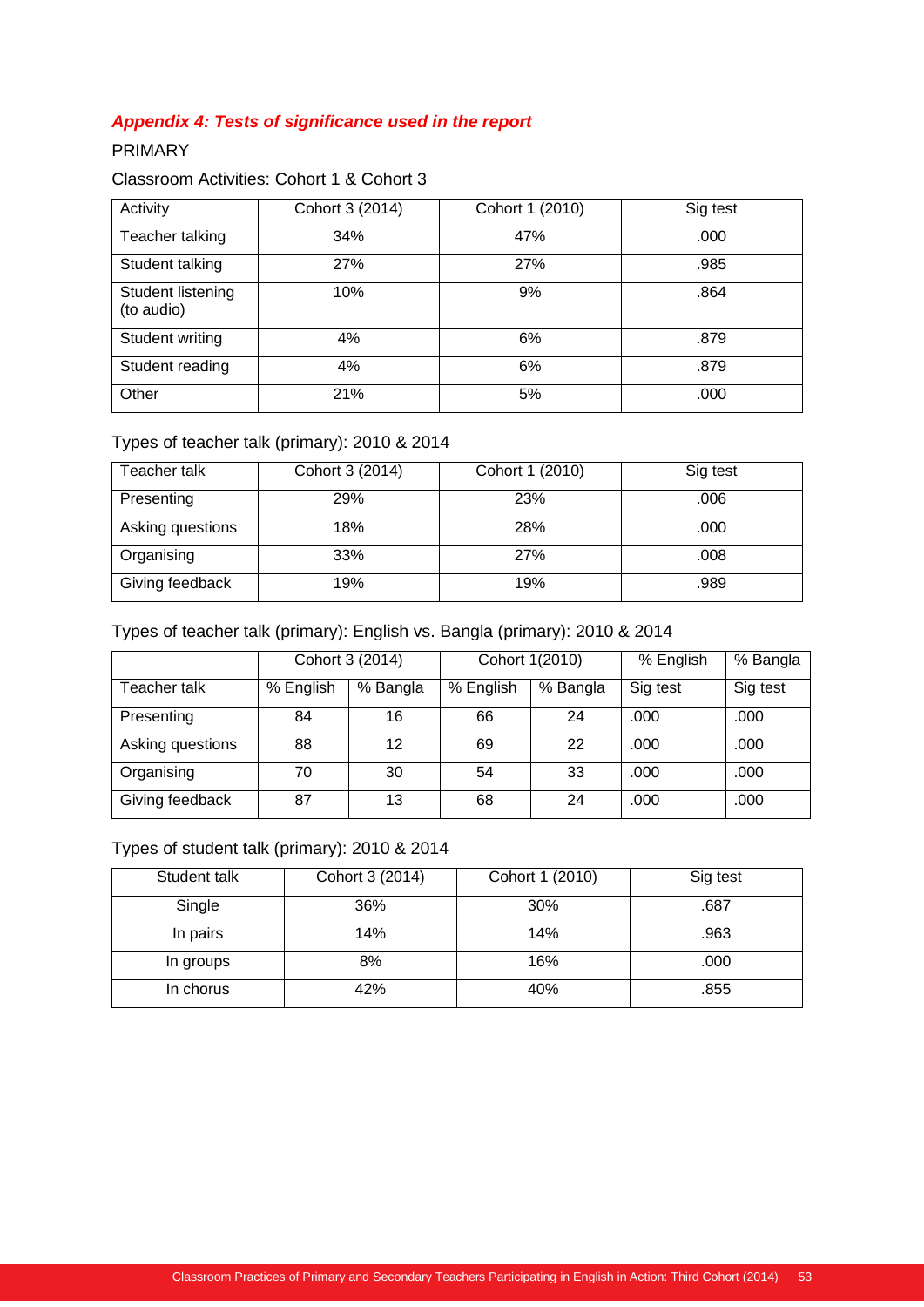## **SECONDARY**

### Classroom Activities: Cohort 1 & Cohort 3

| Activity                        | Cohort 3 (2014) | Cohort 1 (2010) | Sig test |
|---------------------------------|-----------------|-----------------|----------|
| Teacher talking                 | 53%             | 33%             | .000     |
| Student talking                 | 24%             | 23%             | .987     |
| Student listening (to<br>audio) | 5%              | 4%              | .996     |
| Student writing                 | 6%              | 8%              | .848     |
| Student reading                 | 5%              | 4%              | .769     |
| Other                           | 7%              | 28%             | .000     |

## Types of teacher talk (Secondary): 2010 & 2014

| Teacher talk     | Cohort 3 (2014) | Cohort 1 (2010) | Sig test |
|------------------|-----------------|-----------------|----------|
| Presenting       | 38%             | 30%             | .023     |
| Asking questions | 21%             | 26%             | .031     |
| Organising       | 27%             | 20%             | .026     |
| Giving feedback  | 15%             | 24%             | .018     |

## Types of student talk (Secondary): 2010 & 2014

| Student talk | Cohort 3 (2014) | Cohort 1 (2010) | Sig test |
|--------------|-----------------|-----------------|----------|
| Single       | 57              | 39              | .000     |
| In pairs     | 13              | 31              | .000     |
| In groups    | 10              | 26              | .000     |
| In chorus    | 20              | 3               | .000     |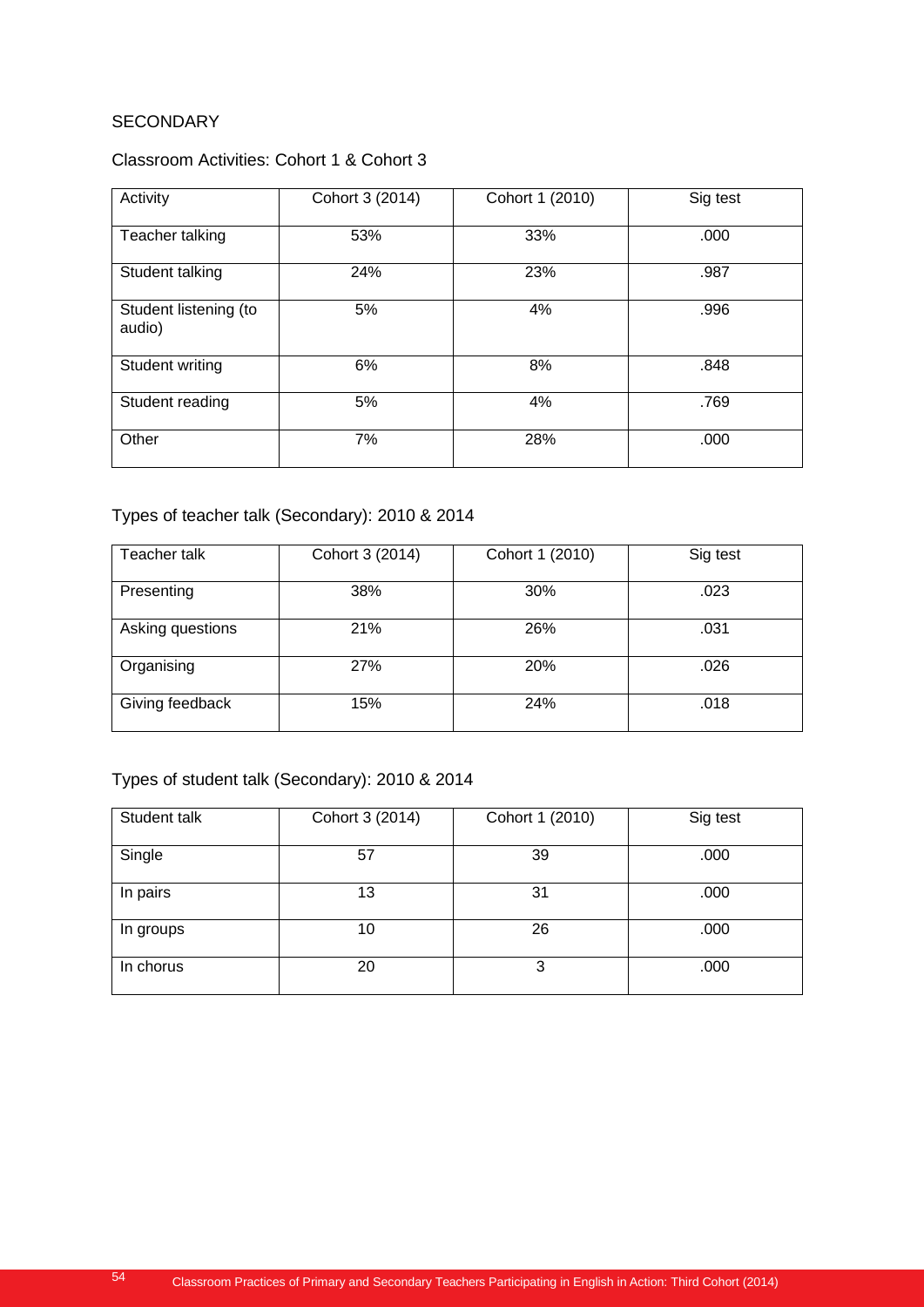## *Appendix 5: Explanation of types of teacher talk*

#### *Teacher talk*

The activities (presenting, organising, etc.) shown in Tables 7 & 14 are explained below, along with illustrations of the nature of these activities.

## *Organising*

'Organising' means the teacher is telling the students what to do. Students are expected not only to listen, but also to do something according to the teacher's directions. Examples include:

- *OK, students, now turn and face your partner.*
- *I want you to look at me and listen carefully.*
- *Repeat after me.*
- *Malik, can you take this letter to the school office?*
- *It's time to go to your next class.*

## *Presenting*

'Presenting' means the teacher is giving information to the students. He or she may be describing, explaining or narrating, whether from the textbook or from his/her own knowledge, or from any other source. Students are expected to listen to the information. Examples include:

- *This is a story about a young girl who was born in Holland.*
- *We use the present tense to talk about people's habits and routines.*
- *Drinking contaminated water can cause diseases.*

#### *Giving feedback*

Feedback can be either positive or negative and may serve not only to let learners know how well they have performed, but also to increase motivation and build a supportive classroom climate. 'Giving feedback' means the teacher is responding to something students have said or done, and evaluating or commenting on it. Examples include:

- *Yes, Farhana, that's correct.*
- *Not quite right. You need to use the past tense.*
- *Well done, students.*
- *Oh, your picture looks very nice. But where is the river?*

#### *Asking questions*

Questioning is the principal means by which teachers control classroom interaction. 'Asking questions' means the teacher is asking questions or eliciting information. Students are expected to respond verbally (as opposed to organising, when the students respond nonverbally). Examples include:

- *What colour is the flag?*
- *Do you know what a 'tiger' is?*
- *Now I want you to think carefully and explain why we need vitamins in our diet.*
- *Can you tell me which lesson we are doing today?*